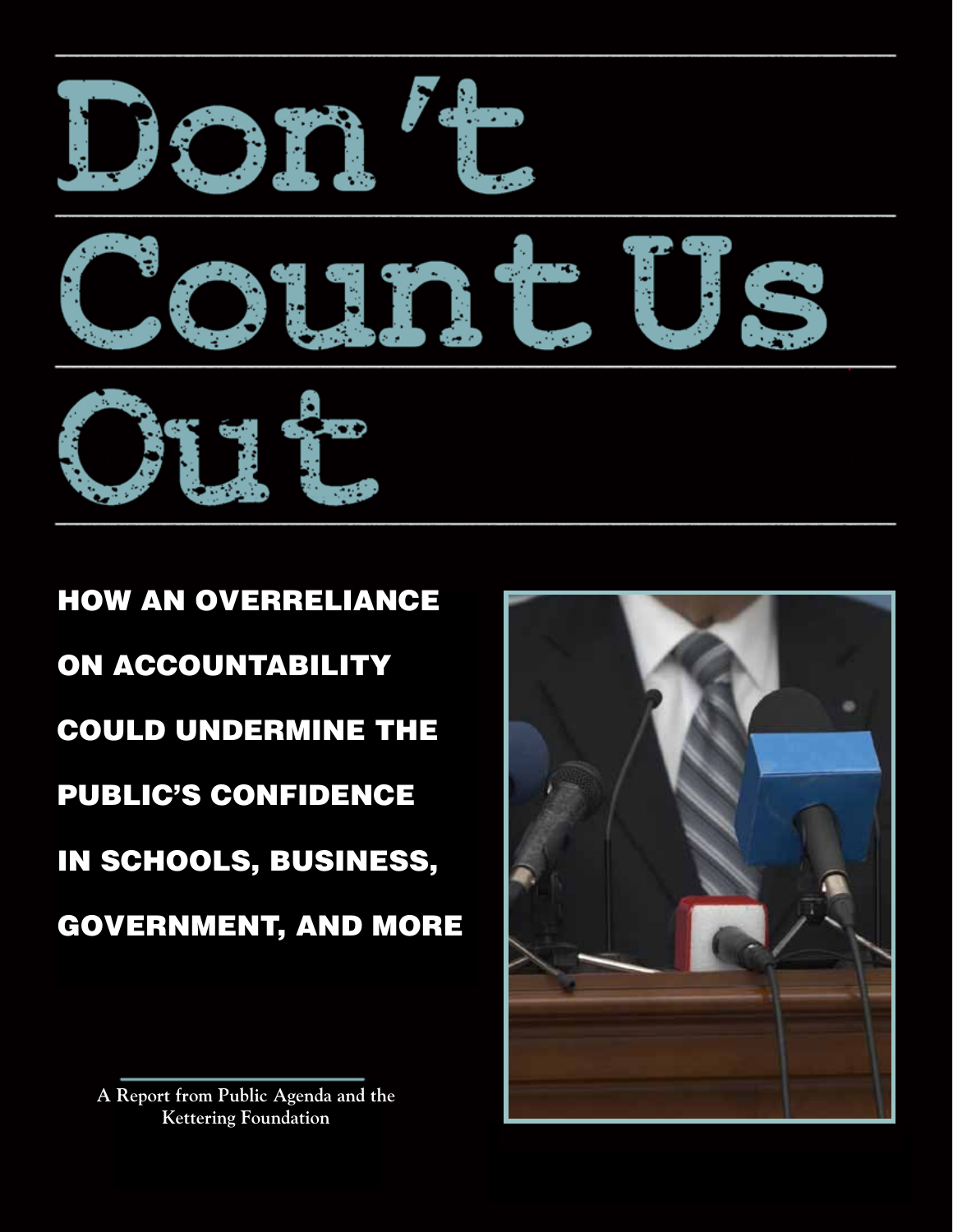**Public Agenda**, an innovative public-opinion research and public-engagement organization, works to strengthen our democracy's capacity to tackle tough public policy issues. Nonpartisan and nonprofit, Public Agenda was founded by social scientist and author Daniel Yankelovich and former Secretary of State Cyrus Vance in 1975. More information may be found on **www.publicagenda.org**.

**Kettering Foundation**, established in 1927 by inventor Charles F. Kettering, is a nonprofit, operating foundation that does not make grants but engages in joint research with others. Kettering's primary research question is, what does it take to make democracy work as it should? Kettering's research is conducted from the perspective of citizens and focuses on what people can do collectively to address problems affecting their lives, their communities, and their nation. More information may be found on **www.kettering.org**.

The interpretations and conclusions contained in this publication, unless expressly stated to the contrary, represent the views of the authors and not necessarily those of the Kettering Foundation or Public Agenda, their directors, or their officers.

#### **Acknowledgments**

The authors would like to thank David Mathews and Daniel Yankelovich whose insights and extraordinary commitment to engaging typical citizens in solving the country's problems were the impetus for this research. Dan, along with Public Agenda fellow John Immerwahr, reviewed multiple drafts of the work—their ideas and contributions are fundamental elements of this report. We would also like to thank our Kettering colleagues, John Dedrick and David Holwerk, for their collaboration and support. At Public Agenda, Scott Bittle also helped us throughout the project. We are enormously grateful to all of them.

**Authors: Jean Johnson, Jonathan Rochkind, and Samantha DuPont Editor: Ilse Tebbetts Copy Editor: Lisa Boone-Berry Formatting and Design: Long's Graphic Design, Inc.**

Copyright © 2011 by Kettering Foundation and Public Agenda ISBN: 978-0-923993-38-2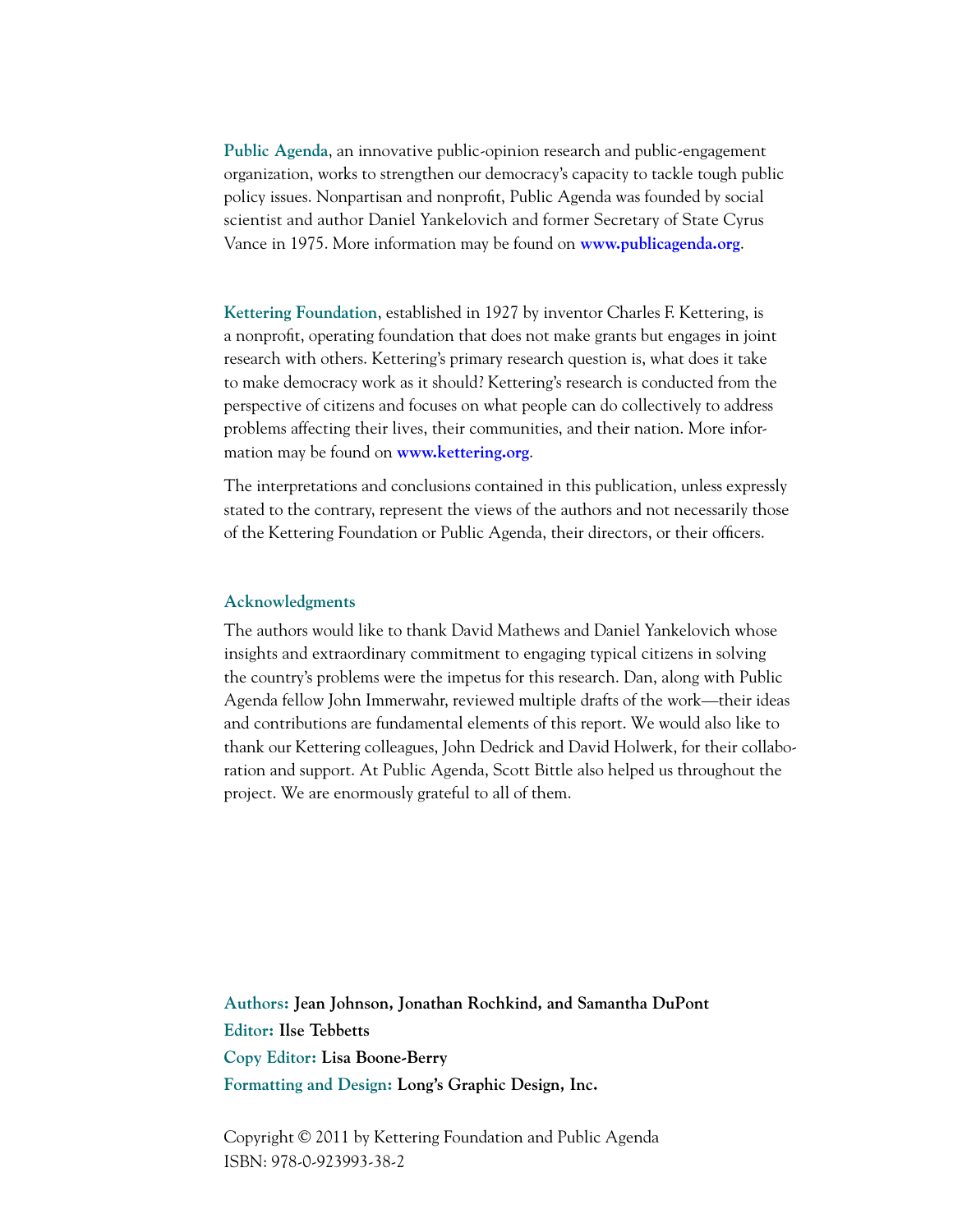# **CONTENTS**

|                 |                     | <b>FOREWORD: ACCOUNTABILITY AND DEMOCRACY</b>                        | 3  |
|-----------------|---------------------|----------------------------------------------------------------------|----|
|                 | <b>INTRODUCTION</b> |                                                                      | 6  |
|                 |                     | HIGHLIGHTS FROM THE STUDY                                            | 8  |
|                 |                     | <b>SECTION I:</b> THE GAP AT A GLANCE                                | 9  |
|                 |                     | <b>SECTION II:</b> ACCOUNTABILITY—THE PUBLIC'S DEFINITION            | 16 |
|                 |                     | <b>III: THREE SCENARIOS TO PROMPT DISCUSSION</b>                     | 27 |
|                 |                     | Closing Persistently Failing Schools: A Failure to Engage the Public | 28 |
|                 |                     | The Subprime Mortgage Debacle: A Failure of Stewardship              | 31 |
|                 |                     | Recommendations for Mammograms: A Failure to Communicate             | 35 |
|                 | <b>METHODOLOGY</b>  |                                                                      | 38 |
| <b>ENDNOTES</b> |                     |                                                                      | 39 |
|                 | PPENDIX:            | LEADERS' AND EXPERTS'<br><b>VIEWS ON ACCOUNTABILITY</b>              | 41 |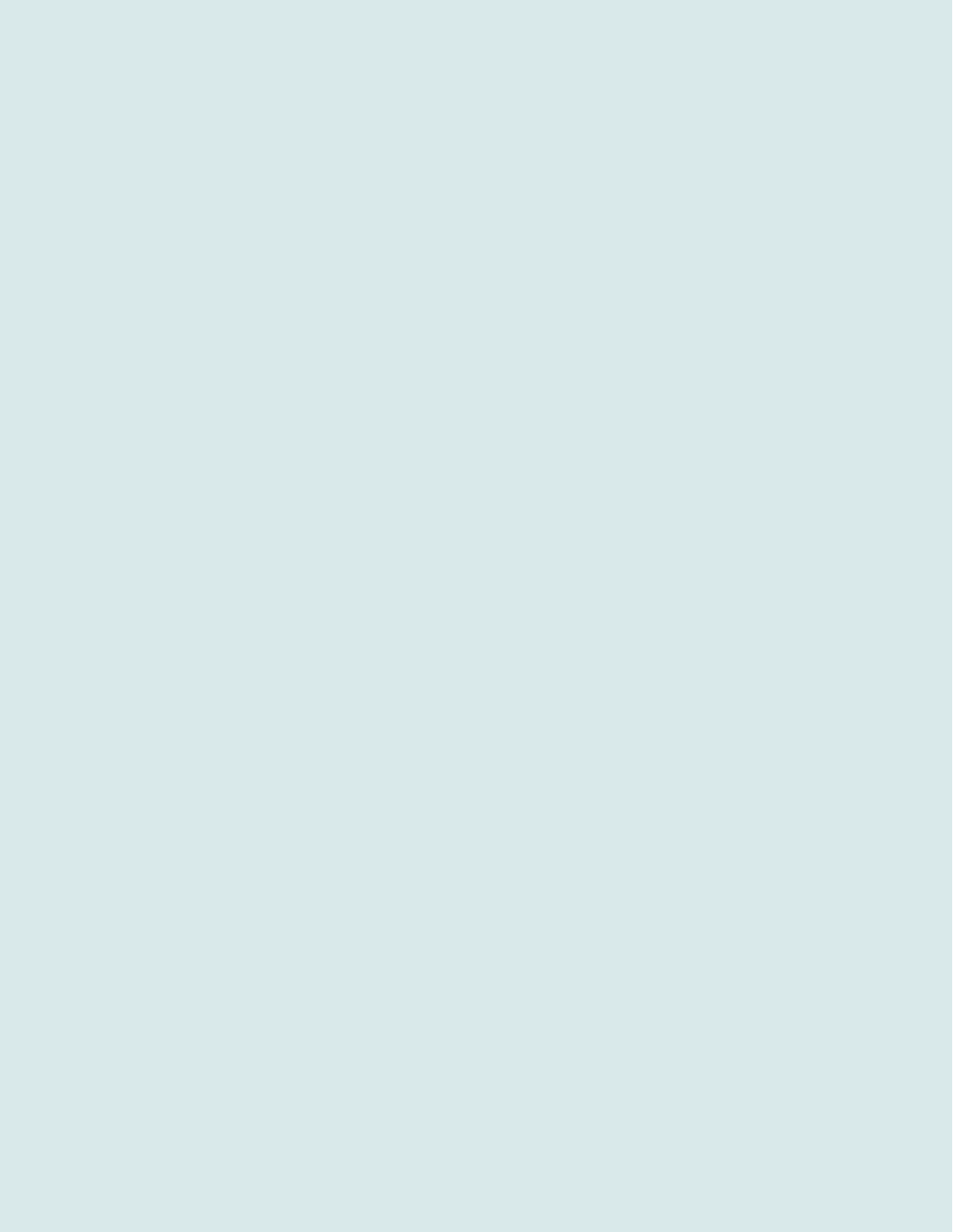### FOREWORD

## ACCOUNTABILITY AND DEMOCRACY

3

#### by David Mathews

The Kettering Foundation studies democracy from the perspective of citizens who want a stronger hand in shaping their future. One way to have greater control is through institutions that are responsive to people and effective in doing the work these institutions are mandated to do. To demonstrate to people that they are, indeed, responsive and effective, most institutions, governmental and nongovernmental, have devised reports to show how they are being accountable. These reports are based on various standards, benchmarks, and performance measures, which institutions believe give citizens assurances of accountability. Even though the demonstrations of responsiveness and effectiveness vary, they have so much in common that institutions seem to be caught up in a veritable "accountability movement."

If this movement is demonstrating true accountability, why, then, we wondered, do institutions suffer from a huge loss of public confidence? Citizens don't consider many institutions, from public schools to government agencies, to be either responsive or effective. Given this lack of confidence, the accountability movement doesn't appear to have met its own standards. We asked Public Agenda to join us in trying to understand why.

This report complements research that has been going on at Kettering for more than a decade. I'll try to explain why the question

we brought to Public Agenda goes beyond being intellectually interesting; it is critical in a number of fields, including education, philanthropy, and government. Kettering's research focusing on accountability began in 2001 with a study done with Doble Research Associates. We asked John Doble to follow up on earlier research on the lack of a public for the public schools. In that study, we had found many Americans moving away from public schools; they had little sense of ownership or responsibility, which was a result of feeling that they couldn't bring about the changes in the schools that they wanted. They didn't find the schools responsive or effective.

Citizens don't consider many institutions, from public schools to government agencies, to be either responsive or effective.

School officials, on the other hand, thought that they were being accountable, citing the voluminous test score data they published. They believed performance measures were in line with the public's demand for higher standards. Doble found, however, that although people might appreciate the information, they weren't persuaded that the schools were doing a good job. Citizens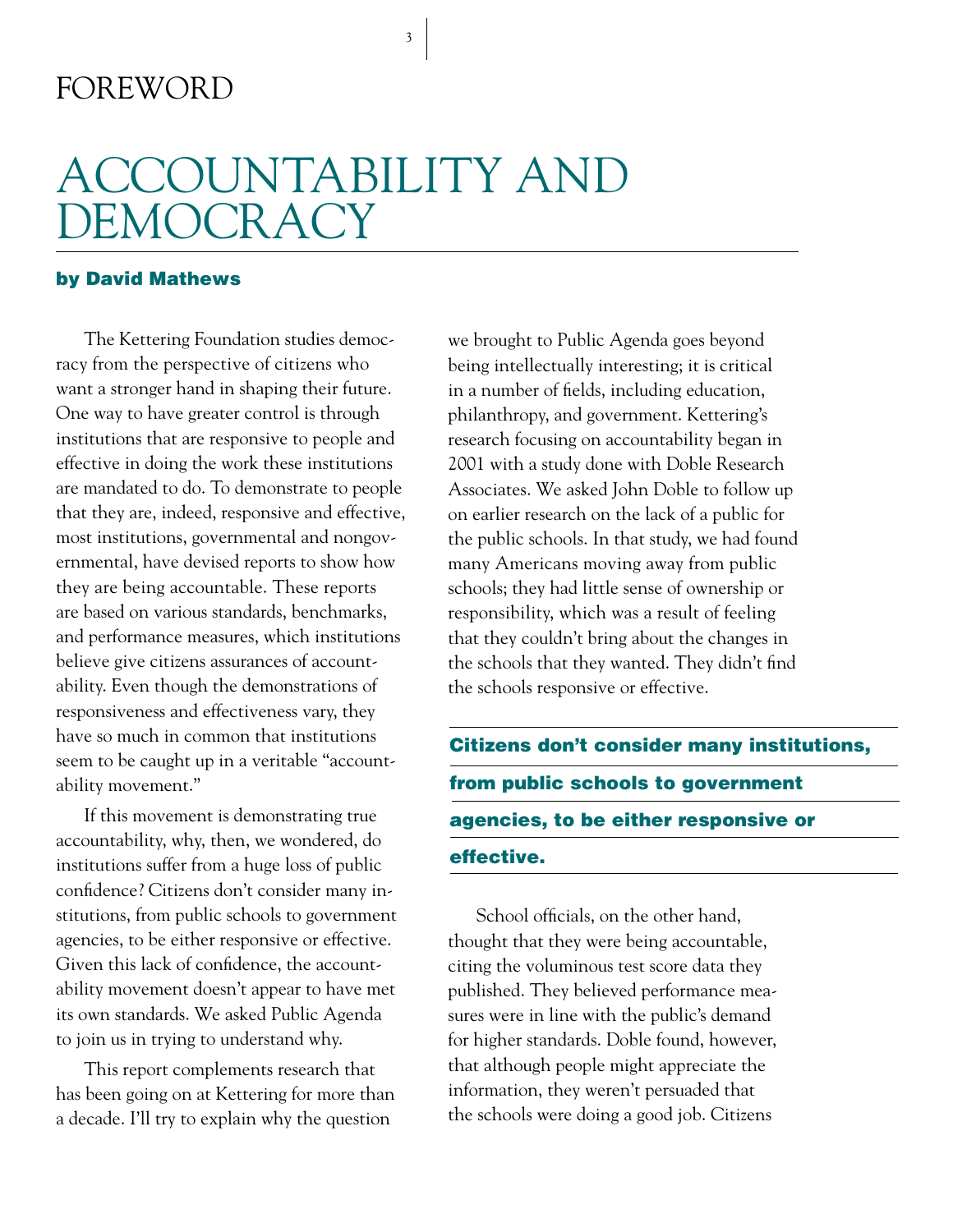interviewed in the Doble study felt students should be held to high expectations but that test scores were only one indication of school performance and didn't reflect all the concerns they had, such as those about the character and values of young people. Interestingly, these citizens believed that they and their communities should be held responsible for what happened to the next generation, not just the schools.

Four years later, a study Kettering did with Mid-continent Research for Education and Learning (McREL) reinforced what we learned from the Doble report. The McREL research suggested that who should be accountable—and for what—is an issue that needs to be decided through public deliberation. When accountability is externally defined, it tends to disenfranchise those most directly affected by it. These two studies were not extensive enough to be cited as definitive proof, but they led us to look further into the way the public understands accountability.

For communities, perhaps the most problematic of all the unintended consequences of the accountability movement has been the effect on collective or civic learning.

> Kettering also encountered accountability in working with grantmaking foundations and nongovernmental organizations interested in building civic capacity in communities. Most grantmakers felt they were being accountable when they used measurable benchmarks to judge the impact of their funding. These benchmarks were then translated into performance measures by the NGOs that received

their grants. This all seemed fine until we began to get reports of unintended consequences. Some foundation officials were aware that externally imposed objectives (and the performance measures based on them) might undermine building the capacity for community self-determination, which they intended to promote. But, they explained, their boards required proof of impact. Grant recipients, for their part, complained that the indicators were often irrelevant and that they diverted time and energy away from important work. However, recipients said they needed the money and had to "play the game" to get it.

For communities, perhaps the most problematic of all the unintended consequences of the accountability movement has been the effect on collective or civic learning. One of the most telling characteristics of highachieving communities—those where citizens are in the habit of coming together to solve problems—is the way these communities learn collectively from their efforts. This type of learning involves citizens evaluating both outcomes and goals. And it involves assessing the community itself—the way it performs—as well as the results of projects. Accountability protocols typically use outside (objective) evaluators to measure outcomes against predetermined goals. While such evaluations have merit, they are quite different from the evaluation that goes on in civic learning.

The untoward effects of accountability measures, we found out, fell not just on grant recipients; they touched the organizations making grants or providing services. A recent study done with the Harwood Institute for Public Innovation shows that the pressure to demonstrate accountability through measurable impact has been turning the focus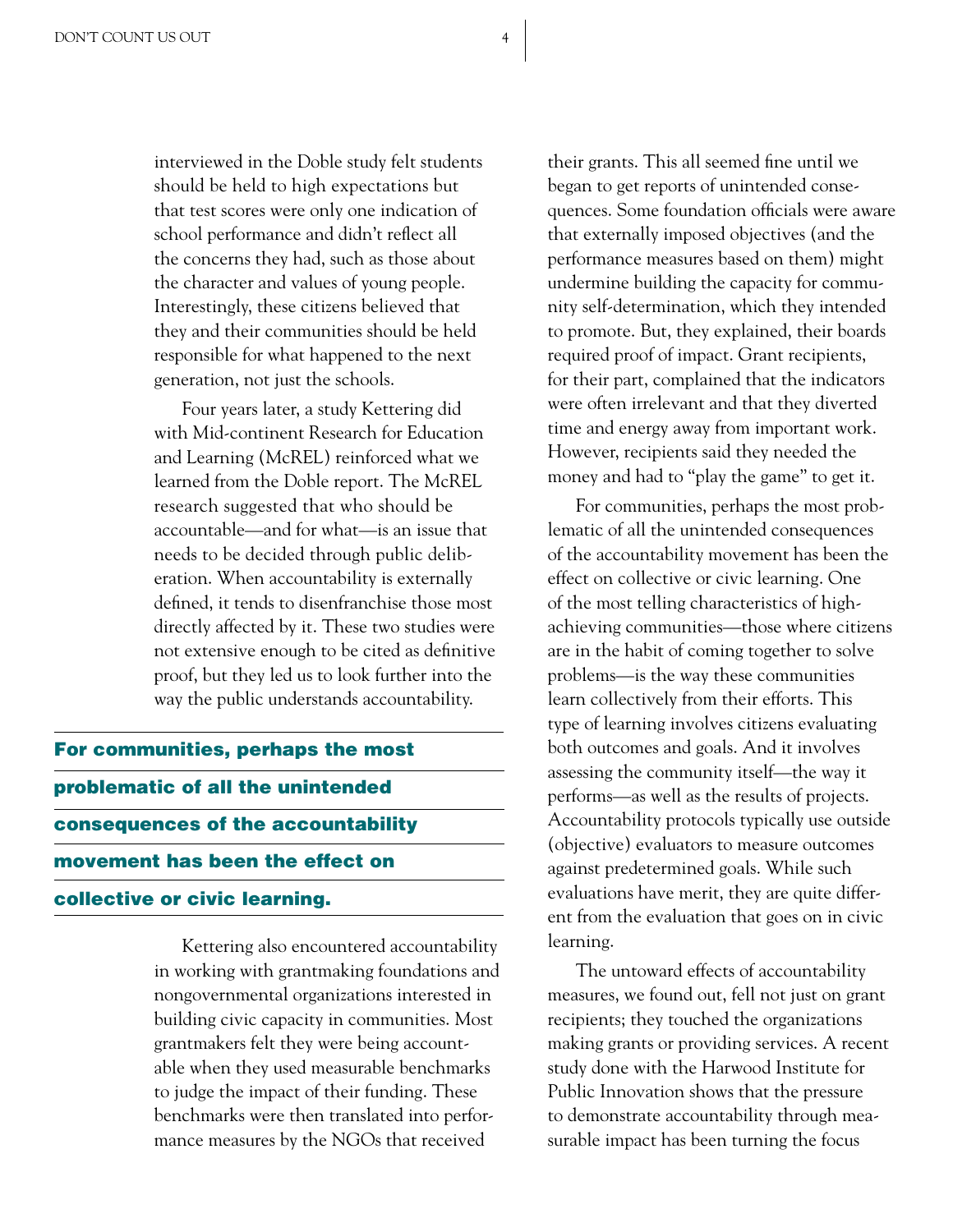of grantmakers inward to concentrate on professionally defined expectations and away from the groups and communities they aim to benefit. Furthermore, the need to demonstrate that grants are successful is creating a disincentive to invest in building local civic capacity. Why? Investments in capacity building make it more difficult to prove that external influences, not indigenous ones, have brought about changes.

Ironically, accountability measures can be an impediment to realizing one of the most cherished objectives of philanthropy, which is to foster innovation. A research report done with Kettering by George Frederickson, *Easy Innovation and the Iron Cage,* found that the benchmarks and other performance measures used to demonstrate impact had a deadening effect on innovation. Inventive enterprises that communities undertake to strengthen their civic capacity don't always produce the definitive outcomes that performance measures have imposed. And the direction that the enterprises take may change as experience dictates. Inventive communities usually have to make the road by walking it. Certainly, the civic entrepreneurs involved in exploratory ventures recognize the need for clarity of purpose, and they want to know if their efforts have had positive effects. Still, preordained accountability measures, particularly those externally imposed, can inhibit their willingness to experiment. Consequently, rather than play the game, some civic innovators have refused to work with outside funders, which not only imposes a hardship on them, but also is problematic for grantmakers who pride themselves on supporting innovation.

Much of what we have heard from grantmakers and grantees echoes what we heard

from government officials and those who receive government funding. The information we have is suggestive, not definitive; but, clearly, accountability requirements don't always improve performance or result in greater confidence in the institutions involved. Brian Cook's explanation of what is going awry seems plausible. Cook observes:

> An increasingly vicious circle has emerged in which anxiety about control and accountability . . . has led to more extensive, more complex controls, which in turn have increased the bureaucratic distance between administrators and the public they are expected to serve. This distance then raises new worries about control and accountability and brings about the introduction of another layer of controls.

Cook goes on to argue that the result has been the opposite of what the accountability reforms intended.

As you can see, the foundation's reasons for looking into the accountability movement are considerable; so we wanted to do further research to understand why there is such a gap between institutions that think they are being quite accountable and citizens who have just the opposite perception. In particular, given our focus on citizens, we want to look into what accountability measures imply, perhaps unintentionally, about citizens' role in democracy.

This report is a welcome addition to our studies; it throws new light on many of the questions we have been trying to answer. And we think readers will benefit especially from the report's insights into what citizens value when they think about accountability. Knowing what concerns citizens is a starting point for closing the credibility gap that has opened up around accountability measures.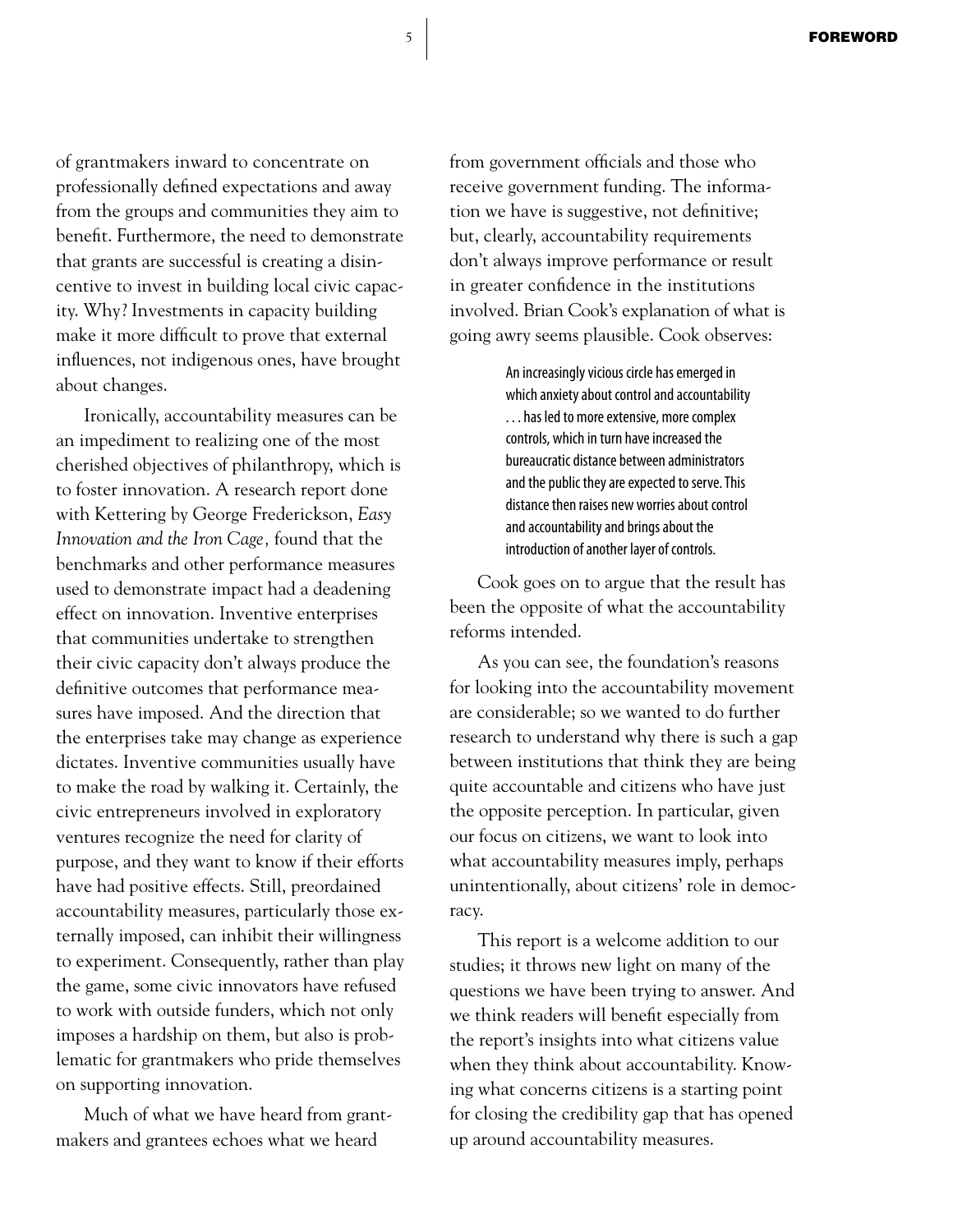# INTRODUCTION

This report describes a potentially corrosive gap between the way leaders in government, business, education, health care, and other sectors define accountability and the way typical Americans think about it. Leaders and the public generally agree that the country's major institutions—its schools, businesses, and government, for example can and should improve. Both groups see rebuilding public confidence as a vital goal. But leaders and the public typically come at the

Many leaders believe that increasing accountability is a good way to build (or rebuild) public confidence to show citizens and consumers that institutions are improving and are worthy of the public's trust.

> issue of accountability from vastly different starting points. Their assumptions, definitions, and expectations are often worlds apart. The upshot is that the strategies many leaders rely on to persuade the American public that they are being "accountable" are almost certain to disappoint.

In the following pages, we summarize in-depth qualitative research conducted by Public Agenda and the Kettering Foundation in 2010 and 2011. Our report analyzes observations from focus group discussions with members of the public, along with one-on-one interviews with experts and leaders who have examined accountability issues in different sectors. Our aim is to explore and reveal how the lay public defines accountability and test whether leadership efforts to increase it in key sectors like education and government are meeting the public's expectations.

With accountability's emphasis on setting benchmarks, collecting data, measuring performance, disclosing information, and organizing systemwide reforms, many leaders see it as the principal way to ensure that their institutions meet their goals. Many also believe that increasing accountability is a good way to build (or rebuild) public confidence—to show citizens and consumers that institutions are improving and are worthy of the public's trust. Even though accountability strategies, such as data collection and judging performance on quantitative measures, are helpful management tools, the research described here shows that they fall short in addressing the public's most potent concerns. At best, they strike much of the public as complicated and perhaps marginally informative. At worst,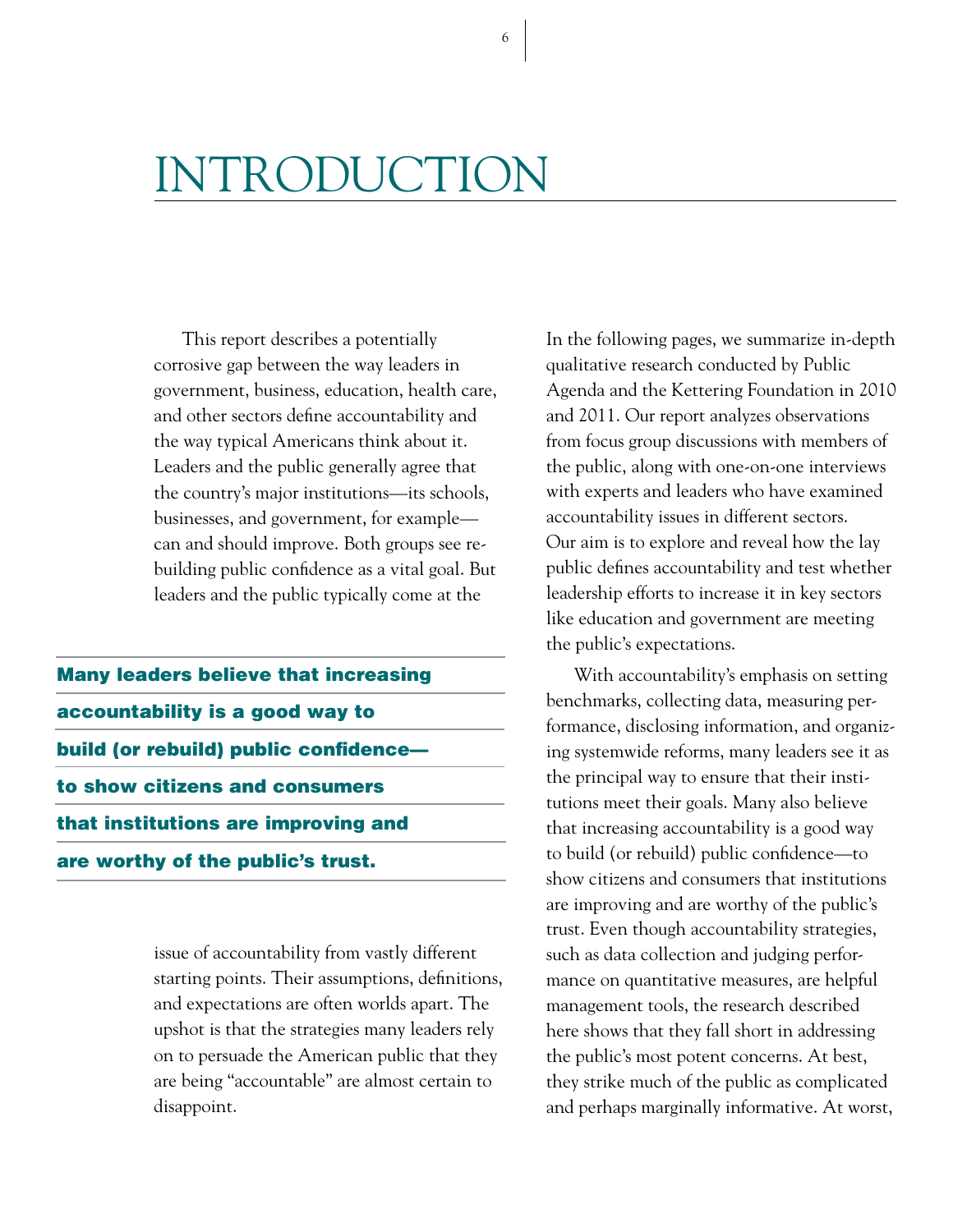they risk pushing the public and leaders even farther apart.

In this report, we offer three avenues for explaining and thinking about the dramatic differences between the way leaders and the public define accountability.

- In Section I, we present a concise, side-by-side guide to the key differences between the way leaders and the public see the main elements of accountability. Our analysis of the leadership perspective is based on interviews conducted for this project as well as background research. These are summarized more fully in the Appendix. Our recap of the public's views is based on focus group research, along with analysis of existing public opinion data and a review of earlier studies from Public Agenda and the Kettering Foundation. In this section, we also suggest some broad guidelines for addressing the public-leadership disconnect that has emerged.
- In Section II, we present a fuller picture of the public's alternative vision of accountability by summarizing what we heard in the focus group research.
- In Section III, we offer three scenarios for prompting discussion about the different

perspectives leaders and the public bring to accountability issues. We describe three recent controversies in education, housing, and health care that demonstrate how and why leadership notions of accountability so frequently miss the mark. We then offer a series of questions that could be used to open dialogue between leaders and the public on how to address and merge their differing perspectives. Our intent is two-fold: to suggest the dimensions of the leadership-public gap on what "accountability" means by presenting concrete, real-life examples; and, to use these and other scenarios to prompt more discussion about this subject in a variety of audiences.

Left unattended, the gap between how leaders and the public define accountability could further erode the public's trust of its leaders in the public and private sectors alike and thus undermine the country's ability to solve some of its urgent problems. What we have seen in conducting this research however, convinces us that it is possible to merge these two perspectives in ways that will enrich our ability to solve the nation's problems. With effort and good will, the two perspectives can be reconciled, but first each must be understood.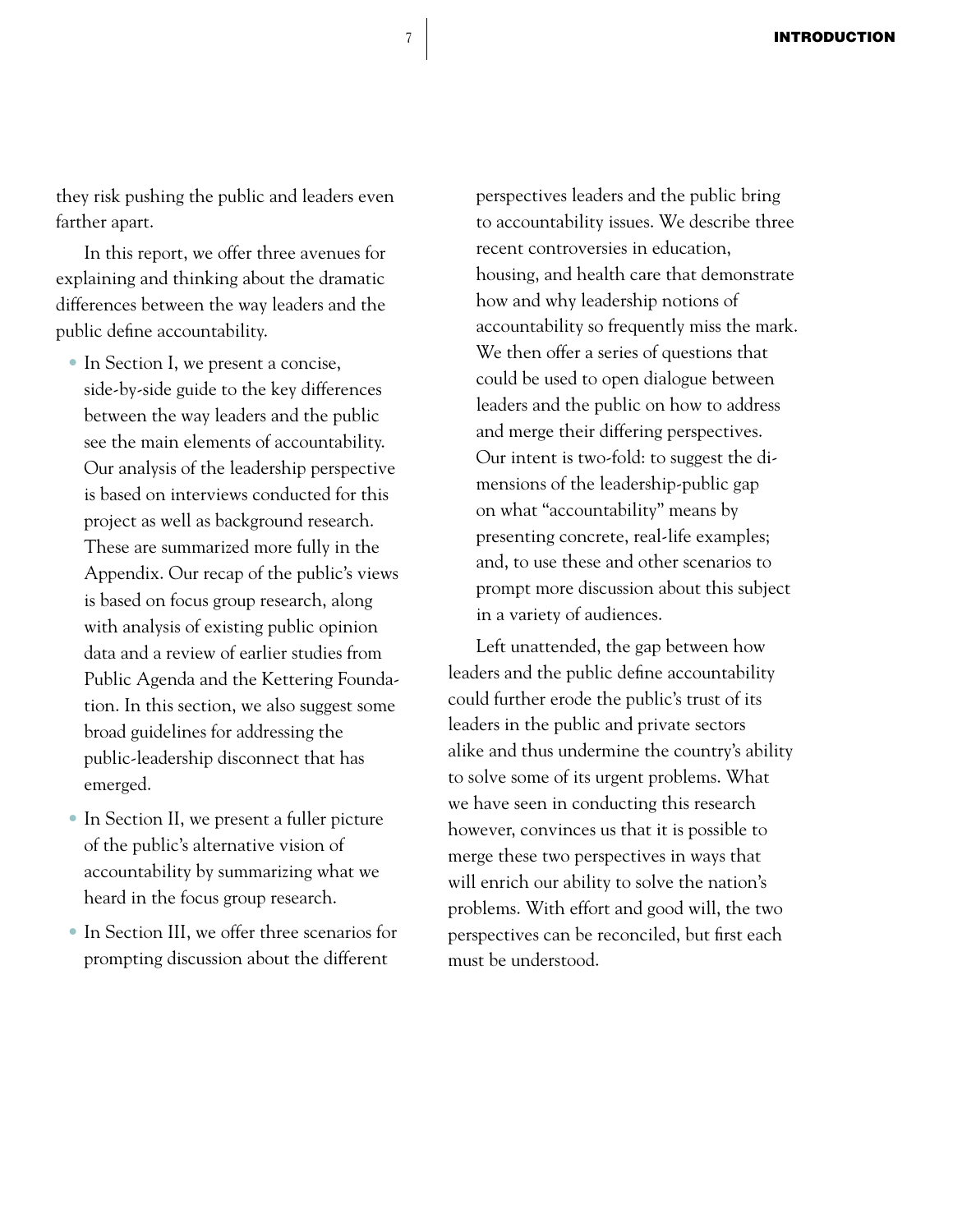# HIGHLIGHTS FROM THE STUDY

- This research, conducted through focus groups and interviews in six cities around the country, was designed to explore and reveal how the lay public defines accountability and to test whether leadership efforts to increase it in key sectors like education and government are meeting the public's expectations.
- The research suggests that even though accountability strategies, such as data collection and judging performance on quantitative measures, are helpful management tools, they fall short in addressing the public's most potent concerns about how key institutions are working.
- At the core of Americans' frustration about "lack of accountability" is the fear that too many Americans have become "selfish" and that the balance between "rights" and "responsibilities" is out of kilter. Most of the focus group participants brought an alternative definition of accountability to the table—one that centered on a better balance between rights and responsibilities and focused on individuals—both leaders and ordinary citizens—behaving more honorably. Most simply did not see how the country can solve its problems without this.
- A lack of fairness in society was another key concern for people in the groups. Most showed remarkably little resentment toward people who become wealthy and famous through intellect and hard work; their complaints were not mainly about

wealth itself. Rather, the concern was that some people have greatly prospered by going around the rules, while so many other Americans have been hammered.

- For the public, being able to reach someone who listens to you and treats your ideas and questions respectfully is another important dimension of accountability. Based on what we learned in these focus groups, this human connection is generally more meaningful to people than accountability measures like performance indicators and progress on benchmarks. For most people, not being able to talk to someone is a signal that the institution doesn't genuinely care about the public.
- For most Americans, the return to accountability is not the job of leaders alone. Time and time again, people in the focus groups spoke about their own responsibilities and the near impossibility of solving problems without a broad base of responsibility at every level of society.
- Because the public sees lack of accountability as a vast expanse of moral and ethical lapses, this is not a quick-fix problem. But it is possible to merge the leadership and public perspectives on accountability in ways that will enrich the country's abilities to solve its problems. Closing this gap will depend on whether leaders approach the task with good will and a readiness to listen to the broader public's concerns with respect and open-mindedness.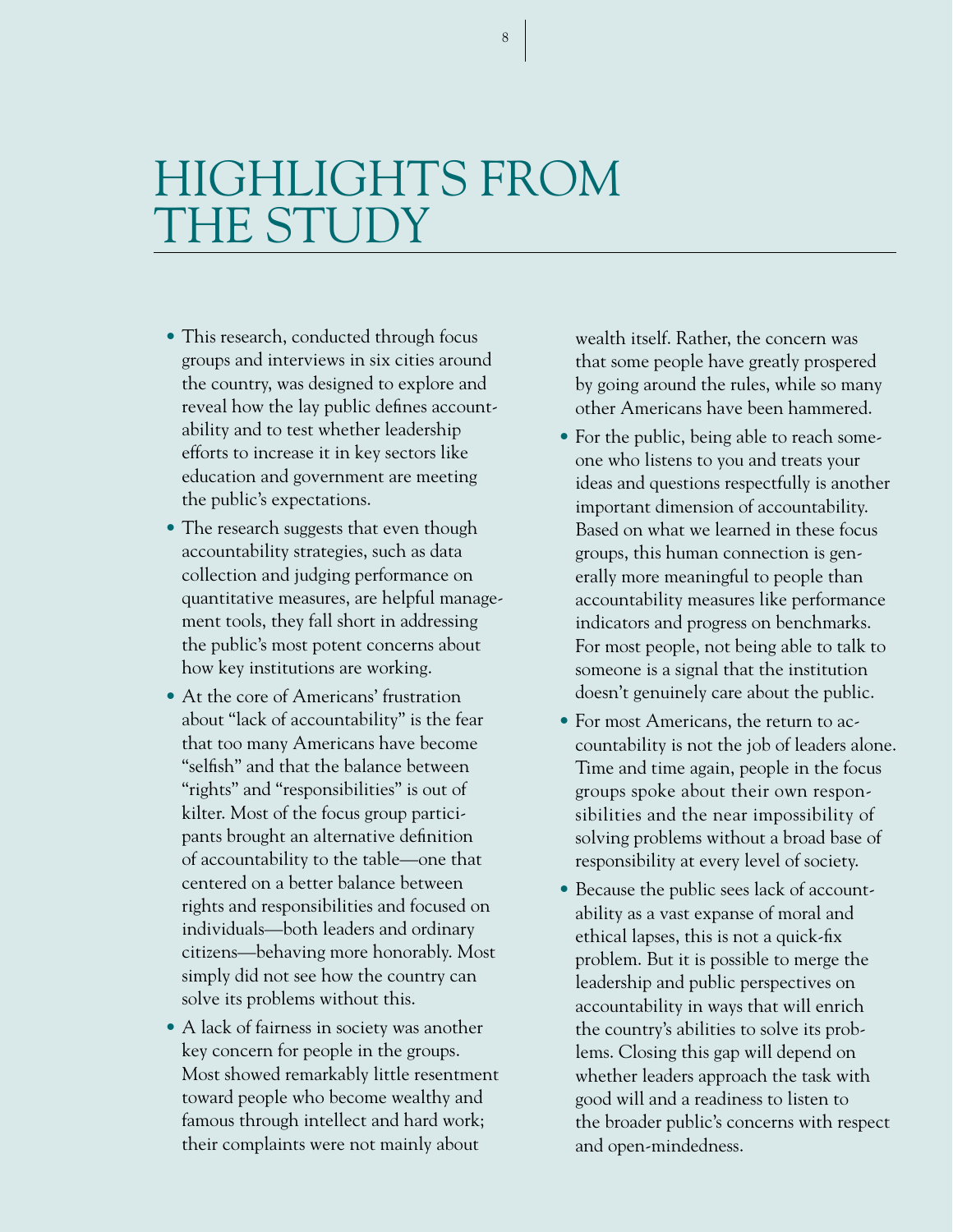## SECTION I: THE GAP AT A GLANCE

9

The *Merriam-Webster Dictionary* defines *accountability* as "an obligation or willingness to accept responsibility or to account for one's actions,"<sup>1</sup> but the concept of accountability has taken on a more concrete and systematic meaning in recent years as a way for leaders to demonstrate to the public that their institutions are effective and that they are making progress on key goals. We provide a more detailed discussion of how leaders in various sectors talk about the importance of accountability, and how they are working to improve it, in the Appendix.

In K-12 public education, for example, the "accountability movement" was a response to broad and very legitimate concerns that too many schools allowed students to graduate without needed skills and that schools, teachers, and principals had very little incentive to do better. Many critics charged that educators faced almost no sanctions even when the majority of their students failed to master basic skills and that the system, overall, tolerated mediocrity rather than aiming for excellence.

In response, leaders at the national, state, and district levels began to focus much more intently on holding schools, educators, and students "accountable." Leaders began to collect quantitative data, such as test scores and graduation rates, that would help them determine whether schools and educators were performing well and meeting their goals. With more attention to accountability, schools, teachers, principals, and others who repeatedly fail to show progress are now more likely to be subject to sanctions of various sorts. Educational leaders have become more "transparent" and forthcoming about how well the system is performing. Many districts release data about student scores, graduation rates, teacher turnover, and other key indicators. In many cases, accountability systems are set up

For most people, the basic idea of accountability and many of its key principles are unobjectionable. Hardly anyone opposes collecting data that gives decision makers better information about how well institutions and their employees are performing or that allows individuals to make more informed choices.

to allow families greater choice about what schools their children attend, either within the traditional public system or through charter schools or vouchers that allow parents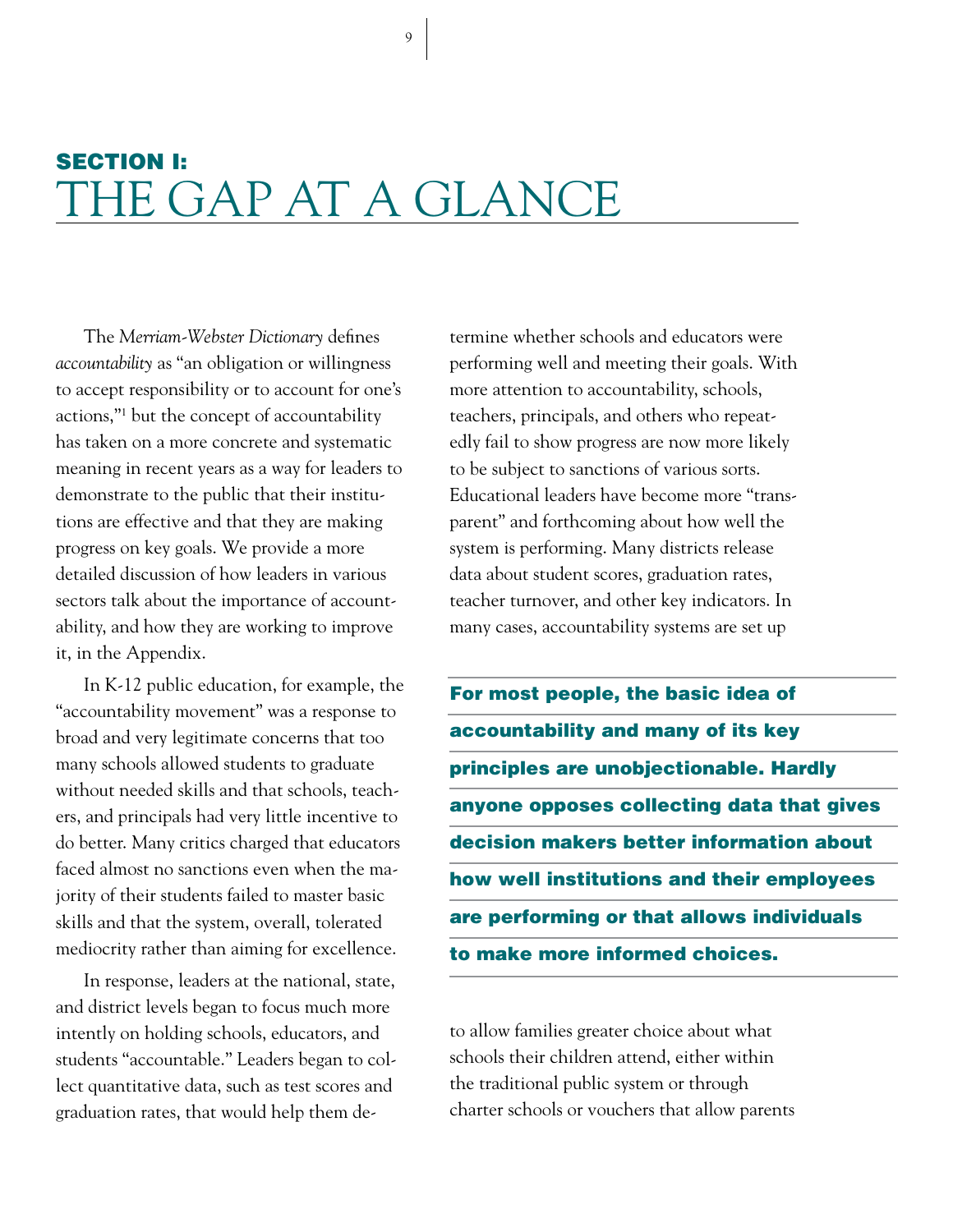to send their children to private schools with taxpayer support.

For most people, including many of the respondents interviewed for this project, the basic idea of accountability and many of its key principles are unobjectionable. Hardly anyone opposes collecting data that gives decision makers better information about how well institutions and their employees are performing or that allows individuals to make more informed choices. Providing incentives,

Is accountability, as leaders currently define it, creating a more productive relationship between leadership and the public—one that enhances problem solving and generates more public trust and cooperation?

> setting up sanctions, being more transparent —all of these are classic elements of good management and leadership. Whether it's a governor or mayor, a CEO, a classroom teacher, or even a parent heading up a household, many of the key ideas embedded in accountability can play a positive role.

> The question we take up here is not whether the concept of accountability includes important and useful ideas—it clearly does. Our question is whether accountability, as it is currently being institutionalized in

areas like education and government, is an effective response to the public's deepseated concerns. Is accountability, as leaders currently define it, creating a more productive relationship between leadership and the public—one that enhances problem solving and generates more public trust and cooperation?

As we explain in greater detail in the following pages, the public's starting point on most aspects of accountability is dramatically different from that of most leaders. Regrettably, the gap between the way leaders and the public typically think about accountability contains the makings for routine miscommunication: leaders believe they are bolstering public trust and yet the public is still not reassured.

The chart on pages 11 and 12 suggests some of the key points of difference. We have borrowed the philosophical concept of the dialectic here, presenting two starkly different points of view as a means to prompt discussion and, we hope, resolution. We recognize that many leaders share some portion of the public's priorities and concerns and that typical citizens often value aspects of the leadership view. For many Americans, there is a healthy middle ground on accountability, or at least the promise of finding one. Nonetheless, in the current environment, there are discrepancies between the way leaders and the public define accountability that simply have not received as much analysis as they warrant.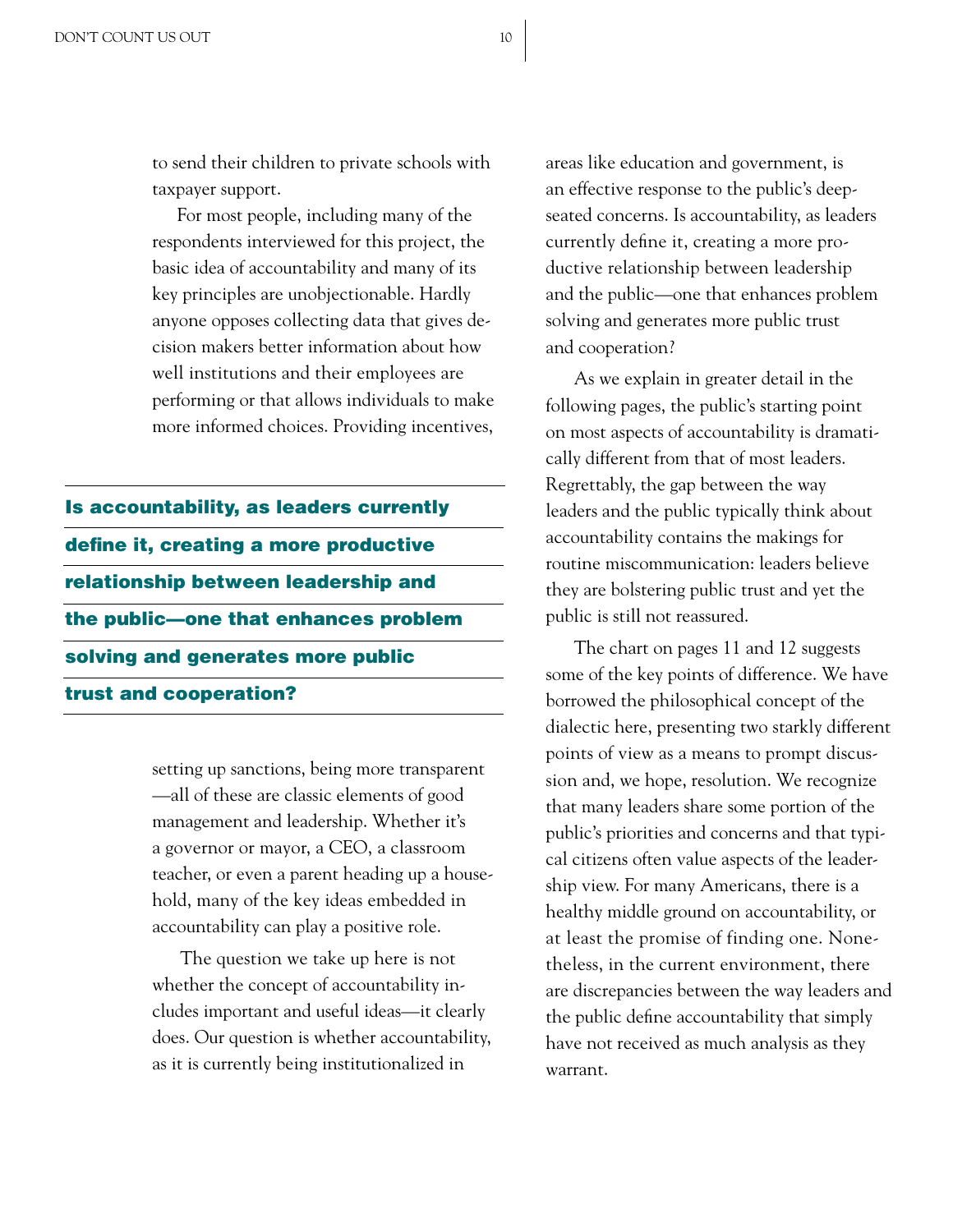| <b>The Public Model</b>                                                                                                                                                                                                                                                                                                                                                                                      |  |  |
|--------------------------------------------------------------------------------------------------------------------------------------------------------------------------------------------------------------------------------------------------------------------------------------------------------------------------------------------------------------------------------------------------------------|--|--|
| A difference in semantics<br>Much of the public has a minimal grasp of<br>accountability as leaders define it. People<br>often talk about a lack of accountability,<br>but their concerns are quite different from<br>those of most leaders.                                                                                                                                                                 |  |  |
| Accountability as responsibility<br>The public sees the problem as a lack of<br>responsibility among those in charge.<br>As long as irresponsible leaders remain<br>in power, they can "cook the books" to<br>make the numbers look good. The solution<br>is to replace irresponsible leaders with<br>responsible ones.                                                                                      |  |  |
| A focus on moral problems<br>For the public, increasing accountability<br>means addressing ethical and moral issues-<br>lack of responsibility, greed, selfishness,<br>arrogance, laziness, lack of compassion.                                                                                                                                                                                              |  |  |
| Qualitative measures<br>Typically, people know almost nothing about<br>specific measures, and they rarely see them<br>as clear-cut evidence of effectiveness. For<br>most people, the best evidence that a system<br>is working is its responsiveness and the per-<br>sonal interactions they have with it. "You<br>can't even get a human being on the phone"<br>is perhaps the chief indicator of failure. |  |  |
| A yearning for people to be responsible<br>The public sees the challenge as reestablish-<br>ing a much wider commitment to individual<br>responsibility. The public believes that<br>individuals at every level need to think<br>more about how their decisions and actions<br>affect others.                                                                                                                |  |  |
|                                                                                                                                                                                                                                                                                                                                                                                                              |  |  |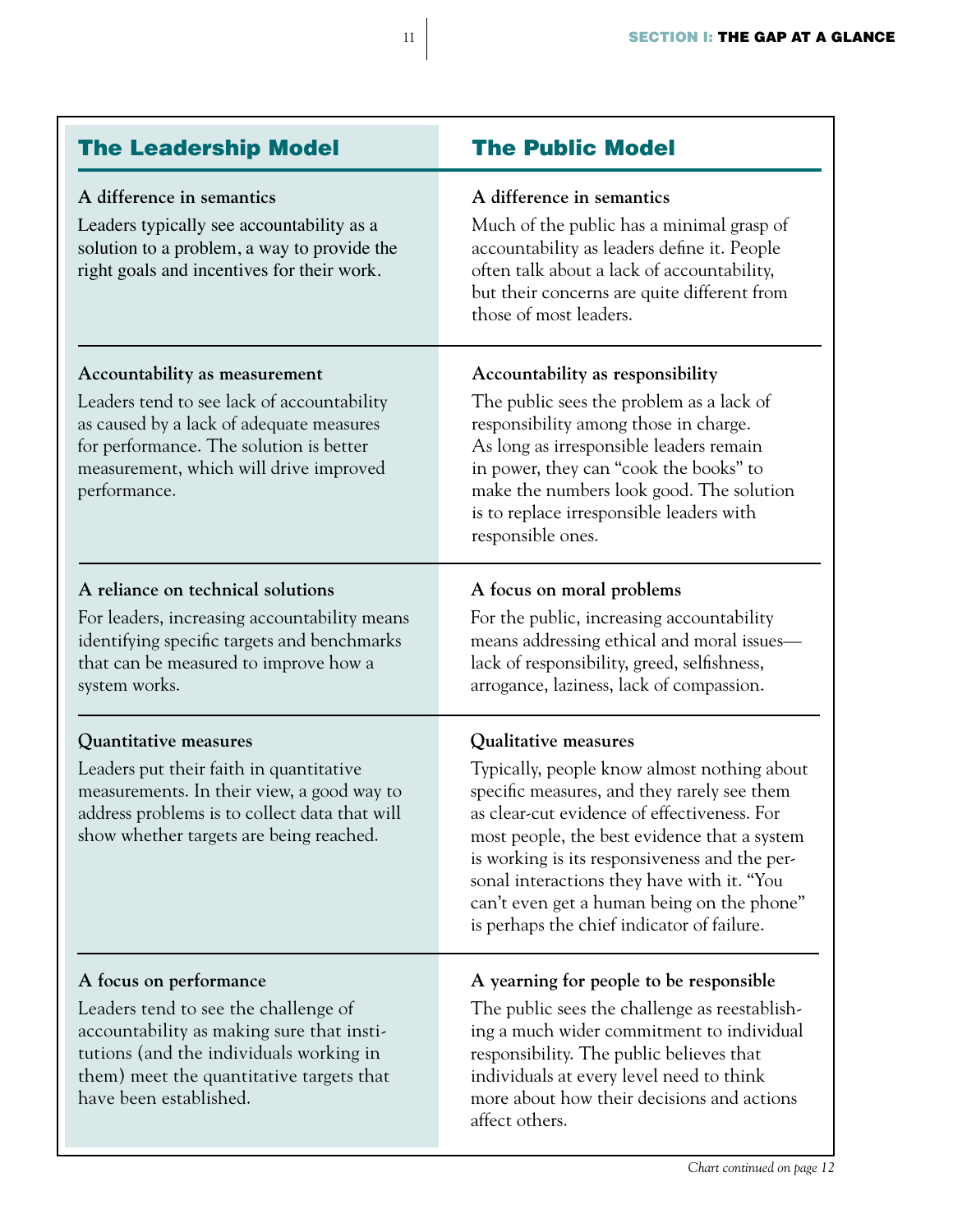| <b>The Leadership Model</b>                                                                                                                                                                                                                                                                                                                                                         | <b>The Public Model</b>                                                                                                                                                                                                                                                                                                                                                                                                                                                                                                             |  |  |
|-------------------------------------------------------------------------------------------------------------------------------------------------------------------------------------------------------------------------------------------------------------------------------------------------------------------------------------------------------------------------------------|-------------------------------------------------------------------------------------------------------------------------------------------------------------------------------------------------------------------------------------------------------------------------------------------------------------------------------------------------------------------------------------------------------------------------------------------------------------------------------------------------------------------------------------|--|--|
| Assumes good faith<br>Leaders often presuppose that people accept<br>and are reassured by the accountability mea-<br>sures they institute.                                                                                                                                                                                                                                          | Bedeviled by lack of trust<br>Many Americans are deeply skeptical about<br>the accuracy and importance of quantitative<br>measures. Many are supremely alert to the<br>ways in which "numbers" can be manipulated<br>or tell only half the story.                                                                                                                                                                                                                                                                                   |  |  |
| Targeting specific mechanisms<br>Leaders often try to demonstrate their<br>responsiveness by fixing specific glitches<br>in the system—for example, focusing on<br>performance pay for teachers in trying to<br>increase accountability in education.                                                                                                                               | Looking for broad solutions<br>Most people do not focus much on specific<br>reforms. Typical citizens are more often look-<br>ing for reassurance that leaders and profession-<br>als understand their concerns and share their<br>goals. Most, for example, are not particularly<br>caught up in the pros and cons of performance<br>pay for teachers. Typical citizens are more<br>likely to be concerned about social and behav-<br>ior problems at the school and whether there<br>is a good climate for teaching and learning. |  |  |
| Risks and rewards understood statistically<br>Leaders see risks and benefits in statistical<br>terms. If a medical procedure is not effective<br>statistically, or if a school does not perform<br>based on test scores, there is a problem.                                                                                                                                        | Risks and rewards understood personally<br>The public tends to see risks and rewards<br>in individual, personal terms. If a medical<br>procedure helps one person or if a school is<br>warm and welcoming to its students, it has<br>value, even when statistics suggest otherwise.                                                                                                                                                                                                                                                 |  |  |
| Interest of the institution<br>Leaders are focused on their institution and<br>what kinds of changes will make it function<br>more effectively. Many are often stunningly<br>disconnected from broad public concerns.<br>Even when leaders are attuned to public<br>goals, their expertise and jargon often limit<br>their ability to work productively with and<br>for the public. | Interest of the public<br>Many people today are alert to, and often<br>resentful of, institutional systems that seem<br>to treat the public/customers as "cogs in the<br>wheel," rather than as individuals. Many<br>believe that institutions are increasingly<br>impervious and unresponsive to individuals'<br>questions, priorities, or problems.                                                                                                                                                                               |  |  |
| A confidence in the benefits of transparency<br>and disclosure<br>Leaders tend to place enormous reliance on<br>providing detailed information and choices<br>to the public—the more detailed the better<br>in many circumstances.                                                                                                                                                  | Confusion and lack of trust<br>Many members of the public feel confused<br>and overwhelmed by the detailed informa-<br>tion they get in the name of "disclosure" and<br>"transparency." Many fear they are being<br>manipulated by the complex presentations.<br>More and more statistics often do not reassure.                                                                                                                                                                                                                    |  |  |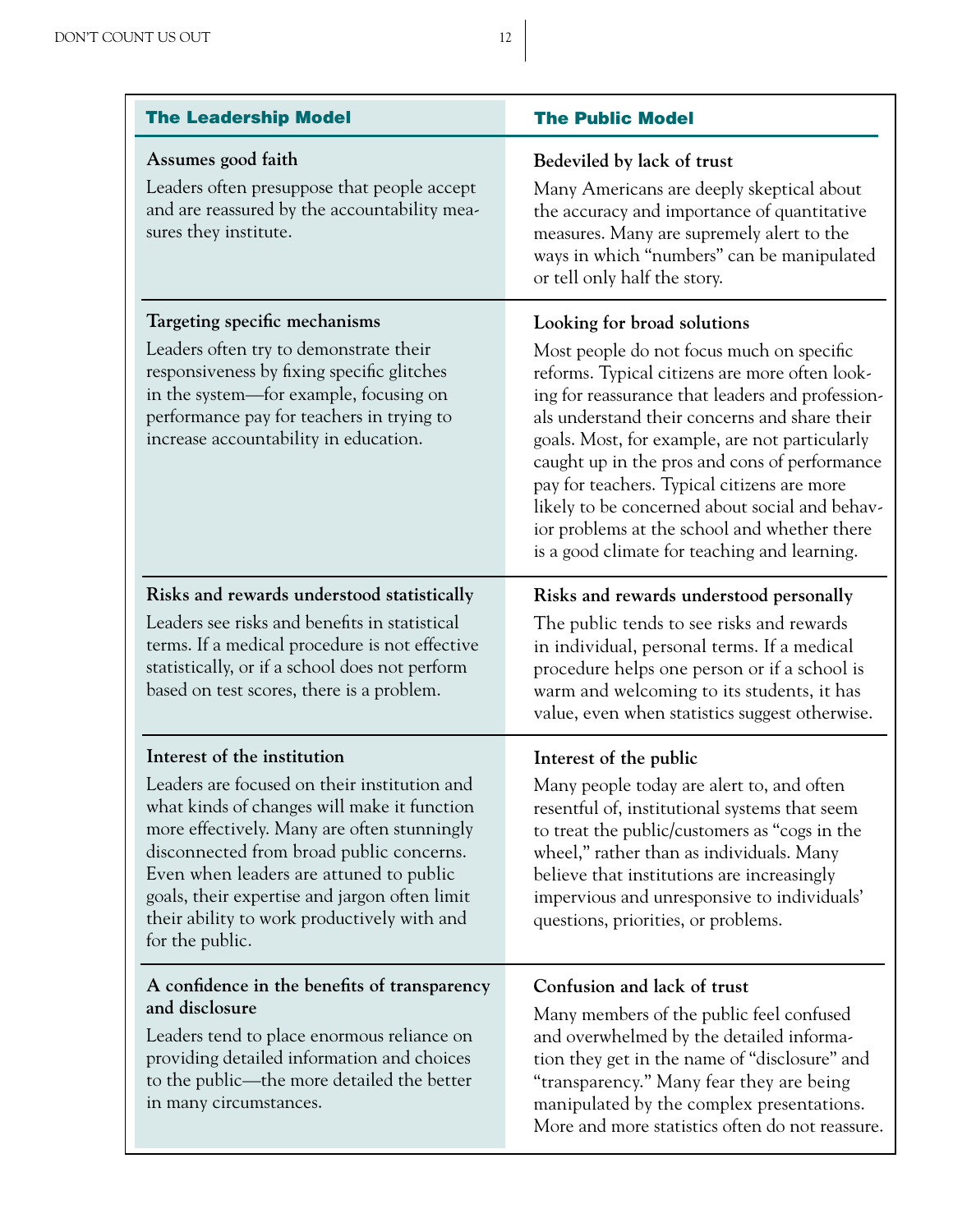#### **Is it possible to address the public's concern?**

Leaders in nearly every sector of American society have felt the sting of public distrust, and many are demoralized by surveys that routinely show that most Americans see leadership as out-of-touch, uncaring, or unable to solve the nation's most pressing problems. Many leaders hope and expect that the accountability systems they are developing and institutionalizing will address Americans' frustrations and lack of confidence. Based on the research summarized here, that is not likely to be the case.

So now what? At first glance, the discrepancies between the way leaders and the public think about accountability seem utterly daunting. The public's concerns about values and ethics seem too intangible and free-floating. Many leaders view moral issues as outside the domain of their institutions. But the discrepancies tell only half the story. This research also provides useful clues on how leaders of good will and vision can reconnect with typical citizens and how they can reknit the relationship between institutions and the public they serve. What's more, some of the public's alternative thinking could actually help leaders solve problems.

Given the depth of the public's frustration, it will take time, flexibility, and persistence to turn the tide. Even so, there are steps leaders can take.

#### **Acknowledge and accept the legitimacy of the public's alternative framework**

At the core of Americans' frustration about lack of accountability is the fear that leaders don't understand or share their concerns. For much of the public, the equilibrium between individual rights and individual responsibilities has become distorted. Most simply do not see how the country can solve its problems or how institutions can work effectively for all of us unless a more appropriate balance is restored and individual human beings behave more conscientiously and honorably. The public's fears that selfishness and callousness have gained a foothold in American society were aggravated and inflamed by the recent financial crisis and mortgage bubble, but they are not new. They have been growing steadily since the 1970s.2

Because Americans' unease about the balance between rights and responsibilities is

The public's fears that selfishness and callousness have gained a foothold in American society were aggravated and inflamed by the recent financial crisis and mortgage bubble, but they are not new.

widespread and of long standing, their desire "to be heard" on this issue is almost palpable. Leaders do not have to agree with every aspect of the public's critique, but accepting it as a legitimate part of our national discussion on how to do better is crucial. Unfortunately, the language of accountability—with its focus on numbers, metrics, benchmarks, and transparency—is not reassuring. For many Americans, it seems to have almost the opposite result, conveying that leaders do not understand or accept the ethical, moral, and human dimensions of the problem.

This crosstalk is apparent in education. Most members of the public welcome the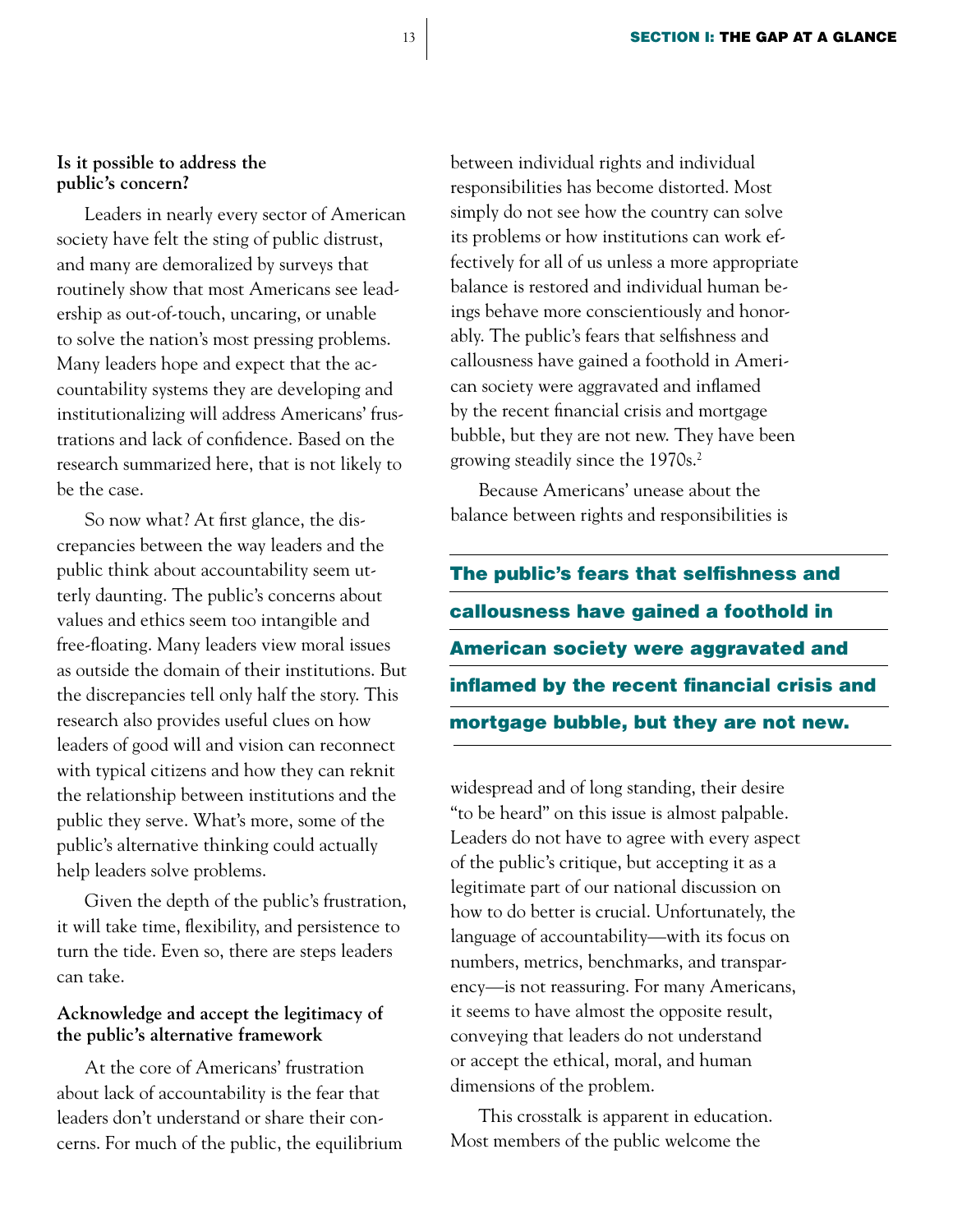increased focus on teacher effectiveness and believe that schools should do more to protect children from teachers who are ineffective or burned out. But the focus on test scores, teacher evaluation, tenure, and compensation policies strikes a lot of people as somewhat off

In an effort to respond to public criticism, leaders may be assuming too much of the burden for improving our key institutions. What's more, they may be missing out on the catalytic effect of having the public shoulder some of the weight along with them.

> the point. Many are dubious about whether test scores are the best measures of teacher effectiveness (or student learning for that matter). Most say the chief problem in American high schools is poor student behavior and lack of motivation, a problem that teachers can't solve alone and that has not received much attention in current accountability discussions.

#### **Depend less on data and standard communications strategies and more on dialogue**

In many respects, this research reveals a very common human communications problem. Like the fable of the blind men and the elephant, people in different circumstances often focus on different aspects of complex, multifaceted problems. Leaders are focused on organizational issues (as they should be) and on the legitimate challenge of managing large, intricate systems in times of change and

turmoil. The public is focused on whether our society has the values and priorities that will strengthen us as a nation. We should see the public's concerns in this area as an asset rather than as a problem.

The difficulty is that when people come to an issue with radically different frameworks—as in this case—traditional one-way, data-heavy communication is generally not a good solution. People are skeptical and alert to being manipulated or "spun." Even when the numbers are credible and important, they often raise more questions than they answer for much of the audience.

Columnist David Brooks offers an example. He describes new policies at the U.S. Department of Housing and Urban Development to gather better data on homelessness among veterans and carefully monitor the impact of government's efforts to reduce it.<sup>3</sup> Brooks reports that the new approach sets up "a clear numeric definition of success," and he views the efforts of the administrators with some admiration. But Brooks also wonders whether the focus on the data misses something: "I was struck by the vast difference between the way a government sees the world—numerically and organizationally—and the gritty and unpredictable way the world sometimes looks to, say, a crime reporter or a homeless veteran himself."

The numbers matter and having them is useful, but they do not tell the whole story.

Now, more than ever, leaders need to reach for the strategy of engaging members of the public in genuine dialogue. In a dialogue, the goal is not to convince the public of preselected "solutions." Rather it is to share the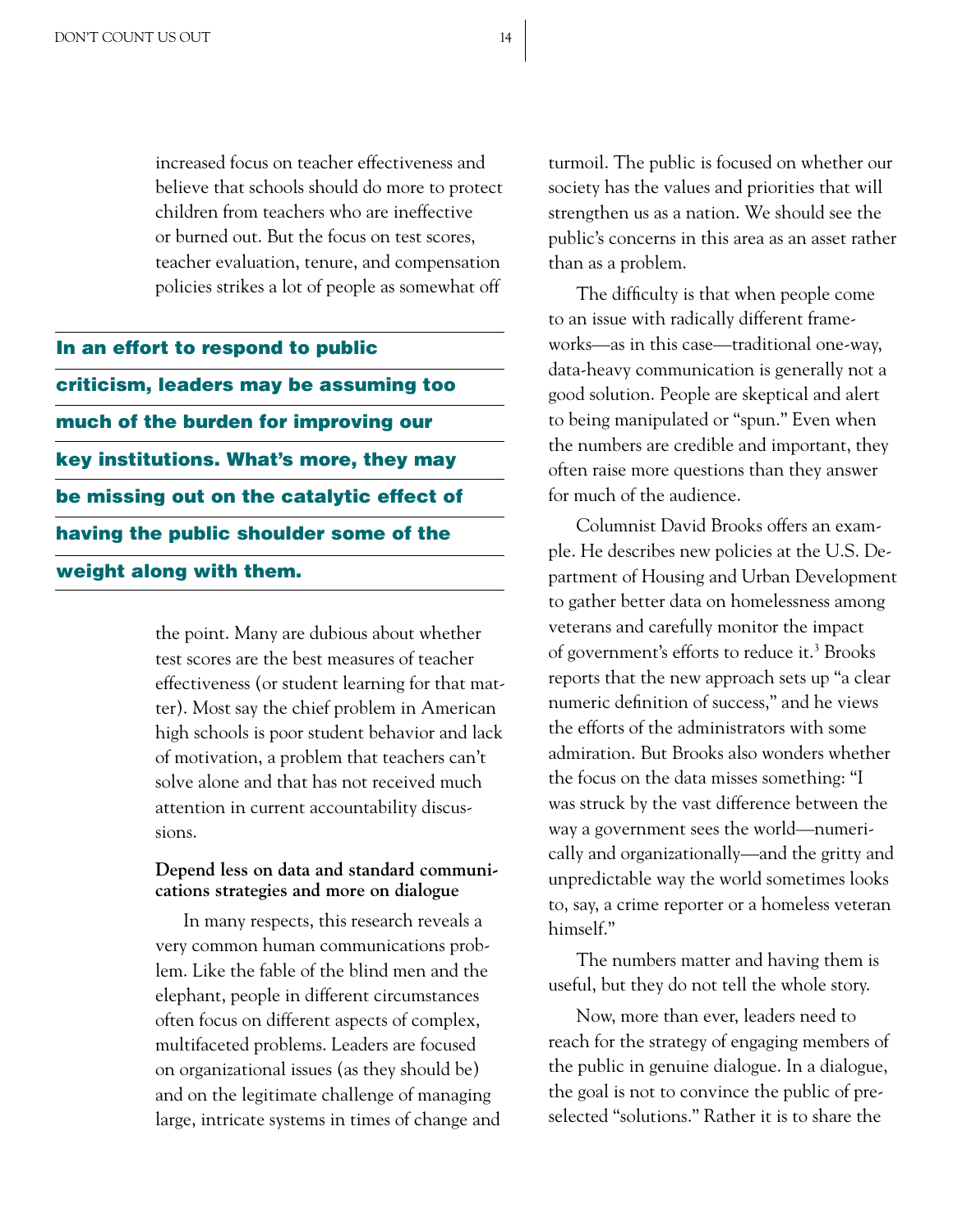concerns of both public and leaders, recognizing that each has knowledge and expertise that can be brought to bear on the problem. In a dialogue, the goal is to spend as much time listening as talking.

Dialogue among stakeholders within institutions, as well as with the public, could be a game-changer in some sectors. In Public Agenda surveys of classroom teachers, for example, most say that when district leaders come to the school to talk with them, it's rarely to hear their concerns or seek their counsel. They say it's mainly to get their support for solutions that have already been determined without their input.

#### **Leaders don't have to do it alone**

For anyone working to improve key institutions in government, education, higher education, health care, and other sectors, this research has some surprisingly good news. For most Americans, the return to accountability is not the job of leaders alone. Time and time again in the research, people spoke about their own responsibilities and the near impossibility of solving problems without a broad base of responsibility at every level of society.

For the public, educators can't just "deliver" good schools unless parents and students are more accountable too. It's hard for businesses to operate accountably if their customers are reckless and irresponsible. The same goes for health care when patients don't fulfill their part of the bargain. Government cannot function unless citizens take up their own responsibilities as well.

In an effort to respond to public criticism, leaders may be assuming too much of the burden for improving our key institutions.

What's more, they may be missing out on the catalytic effect of having the public shoulder some of the weight along with them.

By pursuing wide-reaching reform in the name of accountability, American leaders have already demonstrated a remarkable willingness to change old habits and think anew—to look for more effective, more innovative solutions. Their challenge now is to sustain the energy and resolve that gave birth to the accountability movement and apply it to a more expansive definition that incorporates the public's concerns.

#### Related Reading

Arumi, A.M., R. Wooden, and J. Johnson, with S. Farkas, A. Duffett, and A. Ott. *The Charitable Impulse*. New York: Public Agenda and Kettering Foundation, 2004.

Farkas, S., A. Duffet, J. Johnson, and B. Syat. *A Few Bad Apples? An Exploratory Look at What Typical Americans Think about Business Ethics Today*. New York: Public Agenda and Kettering Foundation, 2003.

Frederickson, H. George, and M. Dubnick. *Accountable Governance: Problems and Promises.* Armonk, New York: M.E. Sharpe, 2011.

Harwood, Richard C., and J. Creighton. *The Organization-First Approach.* Bethesda, MD: The Harwood Institute for Public Innovation, 2008.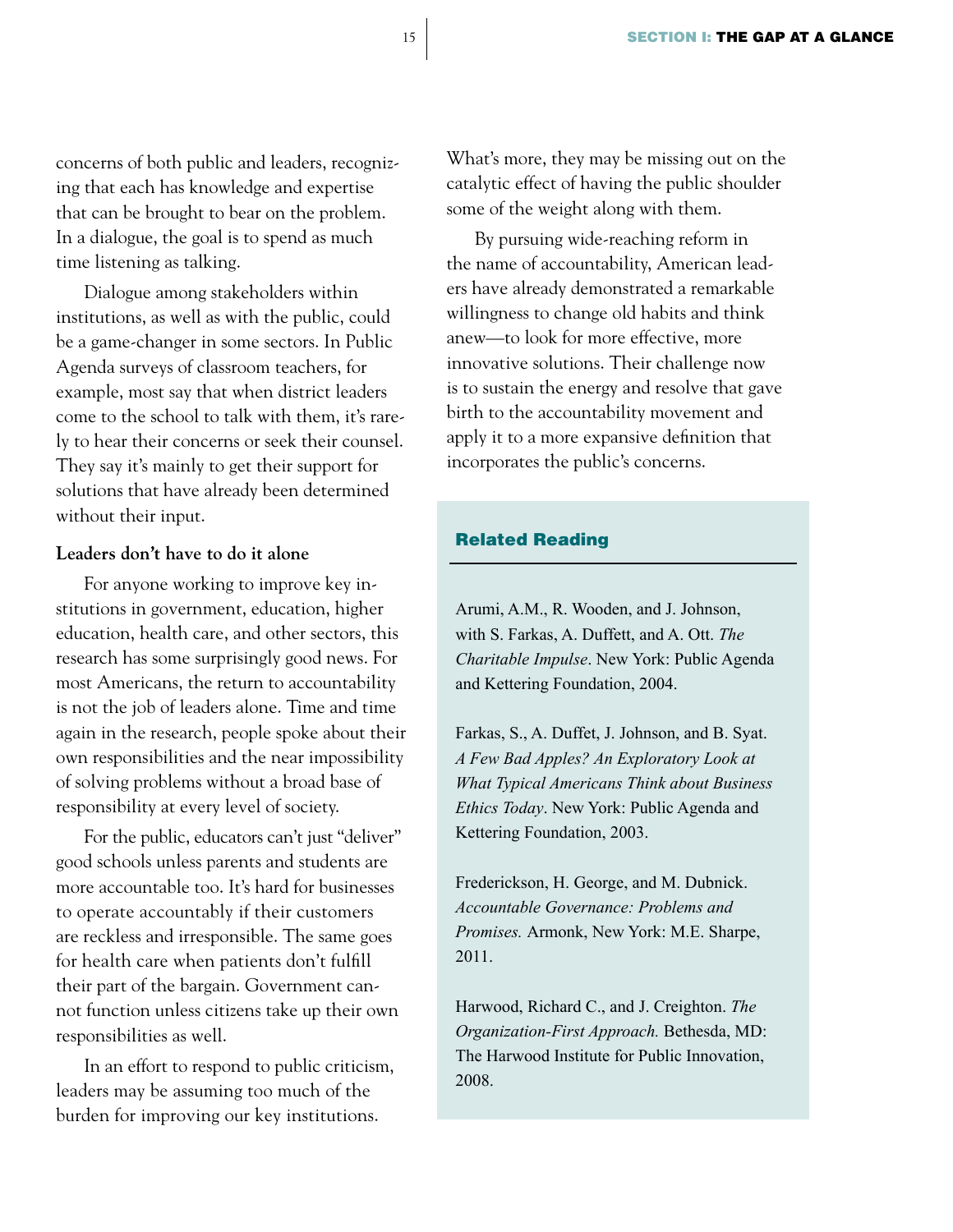## SECTION II: COUNTABILITY— HE PUBLIC'S DEFINITION

Based on a recent survey, less than half of Americans have "a great deal of confidence" in public schools, colleges, major companies, organized labor, law firms, the press, the courts, and the justice system.4 For Congress

and Wall Street, the numbers plummet to 8 percent.5 Out of the 16 institutions covered in the survey, only the military and small business enjoyed the full confidence of the majority of Americans.<sup>6</sup>

#### CURRENT CONFIDENCE IN LEADERS OF INSTITUTIONS

(Harris Poll, March 2010)

"As far as people in charge of running (READ EACH ITEM) are concerned, would you say you have a great deal of confidence, only some confidence, or hardly any confidence at all in them?"

|                                                                      | A Great Deal<br>(%) | Only Some<br>$(\%)$ | Hardly Any<br>at All $(\%)$ |
|----------------------------------------------------------------------|---------------------|---------------------|-----------------------------|
| The military                                                         | 59                  | 30                  | 9                           |
| Small business                                                       | 50                  | $\overline{4}$      | 25                          |
| Major educational institutions,<br>such as colleges and universities | 35                  | 49                  | 13                          |
| Medicine                                                             | 34                  | 47                  | 16                          |
| The U.S. Supreme Court                                               | 31                  | 46                  | 21                          |
| The White House                                                      | 27                  | 38                  | 33                          |
| Organized religion                                                   | 26                  | 44                  | 24                          |
| The courts and the justice system                                    | 24                  | 54                  | 19                          |
| Public schools                                                       | 22                  | 54                  | 22                          |
| <b>Television news</b>                                               | $\overline{7}$      | 54                  | 26                          |
| Major companies                                                      | 15                  | 56                  | 27                          |
| Organized labor                                                      | 14                  | 49                  | 31                          |
| The press                                                            | 13                  | 47                  | 39                          |
| Law firms                                                            | 13                  | 54                  | 28                          |
| Congress                                                             | 8                   | 41                  | 48                          |
| <b>Wall Street</b>                                                   | 8                   | 43                  | 45                          |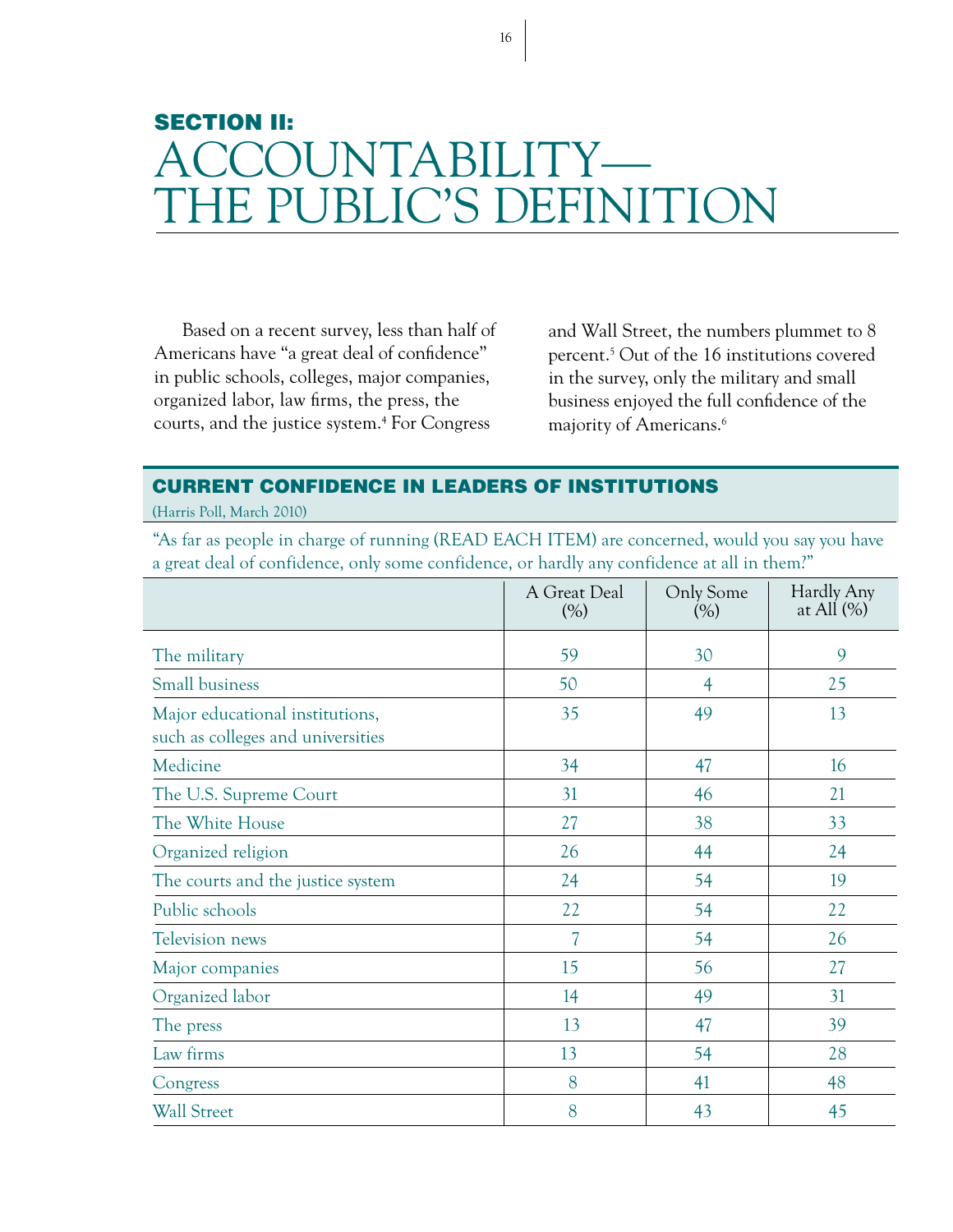Rather than feeling a connection between themselves and the key institutions in their lives, many Americans are wary, disappointed, distrustful, and disengaged. They wonder why leaders in so many spheres seem unconcerned about the priorities, needs, and struggles of typical citizens.

To their credit, many leaders in government, business, education, health care, and other spheres seem increasingly concerned about this disconnect and are eager to address it. Unfortunately, many have also latched onto the concept of accountability as the principal means of reassuring and reconnecting with the public.

As we have noted, leaders who count on standard accountability strategies to reconnect with the public risk miscommunication and crosstalk. Even more important, they often fail to address the public's most deeply felt concerns.

To a large extent, leaders and the public are simply on different wavelengths in their judgments about how to rebuild public trust and reconnect typical citizens with the institutions in their communities and the country-at-large.

In this section, we describe the public's views on accountability based on interviews and focus groups with typical Americans in cities and towns across the country. (See Methodology on page 38 for details.) Nearly every person we spoke with believed the major institutions that affect their lives are broken in serious and fundamental ways. And nearly every person we spoke with wanted a different kind of relationship with the institutions that serve them.

As we talked to people about why they have so little confidence in their leaders and institutions and what kind of relationship they want instead, we heard recurring themes

about what is missing and what needs to change. Taken together, the public's concerns and comments constitute an alternative

Rather than feeling a connection between themselves and the key institutions in their lives, many Americans are wary, disappointed, distrustful, and disengaged.

framework for thinking about accountability—one that merits genuine attention from leaders in government, the private sector, education, health care, and other arenas.

This public conception does not necessarily invalidate everything leaders are currently doing to ensure that their institutions are more accountable. Some of these strategies are clearly useful in evaluating how institutions work and determining how they could function more effectively. But the concepts, terms, and reference points that typical citizens use when they think about accountability are vastly different from those of most leaders.



Based on this research, the public's lack of confidence and sense of alienation is likely to persist unless the two concepts are merged and blended into a new approach.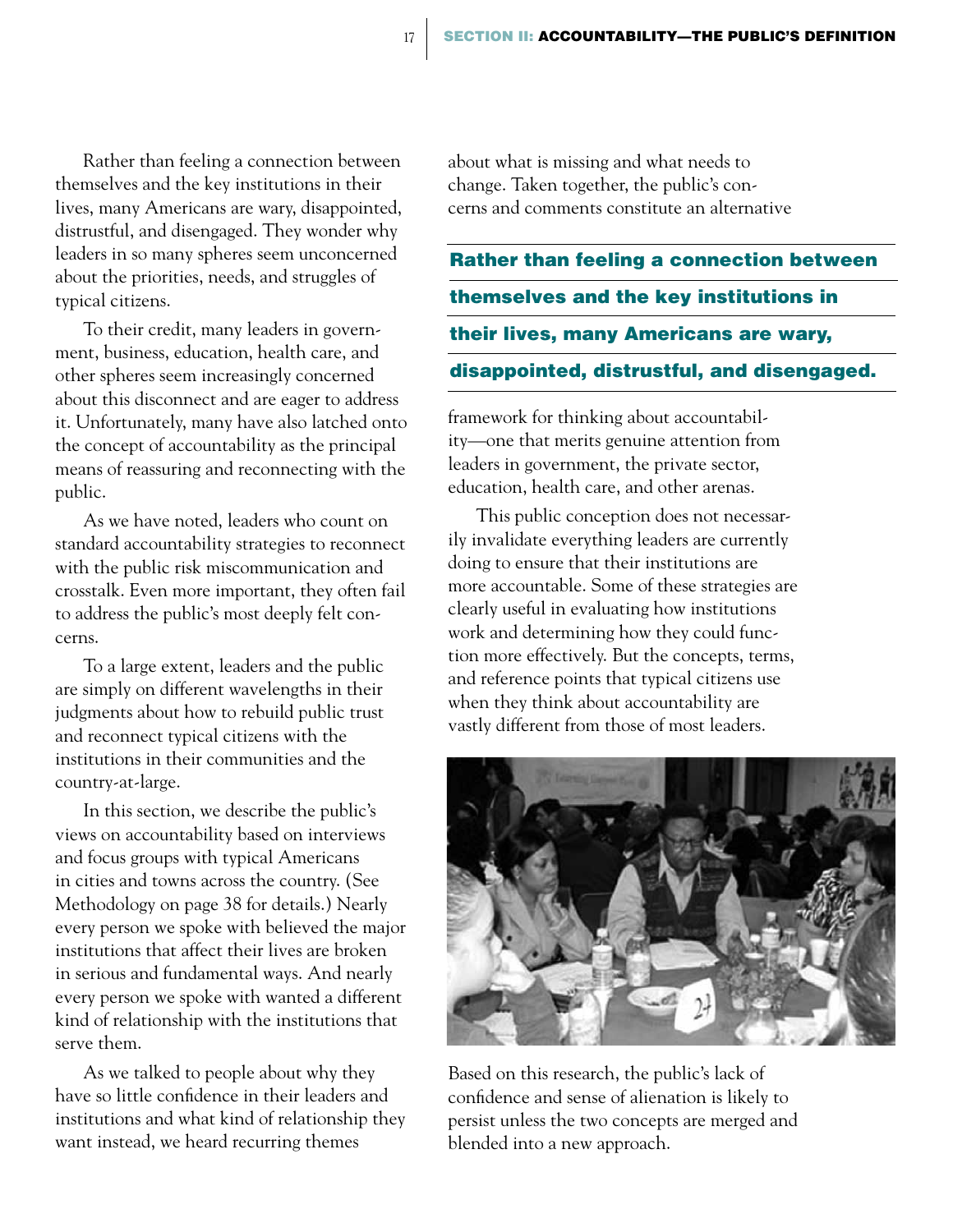#### **Accountability—Leadership's word, not the public's**

At the most basic level, the word *accountability* has very little resonance with most members of the public. It may have a Wikipedia entry (and typing the word into Google yields 45 million citations in less than 17 seconds), but based on what we saw in our focus groups, typical citizens rarely use the term spontaneously. In fact, perplexed looks and silence were the more typical responses when the moderator asked participants what the word *accountability* meant to them.

Focus group participants were somewhat more likely to respond to, and to use, the phrase *lack of accountability,* and many agreed that lack of accountability is a problem in American society. Yet in nearly every instance, people in the focus groups almost immediately shifted the conversation away from talk about accountability to talk about personal responsibility. Many of the people we interviewed believe that Americans generally are less responsible and reliable than they were in the past, and nearly all of them called for a society in which more people behave responsibly. For the public, it is the lack of responsibility, rather than the lack of accountability, that has the greater resonance.

## Perplexed looks and silence were the more typical responses when the moderator asked participants what the word *accountability* meant to them.

But closing the corrosive gap between leaders and the public on this issue requires more than a change in vocabulary. In focus group after focus group, it was apparent that for most participants, the phrases *lack of accountability* or *lack of responsibility* serve as catch-all terms for a tangle of distrust, doubt, disappointment, and anxiety that are only marginally addressed by standard accountability practices, if at all. Most of the people we spoke to were less interested in statistics showing improvement than they were in whether institutional leaders shared their goals. Most were less concerned about transparency than they were about whether they could speak to a human being who has the motivation and authority to help them with a problem.

We have identified five key components that form the core of accountability for the general public based on what we learned in the focus groups. Here is what people told us when we asked them what accountability means to them.

**1. For the public, accountability means individuals at every level behaving more responsibly. For the public, lack of accountability occurs when people are so self-absorbed and uncaring that they refuse to accept responsibility for their actions.** 

"It's all about me, what I want, what's best for me," is how a woman in Dayton, Ohio, summed up what lack of accountability meant to her. In different parts of the country and among Americans from all walks of life, questions about accountability repeatedly evoked intense concerns that too many Americans are selfish and self-absorbed and that their rapt focus on their own interests is often accompanied by a stunning lack of concern about the needs of others. "People really don't care about everyone else," a woman in Washington, D.C., told us. "It's everyone for themselves."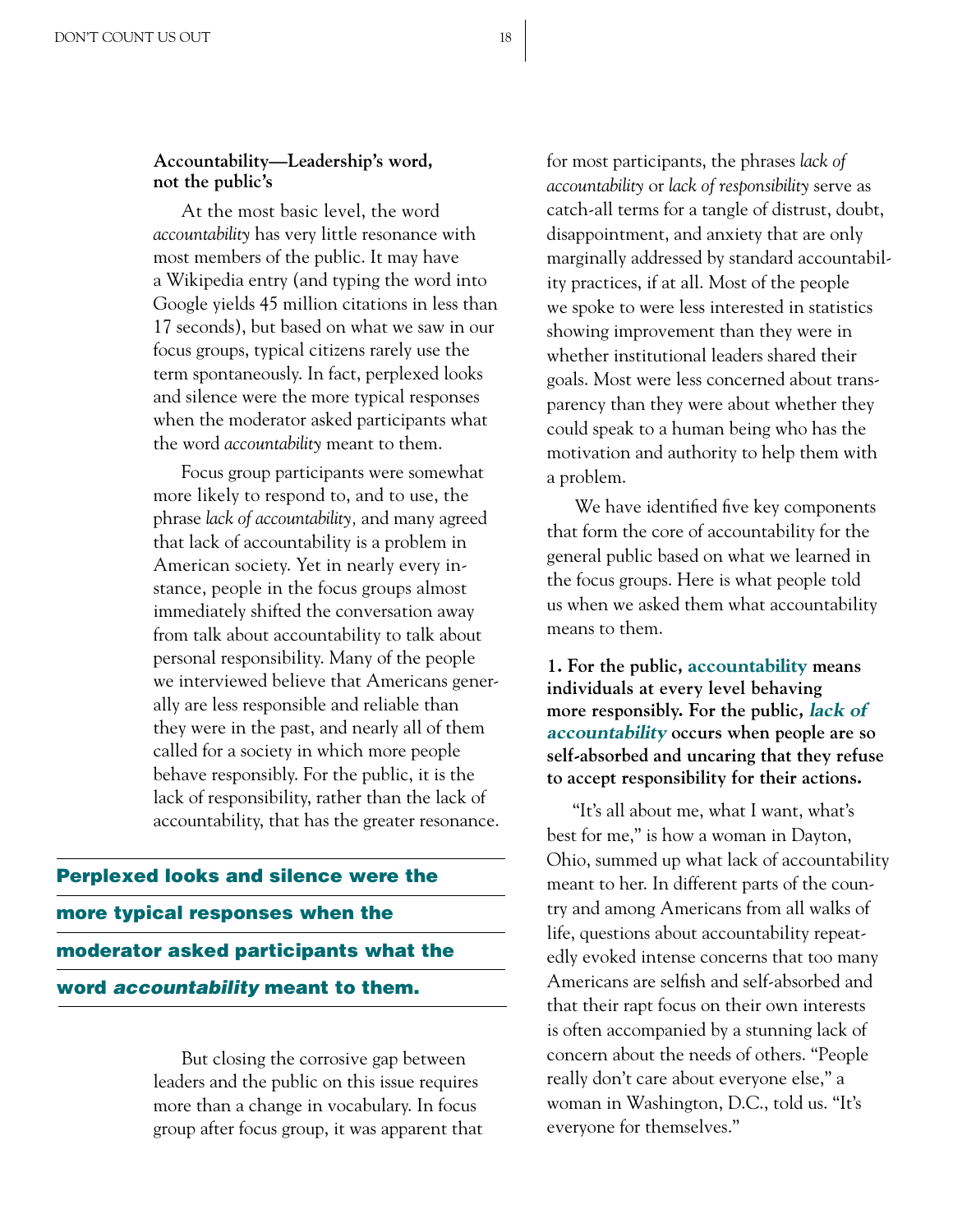In an Albuquerque, New Mexico, focus group, several participants explicitly defined lack of accountability as selfishness and selfcenteredness. "The lack of accountability, I think, comes from a selfish viewpoint," one man told us. "I don't have to be accountable to anybody. If I can do my job, and I can get my paycheck, and I can buy what I need, that's all that matters, and what happens to you doesn't matter." Another man rejected the idea that accountability is mainly about information and leadership. "The problem is with the people," he said: "It's not with the lack of experts, and it's not with the lack of knowledge. It's with an unwillingness to care."

Many respondents talked about what they saw as Americans' tendency to think about their rights rather than their responsibilities, and for many, the willingness to accept responsibility was the cornerstone to accountability. "We're always trying to pass the buck, trying to blame somebody," a man in Albuquerque said. A Boston, Massachusetts, man made a similar point. "A lot of times when the light is shed on people [who] have done something wrong . . . instead of standing up and saying, 'Yeah, we did this—oops.' They're like 'No, it was him. It wasn't me.'"

Many people talked about government or corporate leaders or other professionals who evaded responsibility for their misdeeds, but the overriding sentiment was that this lack of accountability, or lack of responsibility as the public defines it, infects our entire society. "I think our society has such a twisted perception of what they think is rightfully theirs," a San Diego, California, woman explained. "And it starts from the young kids all the way to the adults. . . . I think that has a lot to do with accountability." An Albuquerque man also saw the problem (and the solution) as affecting nearly everyone. "I think [we], as



citizens, need to be more accountable [for] our own actions," he told us.

Most of the focus group participants were quick to connect a more self-centered culture—one where people focus on their rights rather than their responsibilities—with a society that's unable to solve its problems. "You can't have [a 'just me' attitude] in a society—not for a society to be successful," a man in Birmingham, Alabama, said. "We can't live alone. No man's an island, so you have to think about the people you're working with and working for."

**2. For the public, accountability means ensuring fairness. For the public, lack of accountability occurs when rich, powerful, and well-connected people get away with breaking the rules, while average people pick up the pieces and pay the price.**

Americans' furious response to the 2008 Wall Street bailouts and bankers who wanted multi-million dollar bonuses even after tax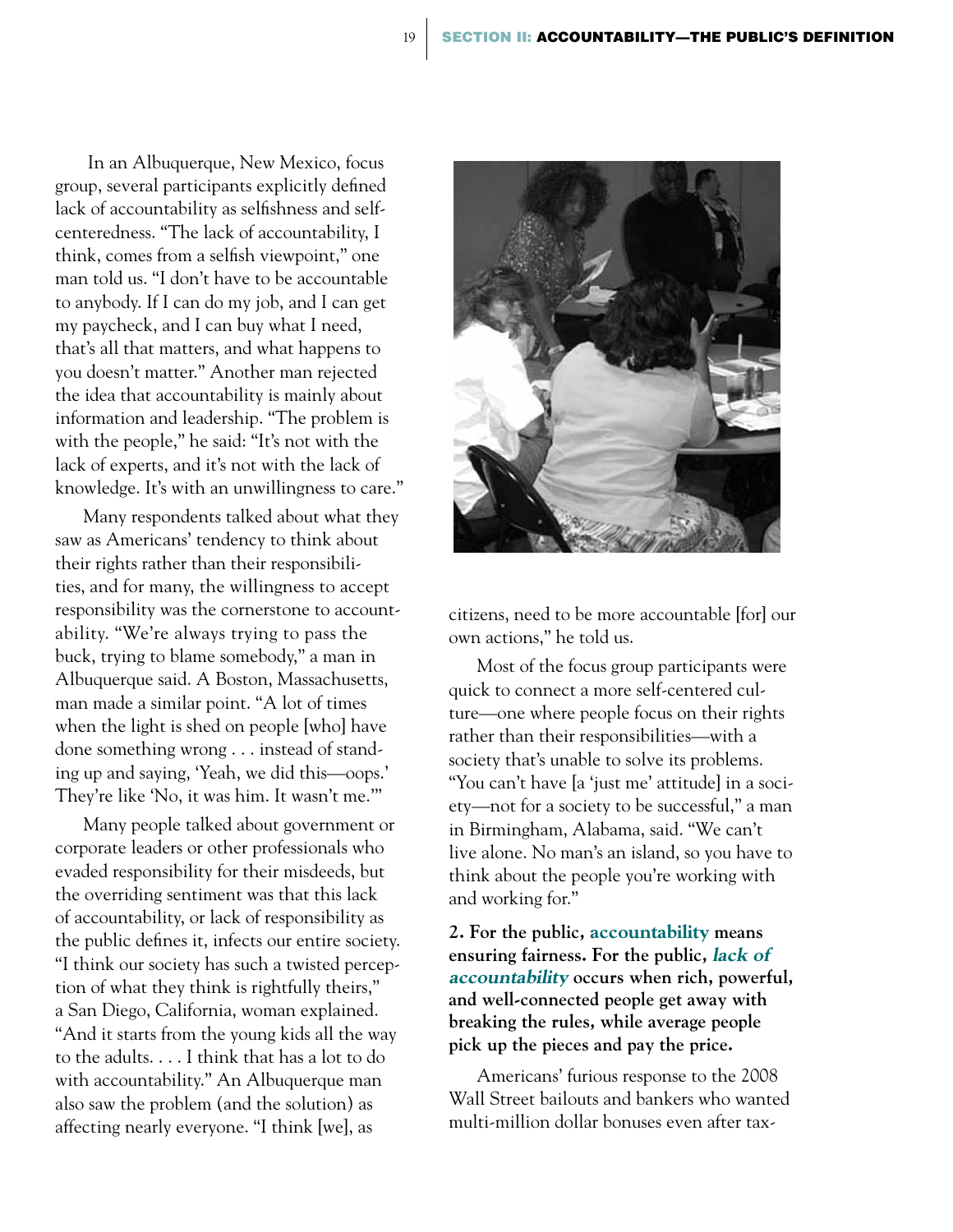payers rescued their bankrupt companies surfaced frequently in the focus groups. This theme suggests another key component of the public's basic definition of accountability things should be fair.

### Not only did taxpayers have to bail out the banks, they told us, but the people who fomented the crisis got off scot free.

Surveys show that 7 in 10 Americans believe government should have allowed the teetering banks to fail during the financial crisis,7 and many of the focus group participants described why the decision to rescue them—though reasonable and necessary to most economists and policymakers—was so troubling to them. Not only did taxpayers have to bail out the banks, they told us, but the people who fomented the crisis got off scot free. Some even appeared to prosper while so many less-powerful Americans suffered.

"If I was . . . one of those guys that had ruined billions of dollars," an Albuquerque man said, "the way I was raised, I'd expect to be in a lot of trouble, much less keeping my job and doing the same thing quite possibly over again." Another man in the group echoed the same point:

> I think it goes back to the conversation about accountability that we had earlier. . . . Success is not ruining the lives of hundreds—if not thousands of other people—so that you can have more money than you could ever possibly spend. Punishing somebody would mean putting them in jail. Taking away their \$1.5 million bonus, so that they only have to figure out how to live off of \$2.5 million that year is not a punishment.

A San Diego focus group participant expressed a similar view:

> How can [companies] be accountable if they're making tons and tons of money, and then when they [do] something wrong, they don't go to jail for more than three, six, nine months? . . . The average guy or average girl that gets caught with drugs or doing something horrible is going to jail for 5, 10, 15 years.

A Boston woman pointed out the fundamental unfairness of it all: "After the bailout . . . they still got bonuses and stuff. I don't think it's right, because they took a bailout for the company that taxpayers have to pay.  $\dots$ I think it's pretty wrong."

The bailout may have provided the most galling example of a system that lacks basic principles of fairness and fair play, but many focus group participants also pointed to more entrenched problems in the economy and government: "I think it's always been that way," a Boston man said. "Money talks, and to me, if you've got money, you can get away with more." For a woman in the group, the tax code was another example of unfairness. "If you try to compare the tax rates of the CEO and the janitor," she told us, "it just may turn out that the janitor, percentage-wise, pays more in taxes than the CEO."

Based on this study, and others conducted by Public Agenda and Kettering, most Americans admire people of accomplishment and show remarkably little resentment toward people who become wealthy and famous for their endeavors—a Bill Gates or Steve Jobs or Warren Buffett. In fact, 90 percent of Americans agree with the statement "I admire people who get rich by working hard."8 The public's complaints are not so much about wealth itself as they are about the perception that some people circumvent the rules and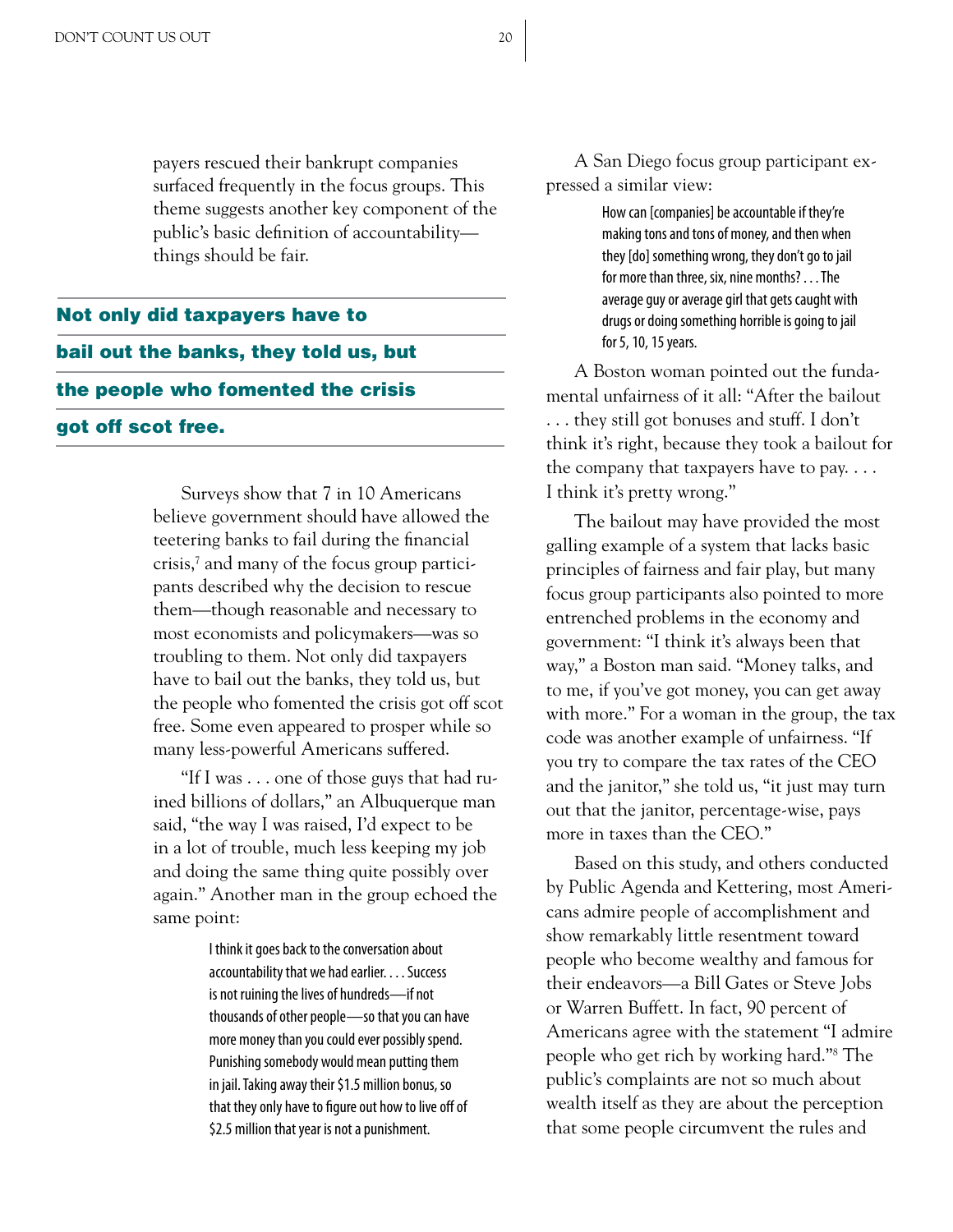prosper while so many other Americans are getting hammered. As one man in Dayton put it, "I think some of the wealthiest corporations and individuals need to give back more to the people that made them rich. . . . A lot of them aren't giving back to society that put them where they're at."

And a number of participants did seem mystified by what they saw as an almost unquenchable appetite for money and power among people at the top. This comment from a woman in Boston was typical: "I've worked for several *Fortune 500* companies where there's absolute greed at the top. It's like, 'Do you really need to make \$80 million a year? What are you going to do with that? How could you even spend that in your lifetime?'" The important takeaway here is that it is the unfairness and sense of outright greed that seems to violate the public's principles—not wealth per se.

Surveys have repeatedly shown broad public concern about inequality in the economy and government. Nearly 6 in 10 Americans say that the wealthy have mainly benefitted from the country's recent economic policies, not the poor or the middle class.9 And nearly 6 in 10 Americans (58 percent) also say the nation is losing ground on the rich/poor gap.10 Almost two-thirds of the public (64 percent) believe that "government is pretty much run by a few big interests looking out for themselves," compared to 28 percent who say "it is run for the benefit of all the people."11

What is notable in these focus groups, however, is the degree to which the participants tied fairness to the idea of accountability, and the degree to which many argued that unless wealthy and powerful people paid a visible price for their irresponsibility and bad behavior, the system just wasn't being accountable.

**3. For the public, accountability means acting honorably and not taking advantage of people. For the public, lack of accountability means manipulating people or exploiting their lack of knowledge and sophistication for profit or power.**

The mortgage bubble provided another common point of reference for people as they pondered the meaning of accountability and reflected on what they want from leaders and major institutions. In talking about the mortgage crisis, participants repeatedly emphasized that many borrowers were irresponsible and even greedy in some cases.

What is notable in these focus groups is the degree to which the participants tied fairness to the idea of accountability, and the degree to which many argued that unless wealthy and powerful people paid a visible price for their irresponsibility and bad behavior, the system just wasn't being accountable.

Even so, nearly everyone said it was the banks that demonstrated the greater lack of accountability. As one man in Albuquerque put it, "You can't blame somebody for wanting something, but you can damn sure blame the banks. . . . They had the power to say no."

By persuading uninformed, gullible consumers to take on risky loans and by urging their employees to push the loans, the banks repeatedly demonstrated a lack of accountability, in the public's view. And in every focus group, at least one or two people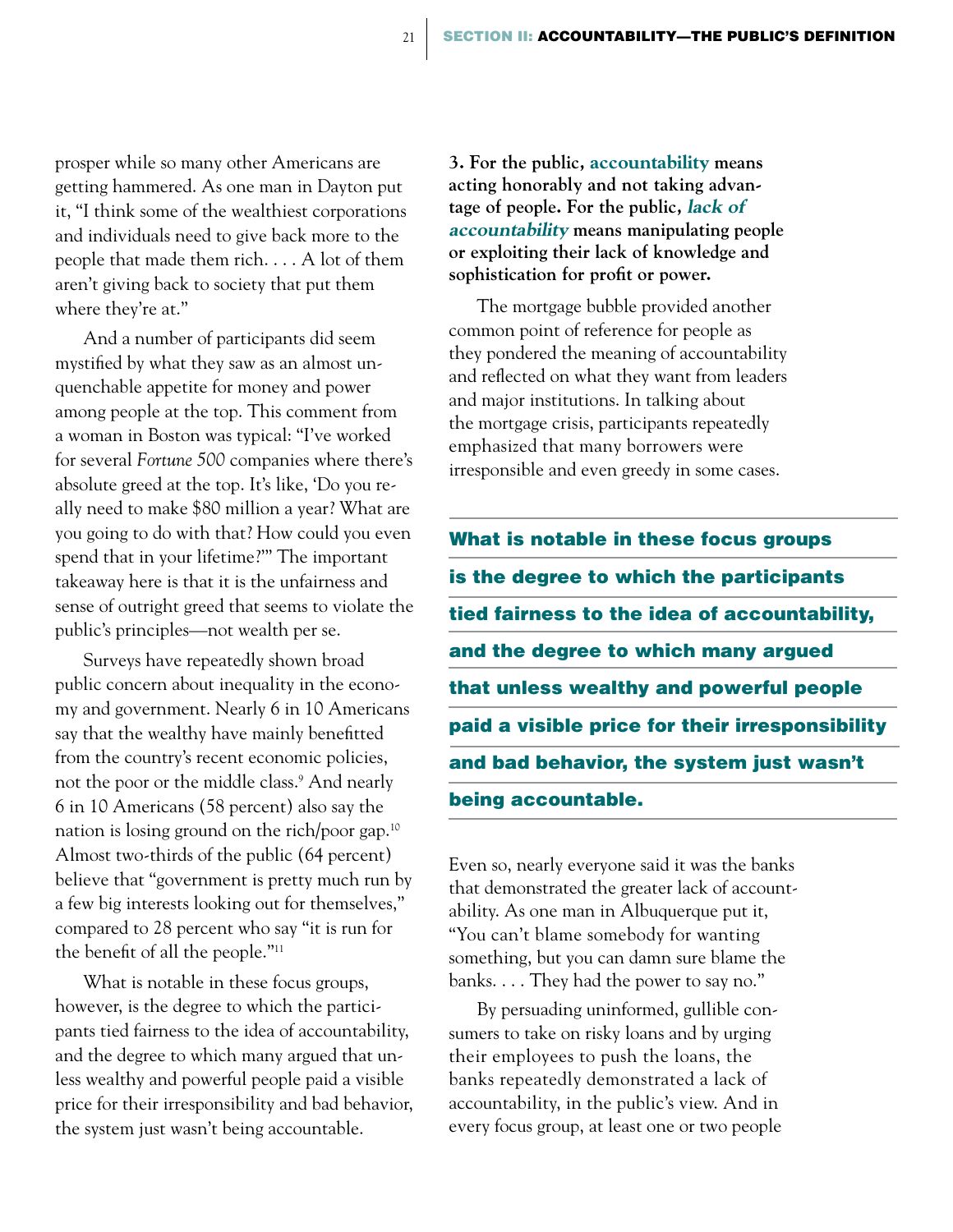

described how banks had violated their sense of trust and fair play based on personal knowledge.

In Boston, a man criticized the banks for tempting susceptible borrowers instead of advising them to be more prudent.

> There should be people that are saying, "Is this really right for you?" as opposed to . . . that little dangling carrot thing. . . . Well, who do you believe? Now you're in a situation where if you're a first-time owner, they're saying, "Oh, yeah, no money down. It'll be great. You'll have your own house. You don't want to pay rent, mortgage, or buy a property and then flip it." It's just sad.

Another man in Boston talked about how difficult it is for the average person to push back against the banks' enticing sales pitch.

> It's hard to do when they're selling you the American dream. You've been hearing [about] the American dream all your life. . . . It's hard to do when somebody's putting it right in your face and saying, "You can have this. You can have that home that you've always wanted—your family, the white picket fence, and the dog. It's all yours. You can have it for this, for zero."

In Albuquerque too, most of the group believed that professionals in banking and real estate have a higher obligation and that they violate it when they encourage customers to take on more debt than they can afford. "Real estate people, to a certain extent, yeah, they should be more honest with their customers," one man said. "I should know how much I can afford, but they go to enormous lengths to convince me that I can afford more than I can. That's how I see that."

Another participant in the Albuquerque group told this story:

> I have a friend whose job was to . . . literally convince people to get mortgages that they could not possibly afford to pay. . . . He spoke Spanish fluently, so that was his target audience. He convinced himself that by putting Spanishspeaking-only families, who could not afford it, into homes with mortgages that they would not be able to pay five years down the road, he was forcing them to create a better life for themselves. He believed this to be true. Five years later, they're all sitting on the streets in the Bronx. . . . Do I think you should know better? I do. But I also don't think that you should be homeless because you don't know any better.

A Birmingham man reiterated this theme, but he believed that front-line bank employees were often victims too, pressured by their bosses into making sales and meeting quotas.

> I think everybody has some responsibility in this, but I do think [the banks] have *more* responsibility. They should be responsible for not trying to dupe individuals or force employees [to do it] just to keep a job. . . . So yeah, the company has some responsibility [for] that because [as an employee] I have to do what I have to do to feed my family. So I've got to sell this lie to this person.

Most of the people in the groups did not accept the idea that all consumers are protected by the detailed information and disclosure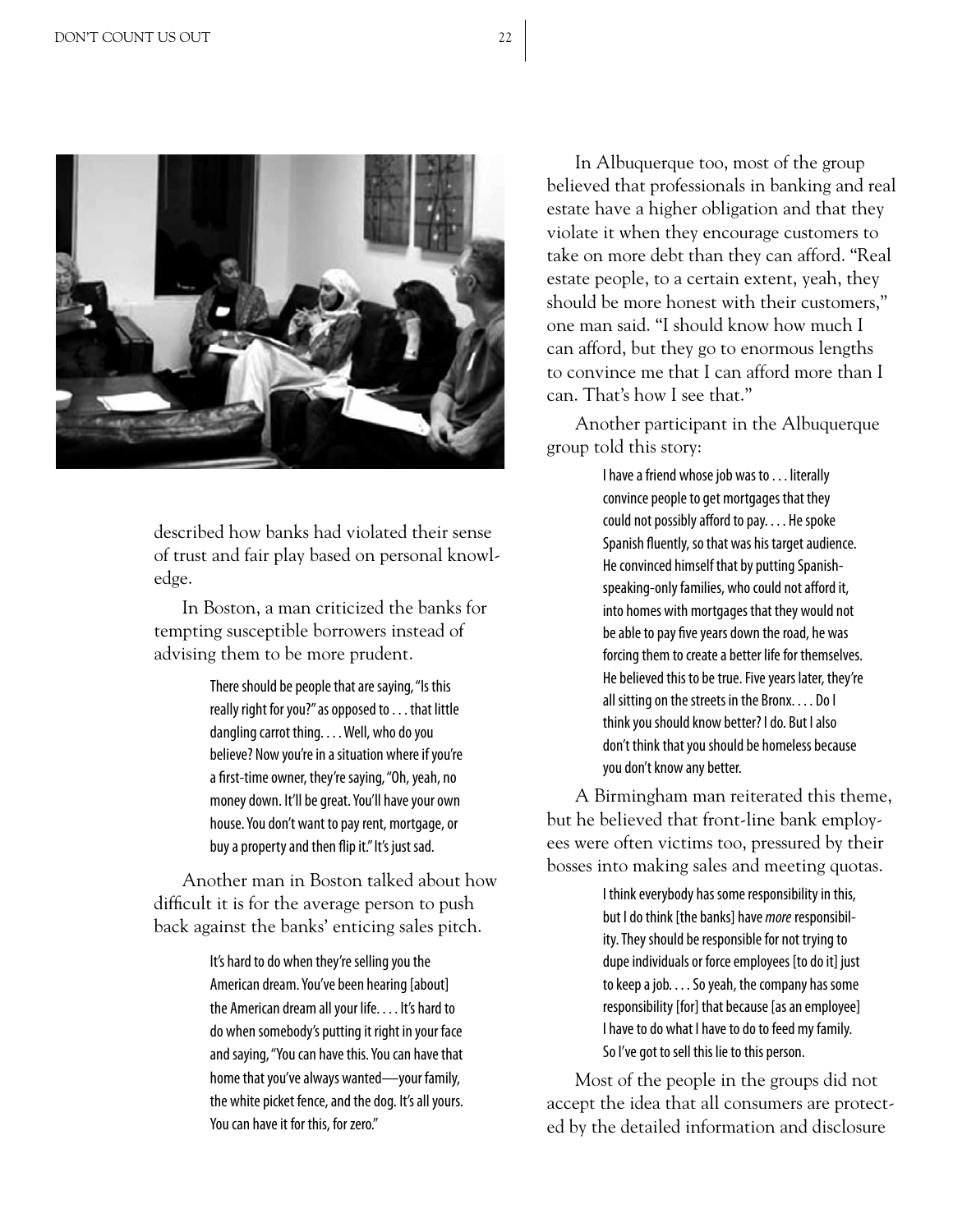documentation that banks and other institutions provide.

As we have noted, some focus group participants repeatedly said that many borrowers didn't behave responsibly. But most also said that the banks and the real estate industry, because of their greater knowledge and sophistication, had an even greater responsibility that they failed to meet. They may have obeyed the law and disclosed full details about their loans, but they took advantage of people's lack of education and foresight. The banks were careless stewards of the broader good, and in that, they failed to measure up to the public's definition of accountability. As a man in Albuquerque put it, "Somewhere those morals in businesses stopped."

**4. For the public, accountability means listening to the public and responding to people's concerns personally and with respect and courtesy. For the public, lack of accountability means relying on unresponsive, impenetrable, often mechanical systems that are essentially aimed at keeping the public at bay.**

The frustration people feel when they call a company and get voice mail instead of a human being was evident when Public Agenda surveyed Americans about courtesy and rudeness some years ago. More than 8 in 10 Americans "strongly" agreed that getting a recording and not being able to speak to a person was exasperating—it produced the highest number in the entire survey. More people complained about not being able to talk to someone than about rude drivers, noisy teenagers, loud cell-phone conversations, and a host of other modern annoyances.

Being able to reach someone who listens to you and treats your question respectfully is another important element of accountability for the public. At least based on what we heard from participants in this study, this human connection is far more meaningful to people than accountability measures like performance indicators and progress on benchmarks. For most people, not being able to talk to someone is a signal that the institution doesn't genuinely care about the public. As a man in Dayton put it, "At the root of a lot of people's frustration [with the government] is that nobody seems to care."

Being able to reach someone who listens to you and treats your question respectfully is another important element of accountability for the public. This human connection is far more meaningful to people than accountability measures like performance indicators.

In Albuquerque, several people essentially judged local elected officials and businesses on this basis. "I don't see them calling you back," one woman said. "I can't even get somebody to get us a recycle bin at our school to call us back, and that's all city. It's your 311, and they don't. . . . I've tried to call (names of local elected officials), and all of them. You don't hear back from them. Unless you're in their direct party, and there's something for them in it, you won't." Another man in the group talked about what happened to him during the health-care debate in 2010. "During the health-care thing, I also called Congressmen, and their phones wouldn't even be picked up. They either just rang or busy. No answering machine, no nothing."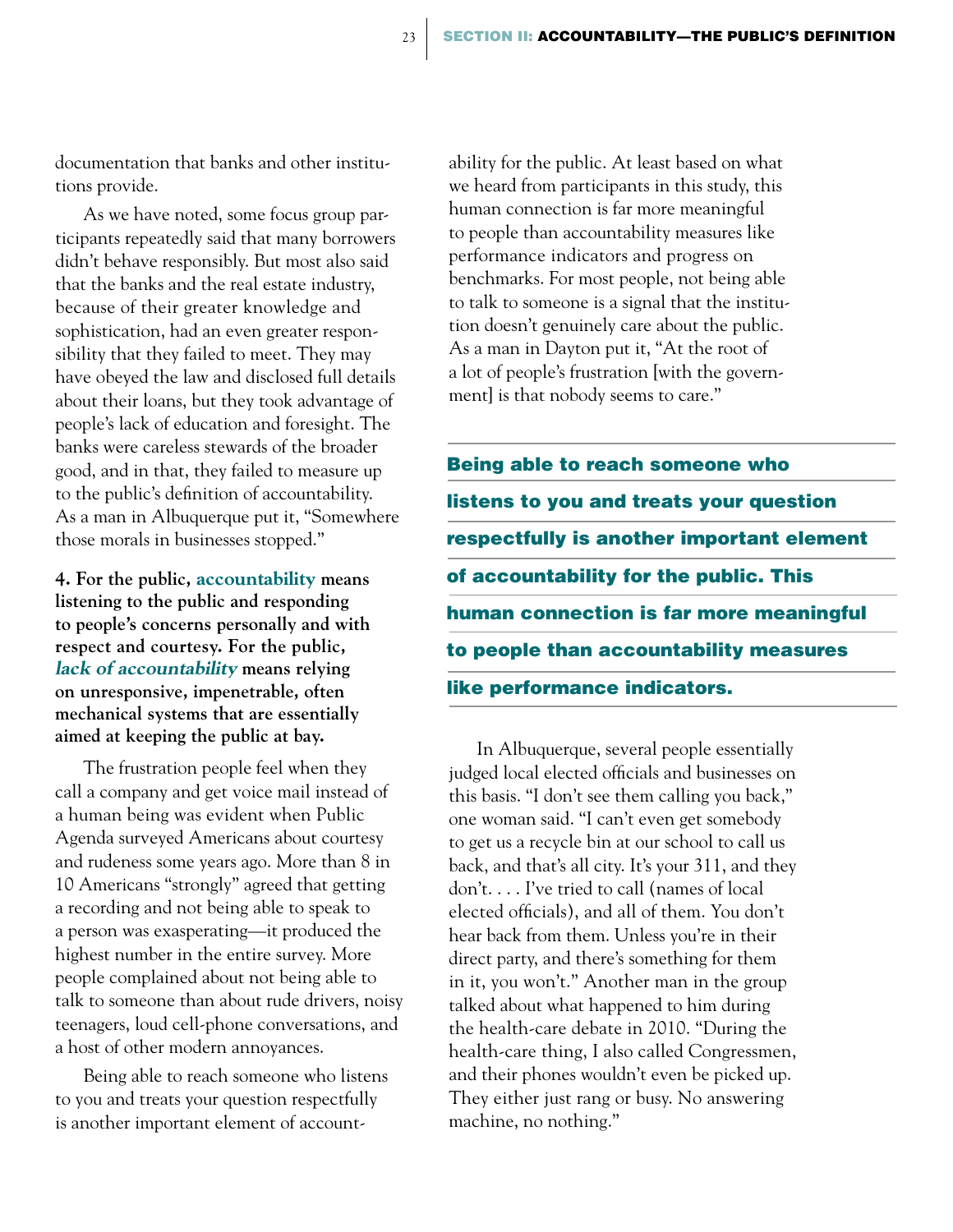For one woman in the group, getting a personal call back was her main criterion for judging whether her child's school principal was doing his job. "If you call and leave a message for them, and they never call you back, that right there is a clue to you. They should be calling people back, parents back. . . . If you have to make a phone call to the principal, there's an issue, so you should get a phone call back from the principal—not the assistant principal, not the aide, the principal."

| In these conversations, many of the     |  |  |  |  |
|-----------------------------------------|--|--|--|--|
| respondents did seem to make a          |  |  |  |  |
| distinction between "getting your way," |  |  |  |  |
| and "being heard or listened to."       |  |  |  |  |
| The distinction is important, and it    |  |  |  |  |
| probably merits further exploration in  |  |  |  |  |
| subsequent research.                    |  |  |  |  |

In Boston, one man talked about what happens when leaders aren't available to the public and cut themselves off from it. "They have to be reachable," he said. "You have to be able to touch them. . . . The average Joe or Jane needs to reach out and be able to touch these people, and they need to be able to hear your voice and feel, not just hear, but feel what your point is."

For many of the participants, not being able to speak to leaders and institutional representatives directly and personally was symbolic of a broader unwillingness among leaders to listen to the public. An Albuquerque man voiced his frustration with Congress, which, from his perspective, repeatedly ignored the public's views. "It's just they don't listen to what we say. . . . I mean you look at the health-care bill [which] was so unpopular. It was passed anyway. The financial reform act was so unpopular, but it was passed anyway. The Iraq War, so many people were against it; it happened anyway." A Birmingham woman struck the same note: "I think [politicians] all have a personal agenda and they're not listening to what the average American has to say to them."

Surveys confirm that these judgments are very common. Only 12 percent of Americans say Congress does an excellent or good job "understanding the needs of people like yourself."12 Politicians may be listening to some of their constituents, but most Americans doubt that typical citizens' views are the ones that matter. Two-thirds of the public (66 percent) says that "middle-class people in the country" get less attention from government than they deserve. Meanwhile, 50 percent say that Wall Street gets too much attention from government and 45 percent say the same for business leaders generally.<sup>13</sup>

In these conversations, many of the respondents did seem to make a distinction between "getting your way," and "being heard or listened to." The distinction is important, and it probably merits further exploration in subsequent research. In policymaking, it is simply not possible to please everyone. However, many of the people we interviewed seemed to be calling for something different. Many emphasized that what they really wanted was for leaders to understand and absorb their point of view, to empathize and appreciate their situation even if they weren't able to do what the person wanted or to make all of their problems go away.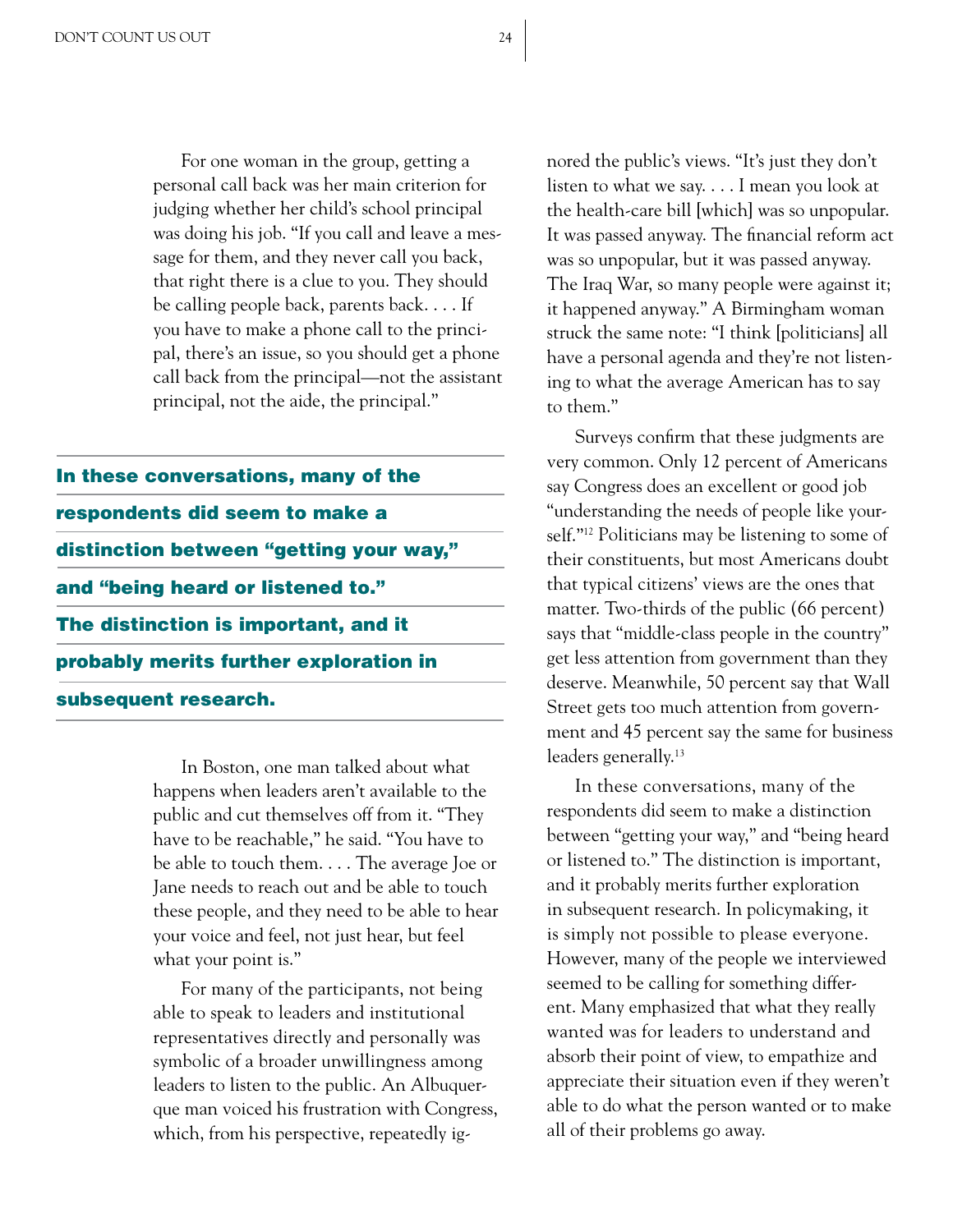**5. For the public, accountability is a two-way street involving both leaders and typical citizens. For the public, lack of accountability occurs when individuals avoid responsibility for their actions whether they hold positions of power or are just average citizens.** 

If there's one piece of good news for leaders in this study, it's that most people don't seem to view accountability as something leaders are solely responsible for. They see it as a shared duty, and many seemed as frustrated by the irresponsibility of neighbors and fellow citizens as they were by irresponsibility among the powers that be. Very few fell into a pattern of seeing leaders as the bad guys while portraying the public as complete innocents.

Rather than putting the entire blame for their problems on leadership or "the system" many focus group participants freely acknowledged their own mistakes. "I used to buy the big TVs. I bought just all kinds of stuff running my credit cards," one man told us. "But then I got laid off. I didn't plan, so all the rebuilding I've done over the past couple of years, all this work was caused by me because I knew better when I saw that 60-inch flat screen TV, but I still swiped the card anyway."

In conversations about schools, participants widened discussions on accountability for principals and teachers to include accountability by parents and students.14 "If you bring them into this world, you're responsible to see that they're educated, however it is," said a woman in Dayton. "And we have too many [parents] in a lot of systems that don't—they just blame it on the teacher, yet they don't support the homework."

In talking about joblessness, an Albuquerque man pointed out the dual responsibility as he saw it: People need to look for jobs, and the unemployment office needs to prod them to do it.



We have a lot of people that just don't even want to work. Everything's handed to them. . . . What [is the unemployment office] doing besides asking you, "How many people did you contact this week? Two? You looked for two jobs this week? Okay, here's money."

Personal accountability was a dominant theme in Boston too. "Accountability is you," one woman said. "You're accountable—your own self. You're accountable for your actions, your own actions, not anybody else's."

That prompted another man to explain how important personal accountability is in health care. "Yeah, health, the way you feed your kids, what you bring into your home for your children to eat, what you purchase at the supermarket—that all affects your family. You're like that CEO of your home, so the accountability falls on you."

Several of the focus group participants worried about a lack of accountability among voters: "I've worked for organizations that our entire goal was to educate voters," one woman said. "We went out and talked to people. The fact of the matter is no one—95 percent of the people that I tried to talk to didn't want anything to do with me. They don't want to hear it. They want to get mad at a politician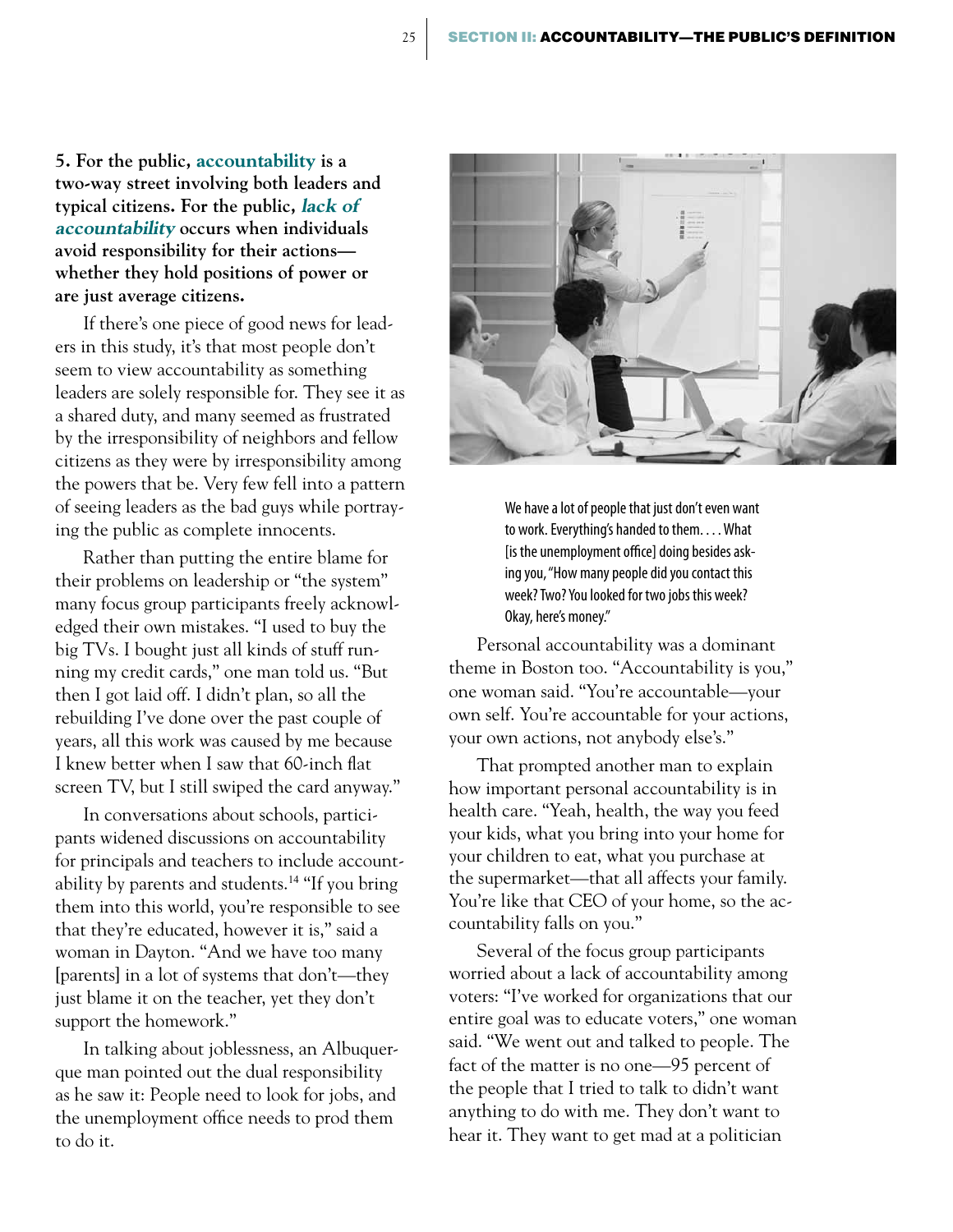Given their belief that accountability means accountability for everyone, including the public, most people we spoke to believed that the only way the country can rise above its current problems is for average citizens to be less passive and get more involved.

In Birmingham, participants remarked that Americans have become too "complacent" when it comes to speaking out and holding leaders accountable. Said one Birmingham man:

> I just feel like we, the people, aren't holding leadership and education—we're not holding them responsible. We just tend to accept things when we don't speak up, when we don't make a voice for ourselves. We just allow things to happen, and we complain in this group, but not to the ears that need to hear, so I think it's us. I think we have to take some responsibility for not having a voice.

At the local level, one man in Dayton insisted that citizens be the "eyes and ears" of their communities when it comes to reporting things like potholes or other problems that need fixing: "You have the action to call the city yourself and tell them about the problem. . . . I mean, because they're not going to see every pothole." And a similar comment was made by a man in D.C., "I think it's [up to] the individual. I mean, if [you're] not getting service, then you've got to deal with it. It's on you if your trash is not picked up like you want it to be picked up."

In this study, the focus group discussions typically closed with the moderator asking the participants what should be done. Here is the advice from Boston:

> "You need to step up. People just need to step up more."

"Take small steps forward."

"Be a whistle-blower."

"Another thing would be, like, you can write your senator. You can call them. I've called before. They don't usually answer, but go to the website. Sign up for an e-mail blast about something you care about. There's all these small things you can do, and you'd be surprised when you get an e-mail blast, and you get a new small piece of information of something you care about. You'd be surprised. You actually want to do something about it."

"Have the confidence to believe that you can make a change. Have that confidence."

"Don't be defeated before you try."

It's easy to dismiss these comments as lip service, or shrug them off with the comment that all these things are much easier said than done. Yet in an age when so many Americans are alienated from politics and distracted by popular culture and their own private lives, this exchange is remarkable. What's more, it comes after two hours of discussion about Wall Street, the financial crisis, the mortgage bubble, the selfishness of modern America, the rich getting richer while the poor are getting poorer, and no one willing to talk to you on the phone. Rather than leaving the room disgruntled and discouraged, this group was able, somehow, to return to some very basic principles of democratic decision making and government.

As leaders struggle to make institutions more accountable, one message from this research is that the integrity and moral strength of individual Americans is an asset that needs to be brought to the table. Far from being passive recipients of mechanical accountability policies that are served up to them, most of the people we spoke to were looking for ways to encourage and prod individuals to be more personally responsible and more accountable to each other.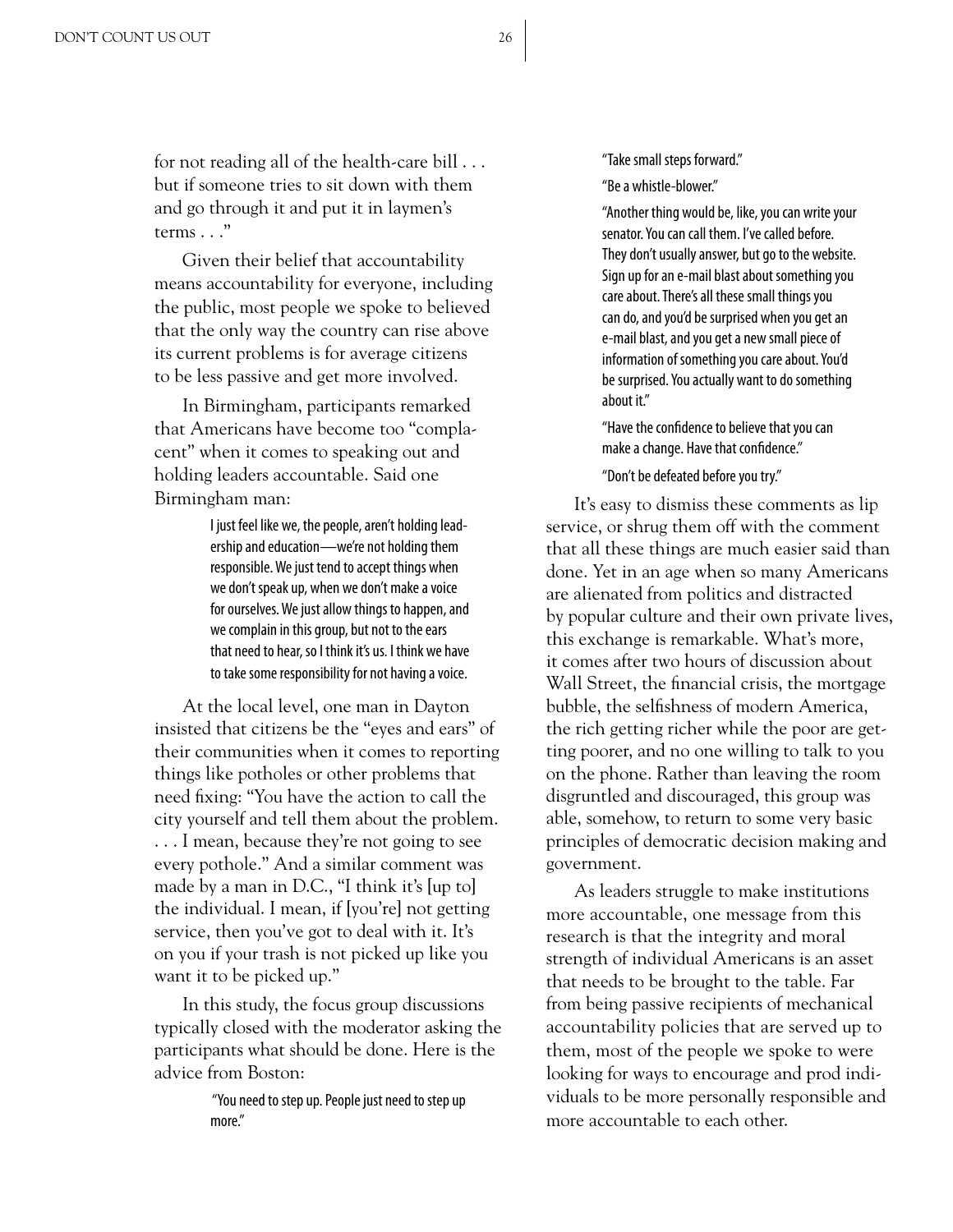27

## SECTION III: THREE SCENARIOS TO PROMPT DISCUSSION

Given the chasm between the way leaders define accountability and the way typical Americans talk about it, can the conflicting perspectives ever be merged? What could leaders do to address the public's pervasive mistrust—a mistrust that persists despite efforts by leadership to demonstrate that it is accountable and working hard on the public's behalf?

Because the public generally defines lack of accountability as a vast expanse of moral and ethical lapses, this is not a quick-fix problem. What's more, although the research here provides useful guidance, the precise remedies are not always immediately obvious. In the most fundamental sense, many Americans believe that they, along with their concerns and values, have been shunted aside by decision makers in federal, state, and local government, in the private sector, and in key areas, such as K-12 education, higher education, and health care.

However, ignoring or trying to "live with" such a huge disparity between leaders and the public is a recipe for alienation, cynicism, and gridlock. The potent distrust this research has uncovered demands a leadership response. Our hope is that conscientious leaders will begin a serious, purposeful conversation on how to close the corrosive gap between themselves and the broader public.

#### **Some examples to ponder**

In our closing section, we describe three recent examples that illustrate the divide

between leaders and the public, which could be used to launch that discussion. In each situation, leaders were acting accountably by their own lights—doing what they believed their institutions and the broader society expected and wanted. Yet in each case, the public response reveals the vast gap in priorities and outlook. Each illustrates a different kind of disconnect and offers an opportunity to consider whether different kinds of decision making, communication, and engagement might produce different results.

We discuss each of these examples in terms of five principles describing how public trust can be formed and undercut:

- Identifying and merging the differing perspectives
- Localizing and personalizing the problem and the solutions
- Encouraging dialogue about risk and reward
- Helping people envision more positive outcomes
- Communicating through trusted sources

These principles are derived from the substantial body of work on the public's role in politics developed by Kettering Foundation and Public Agenda. For each principle, we pose questions aimed at advancing a national conversation on how to rebuild the connections between leaders and the public and how to address the public's abiding fear that its priorities and values count for little in leadership circles.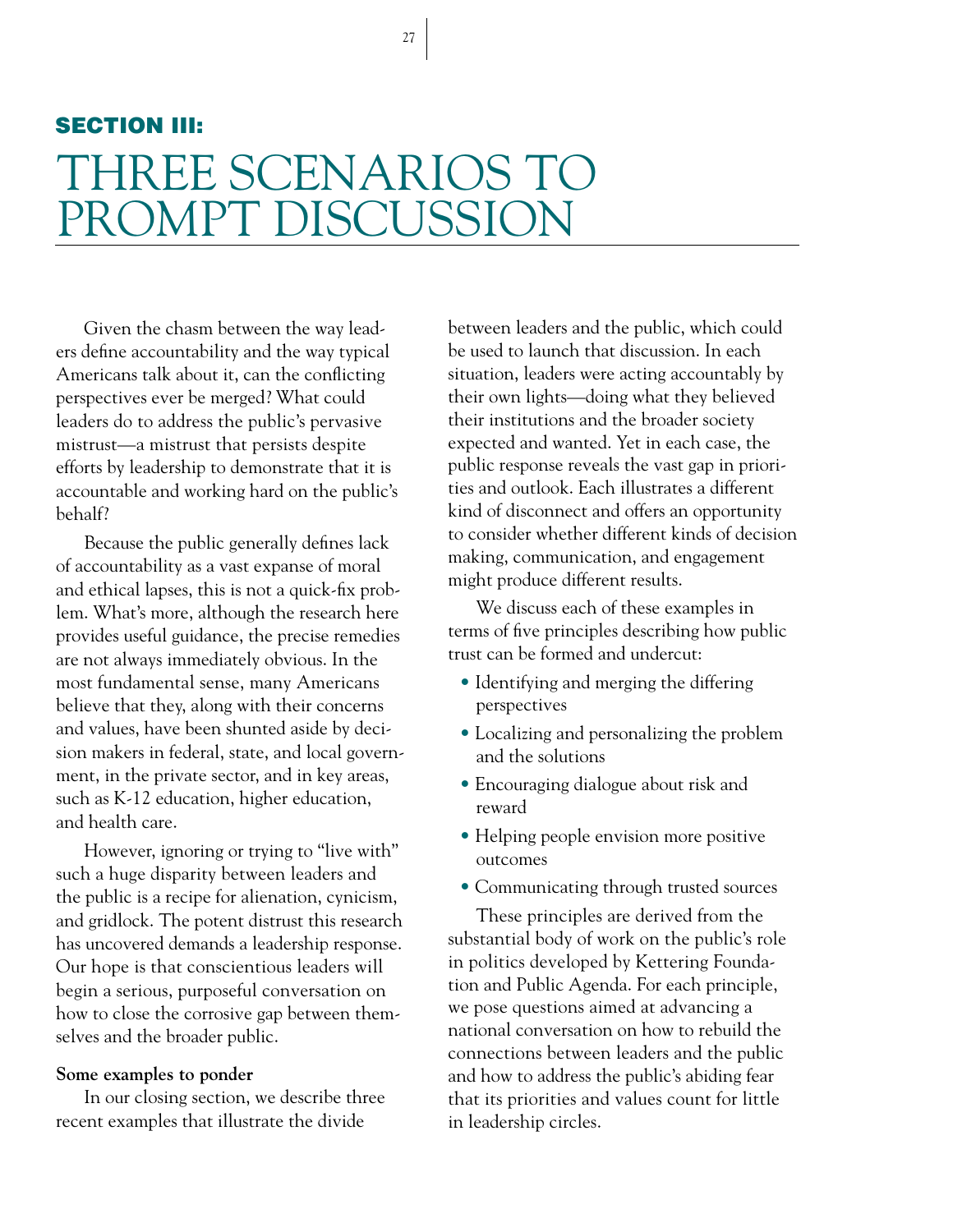#### Closing Persistently Failing Schools: A Failure to Engage the Public



Secretary of Education Arne Duncan calls them "dropout factories," the bottom five percent of the nation's schools that have repeatedly resisted attempts at reform. Aiming, finally, to be more accountable to the public by providing good schools for every student, national, state, and local education leaders are saying "enough is enough." To save another generation of poor families from brutally inadequate schools, superintendents and other district leaders, often with the support of mayors or governors, are making plans to close the worst of them. For example, Joel Klein, chancellor of the New York City Department of Education between 2002 and 2011 and Michele Rhee who was chancellor of the District of Columbia Public Schools between 2007 and 2010, both closed schools with extremely poor academic records.

In most cases, leaders plan to replace the failing schools they close with smaller, more innovative, and more effective ones. Many of these new schools are being developed by nationally respected educators. Some are charters that have invented new approaches to learning, which are already showing success for low-income students. In some communities, leaders plan to offer parents a choice of different schools—all focused intently on student success. Parents would no longer be forced to send their children to large, unsafe, persistently failing schools.

But rather than being greeted as bold reformers who have the children's best interests at heart, these leaders are often seen as uncaring bureaucrats ready to trample on communities and their schools. Many community residents see them as "outsiders" who "don't know or understand us." Some fear that this leadership strategy is a subtle, but stealthy movement designed to destroy public schools and move to a system of vouchers and charters.

The leaders and districts believe they are being accountable. Many members of the public think they aren't listening and don't even care.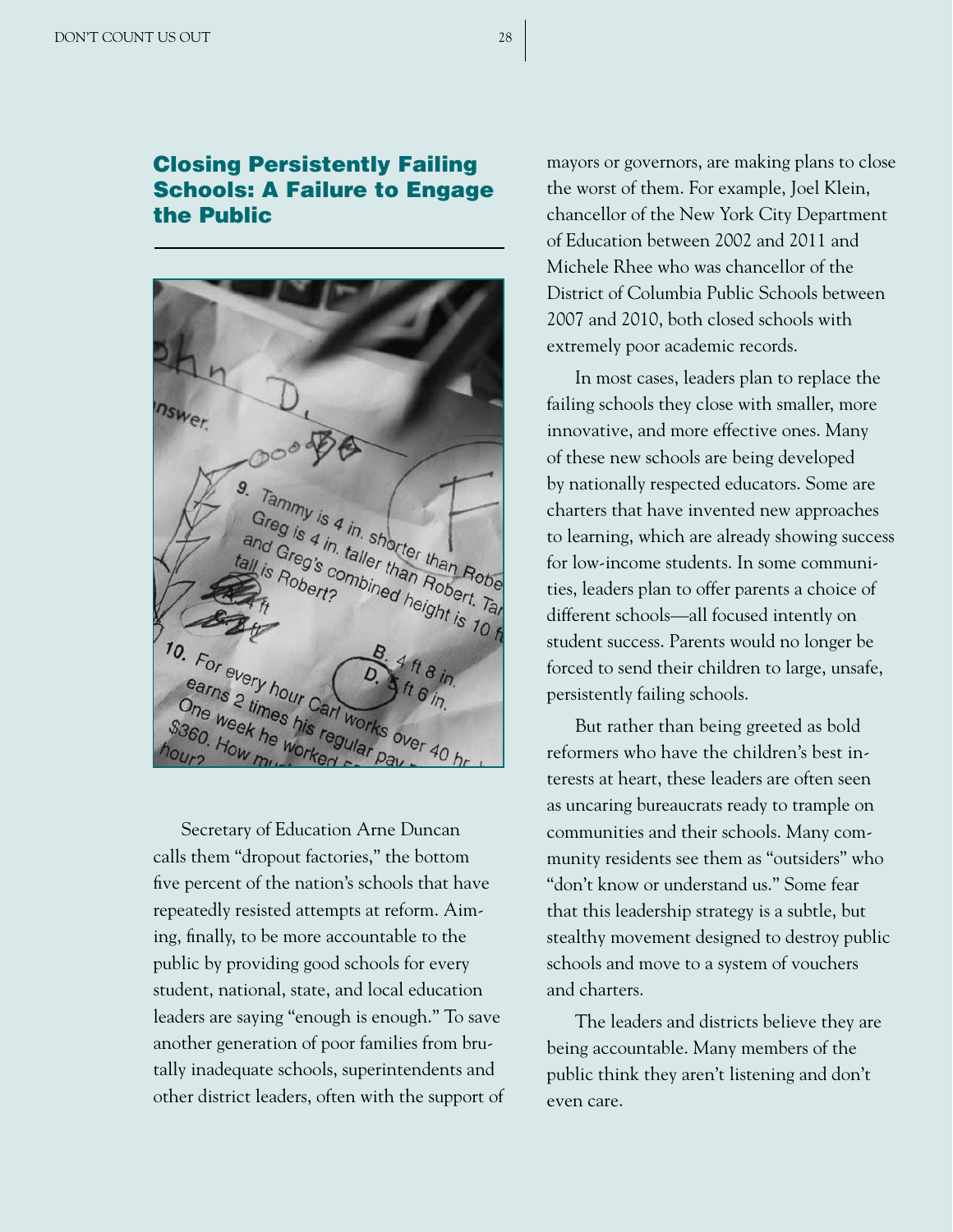#### **Identifying and merging the differing perspectives**

Each side has legitimate concerns, and each exhibits troublesome gaps in knowledge. Leaders believe the status quo is harmful to children. They often point out that these persistently failing schools have been immune to improvement for years, despite repeated attempts at reform. They provide detailed and compelling information about the school's shortcomings, but complain that the public hasn't accepted the information or even paid attention to it.<sup>15</sup> At the same time, leaders often seem tone deaf to the emotional resonance and centrality that schools hold in a community.

To most parents and community members, the idea of closing a school seems extreme and counterproductive. It represents a genuine loss, and most people don't understand why school leaders don't just "fix the school" instead of closing it. However, parents and community members are often dangerously uninformed about the educational risks their children face in existing schools. Despite their strong belief in the importance of education and good schools, many parents and community residents do not have good points of reference—they believe their children are receiving a good education when in fact the school is seriously inadequate.

Addressing these two perspectives requires more than just giving the public more information. Closing this gap requires a kind of dialogue that allows leaders and the public to absorb and truly understand the differing

perspectives. It also requires building relationships so that each group is less isolated from the other and less distrustful.

What would promote a more meaningful exchange of views here? How can districts go beyond presenting information about the school's failures, such as test scores and dropout rates? What do people need beyond "the numbers"?

Public participation in discussions on troubled schools generally takes the form of the classic "public hearing." Leaders are in the dock. Residents are invited to the microphone for their allotted two-minute comment. Genuine two-way communication is almost nonexistent.

#### **Localizing and personalizing the problem and the solutions**

Public participation in discussions on troubled schools generally takes the form of the classic "public hearing." Leaders are in the dock. Residents are invited to the microphone for their allotted two-minute comment. Genuine two-way communication is almost nonexistent. What would more authentic two-way discussions on community schools look like? How can leaders short-circuit the "districtversus-the-community" dynamic that so often seems to predominate?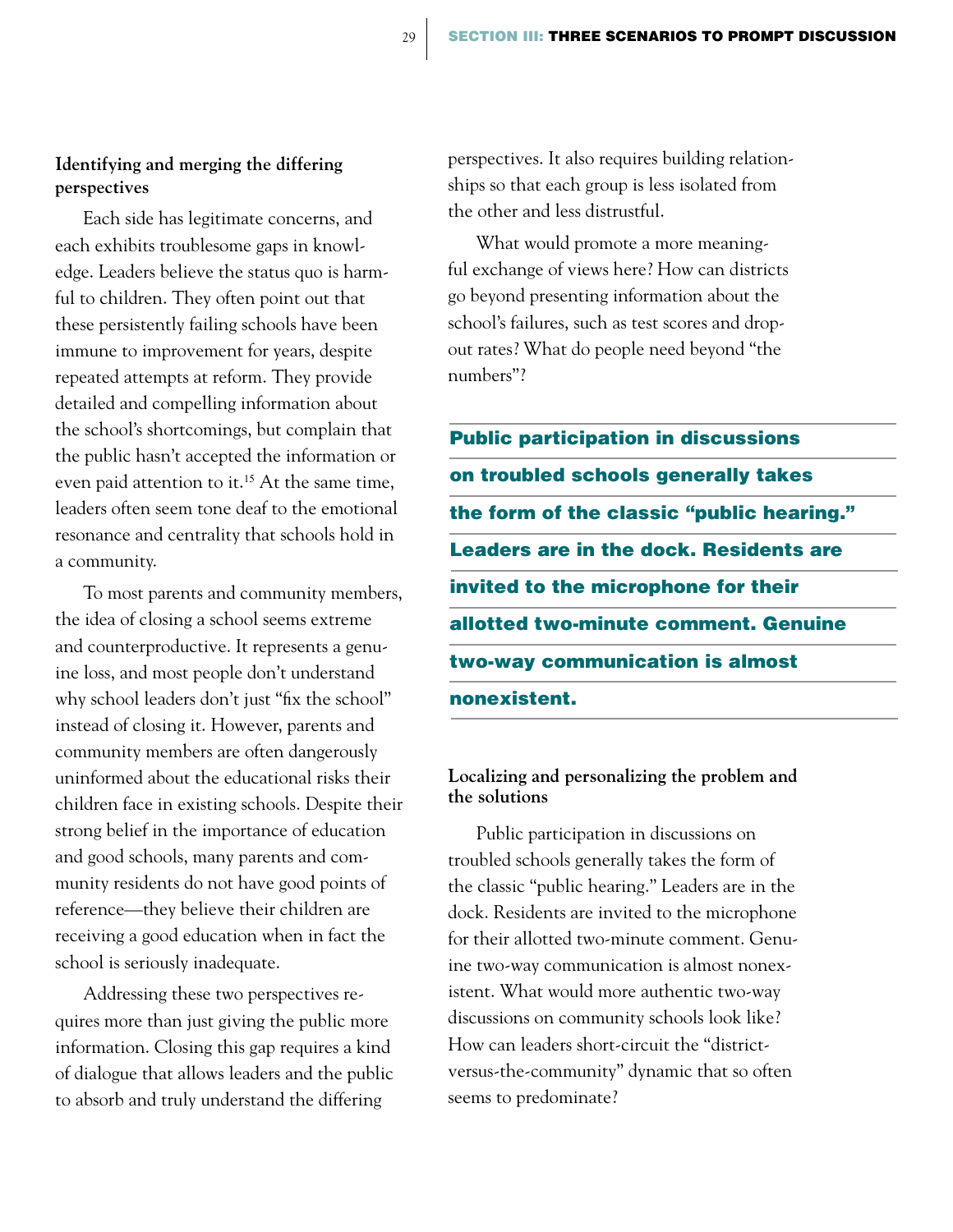#### **Encouraging dialogue about risk and reward**

There are risks and trade-offs to closing a school, including the possibility that the replacement is less effective than leaders hope.16 At the same time, there are substantial risks to tolerating persistently failing schools. As part of the process, leaders and the public need to engage in dialogue on both risks and rewards rather than conduct a kind of parallel talkathon in which leaders hold forth on the risks of keeping a school open while the public talks about the rewards—or vice versa. How can leaders and the community share in weighing the risks? What role can engagement and "choice work" play in helping people participate in deliberating the choices?

#### **Helping people envision more positive outcomes**

Proposals to close schools unleash deep fears about change; communities, students,

teachers, and parents typically focus almost exclusively on what could be lost, as opposed to the goal of creating better schools. Does showing people what more effective schools really look like help them better weigh the risks and rewards? How can leaders accommodate the public's affection for, and commitment to, neighborhood schools while still meeting responsibilities to the students? How can leaders and communities join together to envision and create better schools?

#### **Communicating through trusted sources**

When schools are targeted for closing, the news often reaches the community in the form of a press conference or a press release from the district office. Does bringing in local employers and higher education leaders whose views might be more trusted by the community change the conversation? Is changing the messenger sufficient here?

deep fears about change; communities, students, teachers, and parents typically focus almost exclusively on what could be lost, as opposed to the goal of creating better schools.

Proposals to close schools unleash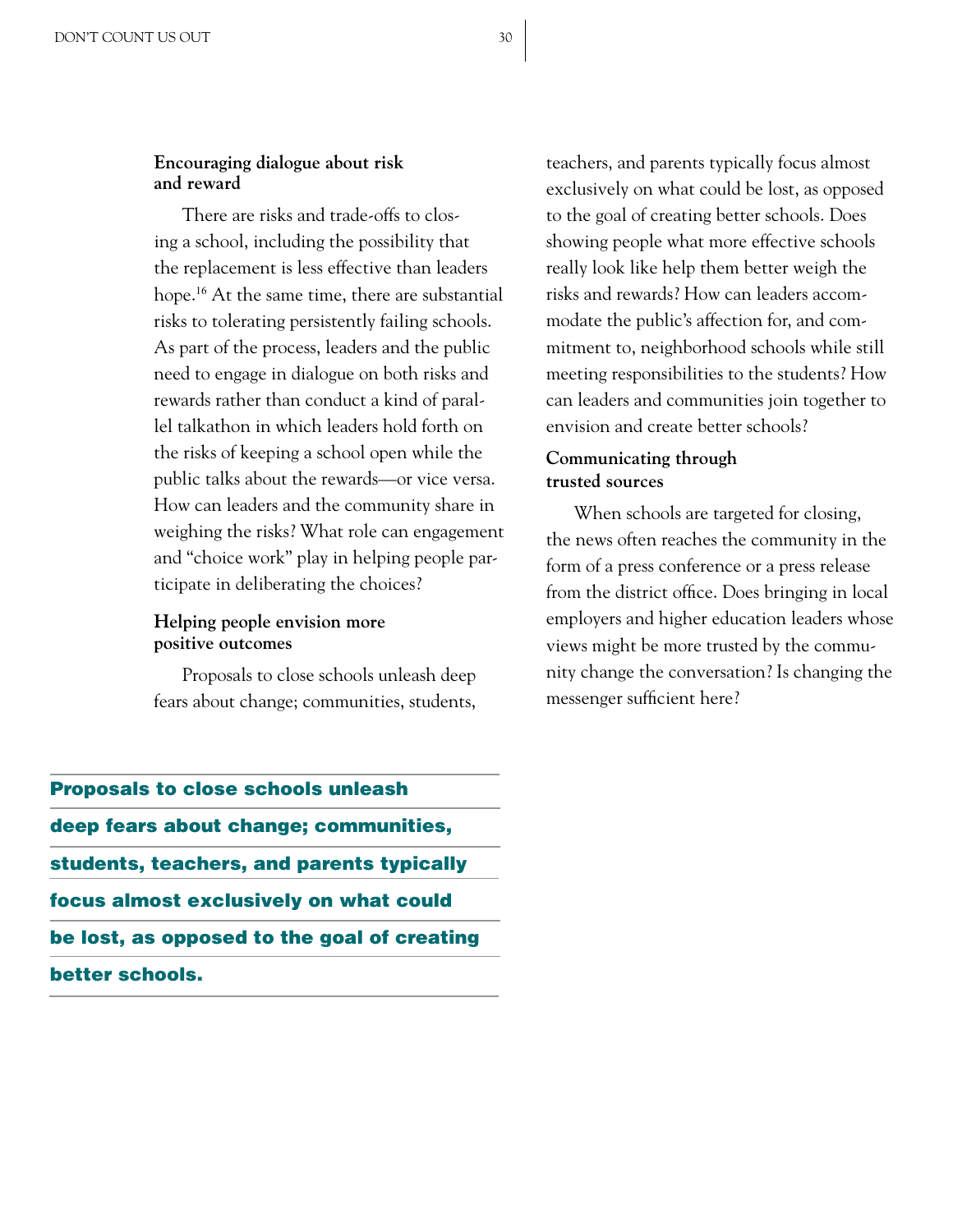#### The Subprime Mortgage Debacle: A Failure of **Stewardship**



After several years of investigation, Department of Justice officials have concluded that they can't successfully prosecute Angelo Mozilo, the former CEO of Countrywide Financial.17 Mozilo was a titan of the subprime mortgage business, and many Americans believe that he and other major subprime lenders should be held personally responsible for devastating the lives of tens of thousands of Americans. These leaders became millionaires and billionaires persuading middleand low-income Americans to take on loans beyond their means to buy homes they couldn't afford.

In the heyday of the housing boom, however, these business leaders were lionized for their success and even their public service. Angelo Mozilo, for example, was president of the Mortgage Bankers Association<sup>18</sup> and was inducted into the National Association of

Home Builders Hall of Fame.19 In 2004, he received a Horatio Alger Award,<sup>20</sup> which is given to "dedicated community leaders who demonstrate individual initiative and a commitment to excellence; as exemplified by remarkable achievements accomplished through honesty, hard work, self-reliance and perseverance over adversity."<sup>21</sup>

Today, the consensus among both leaders and the public is that key figures in the subprime industry abandoned even the veneer of prudence and fair play in an unconscionable, nearly blind pursuit of profit. In full sight of government regulators and the country's financial and economic experts and elites, the subprime mortgage industry ran riot, pushing the U.S. economy to the brink of depression.

How did this happen? In theory, the rules of the marketplace and the sound judgment of investors and borrowers should have limited the damage. Government watchdogs, respected rating agencies, and a thriving business press all seemed oblivious to the hazards. Even after the collapse, Mozilo and other key figures don't believe that their own actions were especially reckless or reprehensible: They were merely hard-charging business people tough competitors who were following broadly accepted industry practices.

One Countrywide officer told Congress that his company was "more a follower than a leader."22 Mozilo, for his part, blamed the crisis not on his decisions or on his company's practices, but on a "cultural change" whereby "middle-class 'prime borrowers' . . . began flipping houses and bragging about their profits at 'cocktail parties.'" The problem according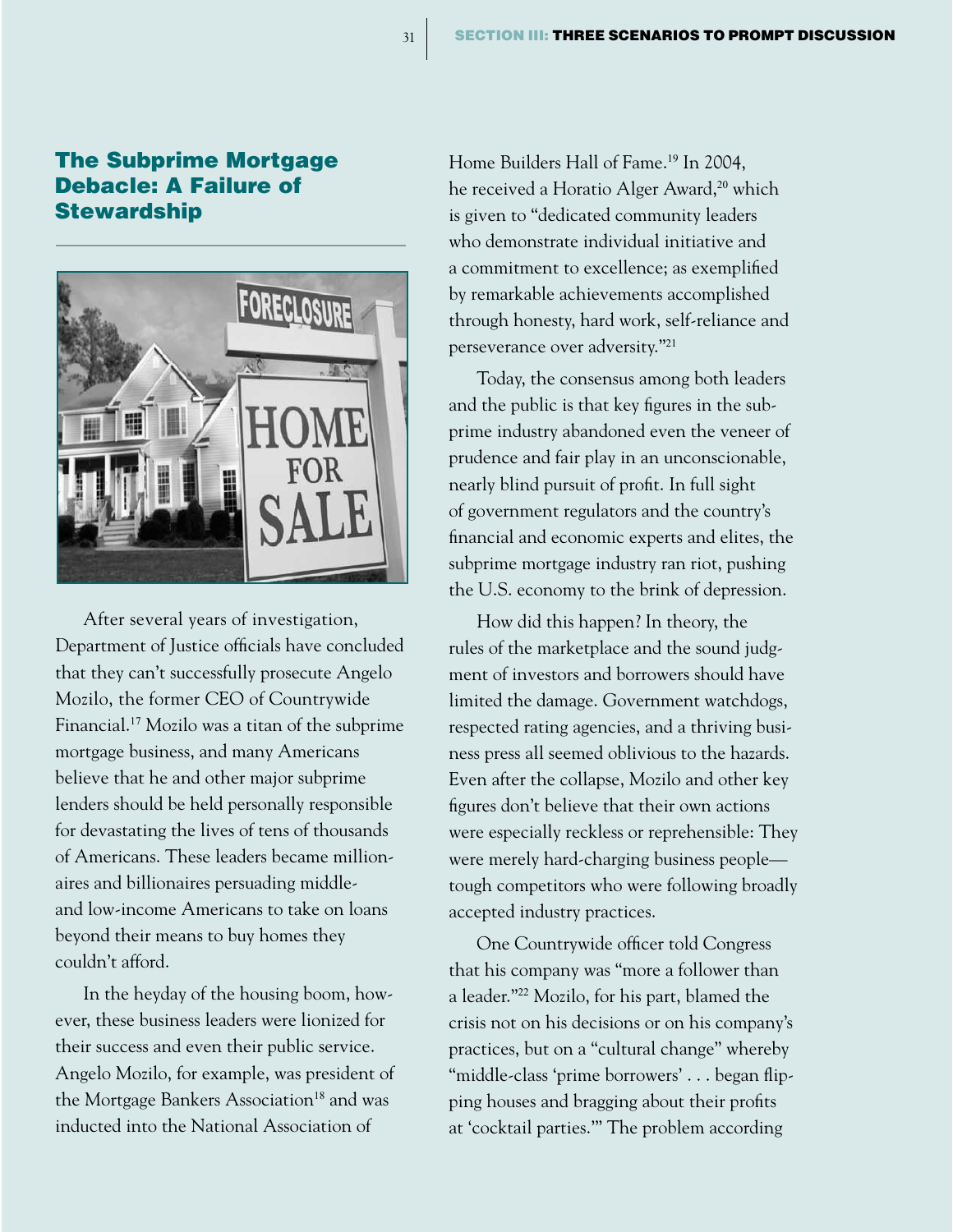to Mozilo was that a large swath of Americans began to see housing as "a get-rich-quick commodity."<sup>23</sup>

The mentality that prevailed during the subprime heyday was a remarkable shift from the country's traditional thinking about homeownership and banking. For decades, homebuyers were expected to save for a down payment; their credit histories were carefully scrutinized before being approved for a mortgage. People typically sold their houses after long years of ownership, perhaps to move to a smaller residence after the children were grown. Mortgage lending was a staid, somewhat boring slice of the banking business.

In the aftermath of the collapse, the postmortem has begun, but with little genuine dialogue on what really went wrong. The

In the public's mind, the greed and recklessness of the professionals were "enabled" by a subset of borrowers who were greedy, materialistic, and unwilling to save and plan carefully to buy a home.

> banking and lending sectors are resisting tougher government regulation, although, with hindsight in mind, most are now making it supremely difficult for even well-qualified borrowers to get mortgages. The public recoils at the notion that Mozilo and his cohorts are "getting off scot free," not only escaping jail, but often emerging from the crisis with their vast wealth intact. While Americans

are largely sympathetic to people who got in over their heads, many also say that a lot of borrowers were irresponsible and unrealistic as well. How did we get this far off track?

#### **Identifying and merging differing perspectives**

Financial-sector leaders generally put their faith in the wisdom of the market and resist government oversight. During the run-up to the subprime crisis (and in its aftermath as well), they argue that "intrusive" government regulation limits their ability to provide mortgages to different kinds of borrowers. They contend that consumers benefit when financial institutions have the flexibility to develop different "mortgage products." As long as they are "transparent" by providing detailed information and choices—as long as they obey the letter of the law—most of the industry says the marketplace, not government regulators, should be the arbiter.

In the case of the subprime meltdown, however, the financial sector's perspective proved to be wildly mistaken—markets simply did not correct against the short-term lure of excess. The means of communication—fine print in documents explained by over-eager salespeople—left the public completely uninformed.

The financial sector's decision to push the envelope was aided and abetted by an attractive argument from elected officials that many more Americans should own, rather than rent, their homes. Elected officials at every level and on both sides of the political aisle evinced a remarkable confidence that housing values would always go up and that typical home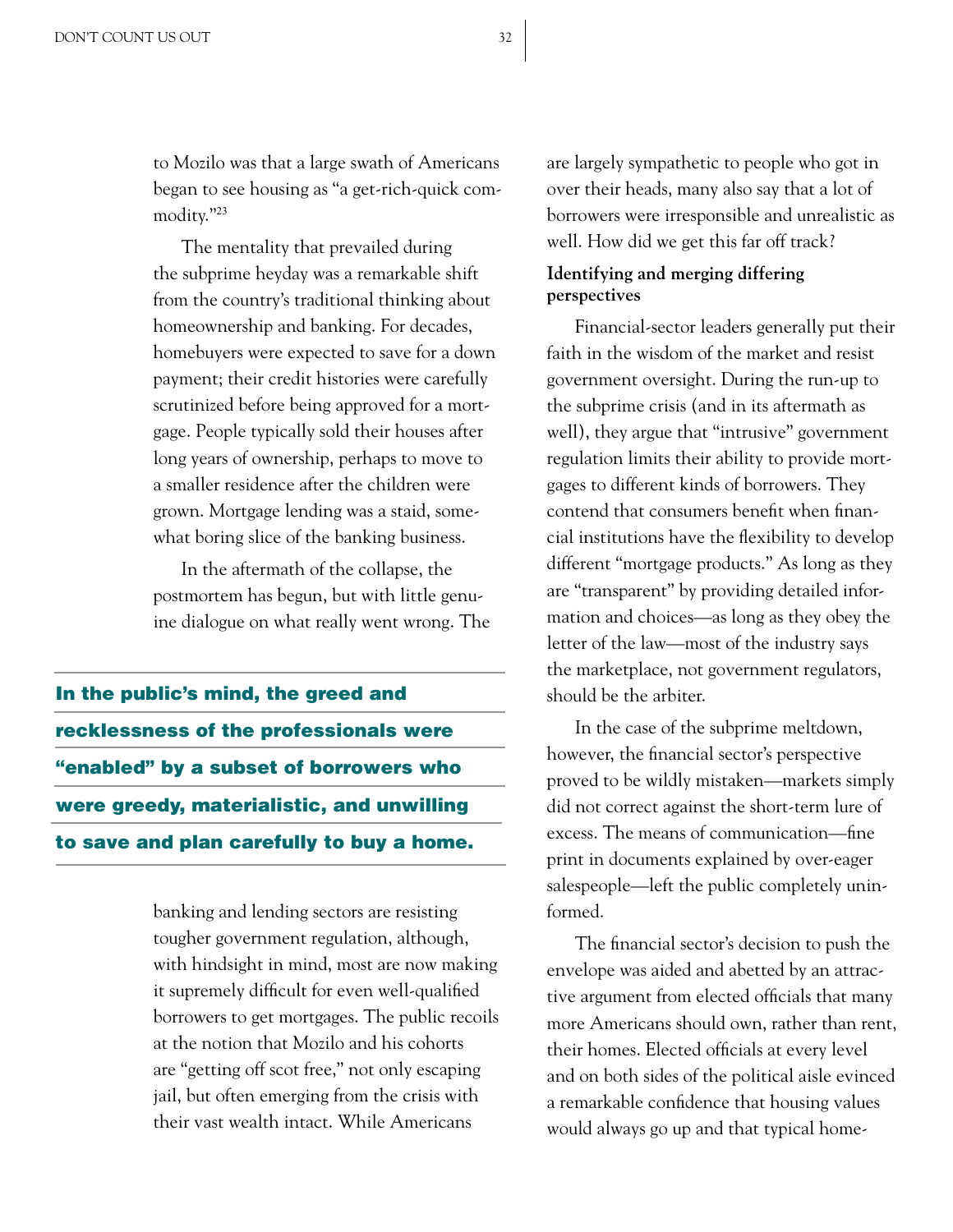buyers were capable of evaluating ever-more complex mortgages.

For the public, the subprime lending collapse was a moral failure by bankers who manipulated their customers and took unconscionable risks to increase their own wealth. In the public's mind, the greed and recklessness of the professionals were "enabled" by a subset of borrowers who were greedy, materialistic, and unwilling to save and plan carefully to buy a home. Most of the public believes that borrowers need protection, that what the industry provides through "choices" and "disclosure" is incomprehensible, if not downright deceitful. There's no way, many argue, that the average borrower can sort his or her way through this.

What would promote a more purposeful exchange of viewpoints here? What do people need beyond "transparency" and "disclosure"? What obligation do financial institutions and professionals have to be stewards for the public-at-large and for the customers they service? How can these two perspectives be merged?

#### **Localizing and personalizing the problem and the solutions**

In the past, a mortgage was often held by a local bank, or at least a specific bank, and that bank would either benefit or suffer if the borrower could not pay it. Moreover, the banks could deal directly with the homeowner if there were problems. Bankers weren't highflying power brokers providing special "VIP services" to members of the U.S. Congress. They were more like George Bailey in *It's a Wonderful Life*—someone local, prominent, and respected perhaps, but not fabulously

wealthy or traveling in powerful, elite circles.

The practice of "securitizing" loans transformed the relationship between the debtor and creditor. Banks passed on the risks to anonymous investors. Borrowers' mortgages were often transferred from institution to institution as the industry consolidated, and became a national rather than local entity.

In the past, a mortgage was often held by a local bank, or at least a specific bank, and that bank would either benefit or suffer if the borrower could not pay it. The banks could deal directly with the homeowner if there were problems.

There was no way a struggling homeowner could negotiate with the lender—there was no specific lender.

#### **Encouraging dialogue about risk and reward**

Although "risk and reward" is perhaps the golden rule of finance, the industry, government, the press, and borrowers nationwide were swept away by a mesmerizing vision of rising property values, virtually universal homeownership, and, for lenders and borrowers alike, the idea that vast sums of money could be lent out with virtually none of the traditional safeguards. Industry professionals believed that complex financial instruments only a handful of experts could explain, let alone probe and scrutinize, could insure them against risk. The idea that home prices would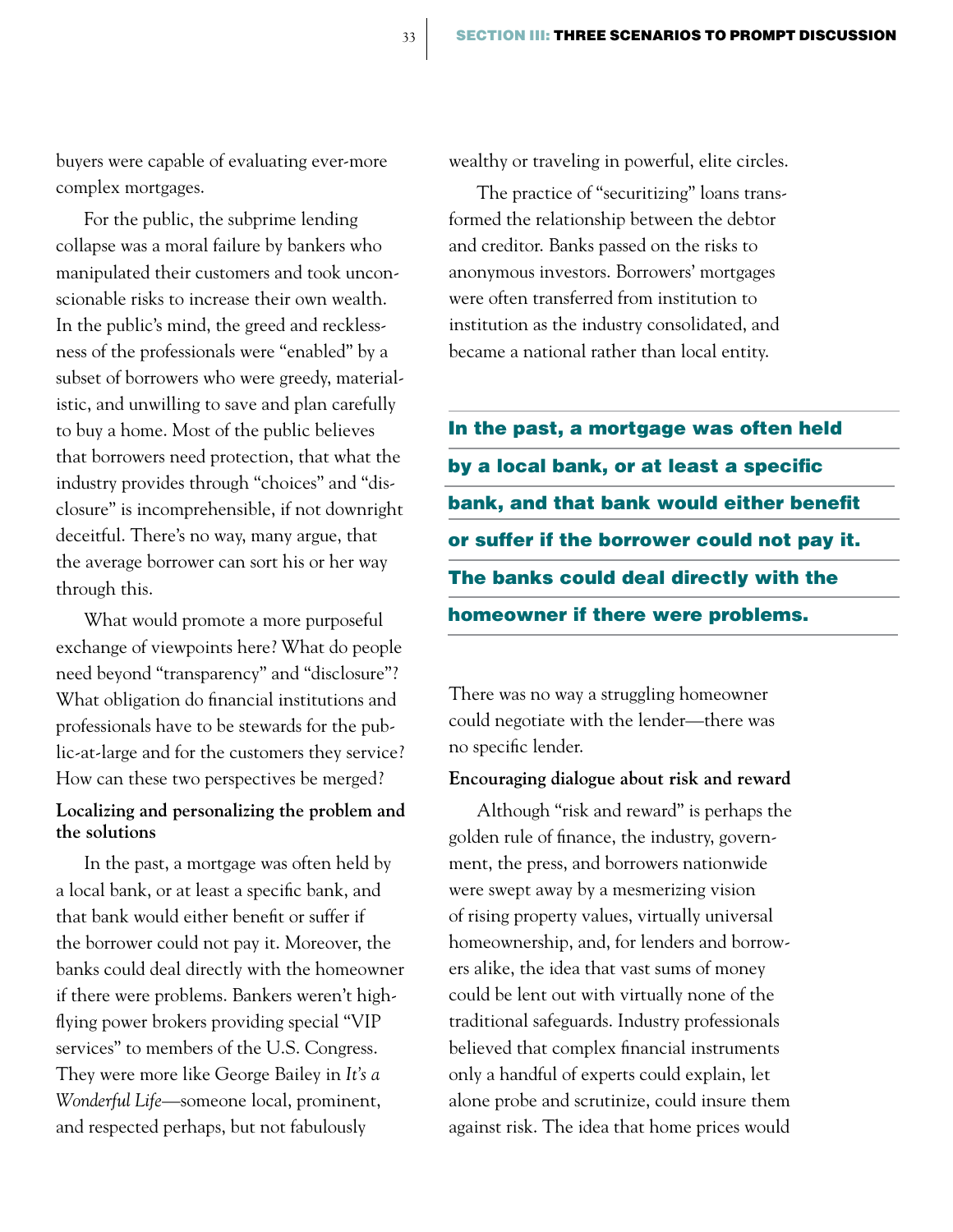always go up and that unemployment would stay at historically low levels enthralled potential borrowers.

There are risks in too much government regulation—it can be costly, ham-fisted, and counterproductive and, in this case, can limit home ownership to the affluent and financially comfortable. But for more than a decade, government focused on the risks of regulation with little attention to the need to protect the public. A nearly total reliance on caveat emptor provides no safe haven for the average consumer.

Most of the financial industry hasn't come to grips with its responsibilities as a steward of the public trust. Most typical Americans haven't thought carefully about these risks and trade-offs. Would enabling a broader consideration of these choices be helpful? What role should public engagement and choice work play in helping determine what went wrong and what's needed to shape a new course?

#### **Helping people envision more positive outcomes**

In this instance, leadership hyped positive outcomes to the point of generating wholly unrealistic fantasies—for the industry itself and for homebuyers. Americans' traditional commitment to savings and thrift began to

crumble. Communities allowed neighborhoods to be reshaped in an onslaught of overdevelopment and suburban sprawl. The idea that there might be benefits for many Americans in renting rather than buying their homes all but disappeared. All of these ideas were devalued during the boom before the bust.

In the aftermath, many Americans believe that average consumers are at the mercy of the financial industry and that owning a home—a key component of the American Dream—will be "out of reach" for much of the next generation. How can people—and leaders in the financial industry as well begin to develop a more genuine and realistic vision of "the positive outcome"?

#### **Communicating through trusted sources**

Given the inherent differences in priorities and outlook between the financial industry and the public-at-large, what intermediaries are needed? How can consumer protection agencies and leaders step forward to earn and fulfill the public's trust? Do we need more adversaries battling the banking industry on the public's behalf, or would the better course be to develop new entities that look to protect both spheres—that is, intent on ensuring that both bankers and borrowers play by the rules? Are there individuals and groups who would be especially credible in this role?

34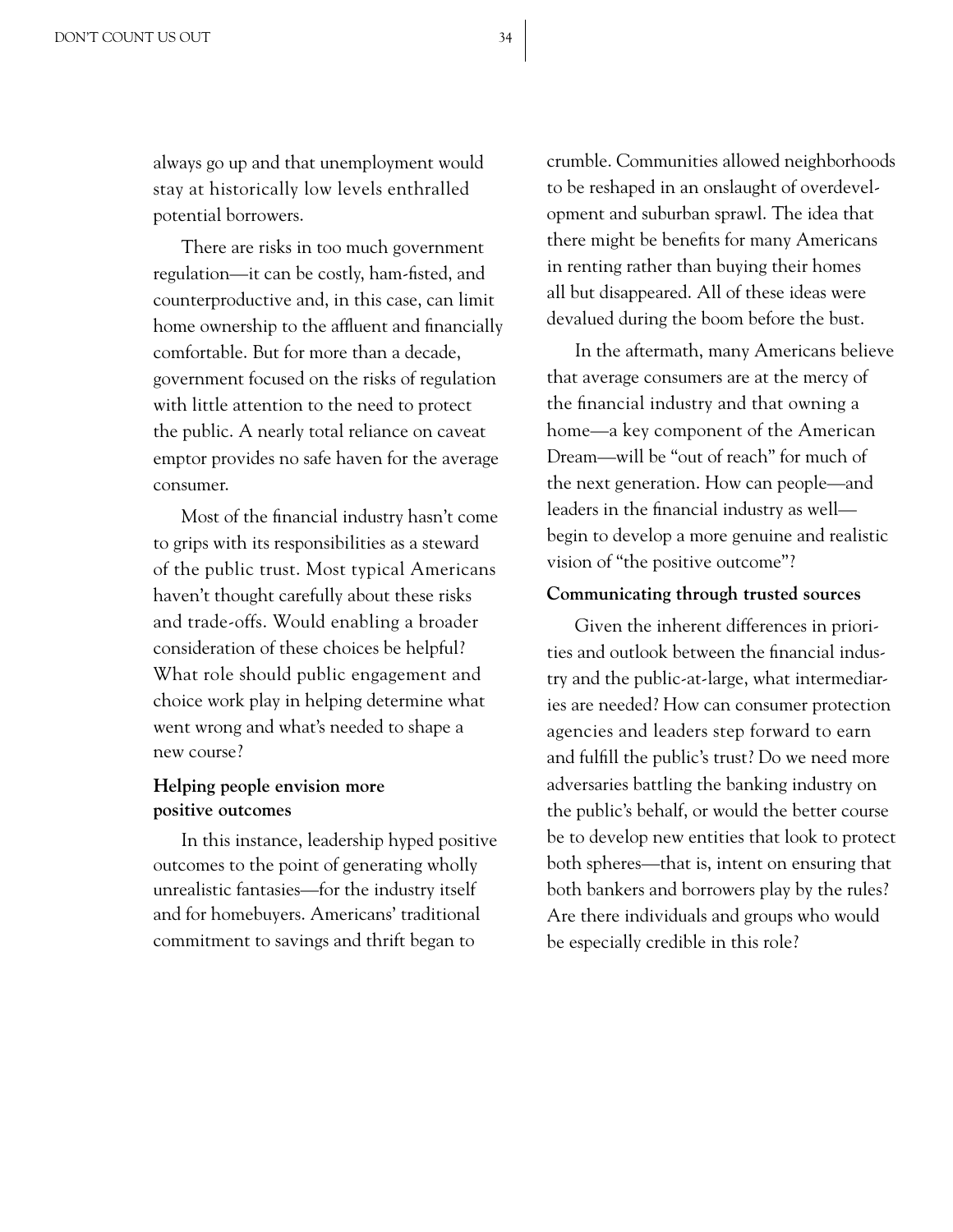#### Recommendations for Mammograms: A Failure to **Communicate**

35



"First do no harm" is the first law for physicians, and avoiding possible injury to patients was a major consideration when the U.S. Preventive Services Task Force recommended against routine annual mammograms for most women under 40 in fall 2009. The task force is "an independent panel of non-Federal experts in prevention and evidencebased medicine."24 The purpose of the panel's doctors and other health professionals is "to make accurate, up-to-date, and relevant recommendations about preventive services" based on "scientific evidence reviews of a broad range of clinical preventive health care services (such as screening, counseling, and preventive medications)." The recommendations of the task force generally influence what private and government insurers will pay for.

In this instance, the panel determined that for every 1,000 women under 40 who have routine mammograms, nearly 1 in 10 will get "false positive" results. That is, the procedure will identify something that appears to be cancer, but that proves not to be so after further testing.25 The panel's statement also said that routine mammograms for women under 40 will identify two genuine cases of cancer for every 1,000 women tested. Thus, they recommended that most women under 40 need no longer have regular mammograms.

The outcry that greeted the task force's announcement was immediate and broad. Many women feared that the panel was putting their lives at risk in an effort to cut health-care costs. Secretary of Health and Human Services Kathleen Sibelius promptly reassured the country that the panel's doctors and scientists "do not set federal policy, and they don't determine what services are covered by the federal government."26 The former chief of the National Institutes of Health, Dr. Bernadine Healy, pointedly advised women to "ignore" the recommendations, arguing that while they might "save money," they were not "going to save lives."<sup>27</sup>

How can the public be assured that health professionals, now under increasing pressure to curb costs, really are keeping patient health and outcomes uppermost in their minds?

The dilemma for health professionals and their patients goes far beyond the specific controversy over mammograms. For decades, the medical community has advised people to be vigilant about check-ups and has developed a considerable laundry list of preventive tests recommended for people at various ages. Ad campaigns urge people to be on the lookout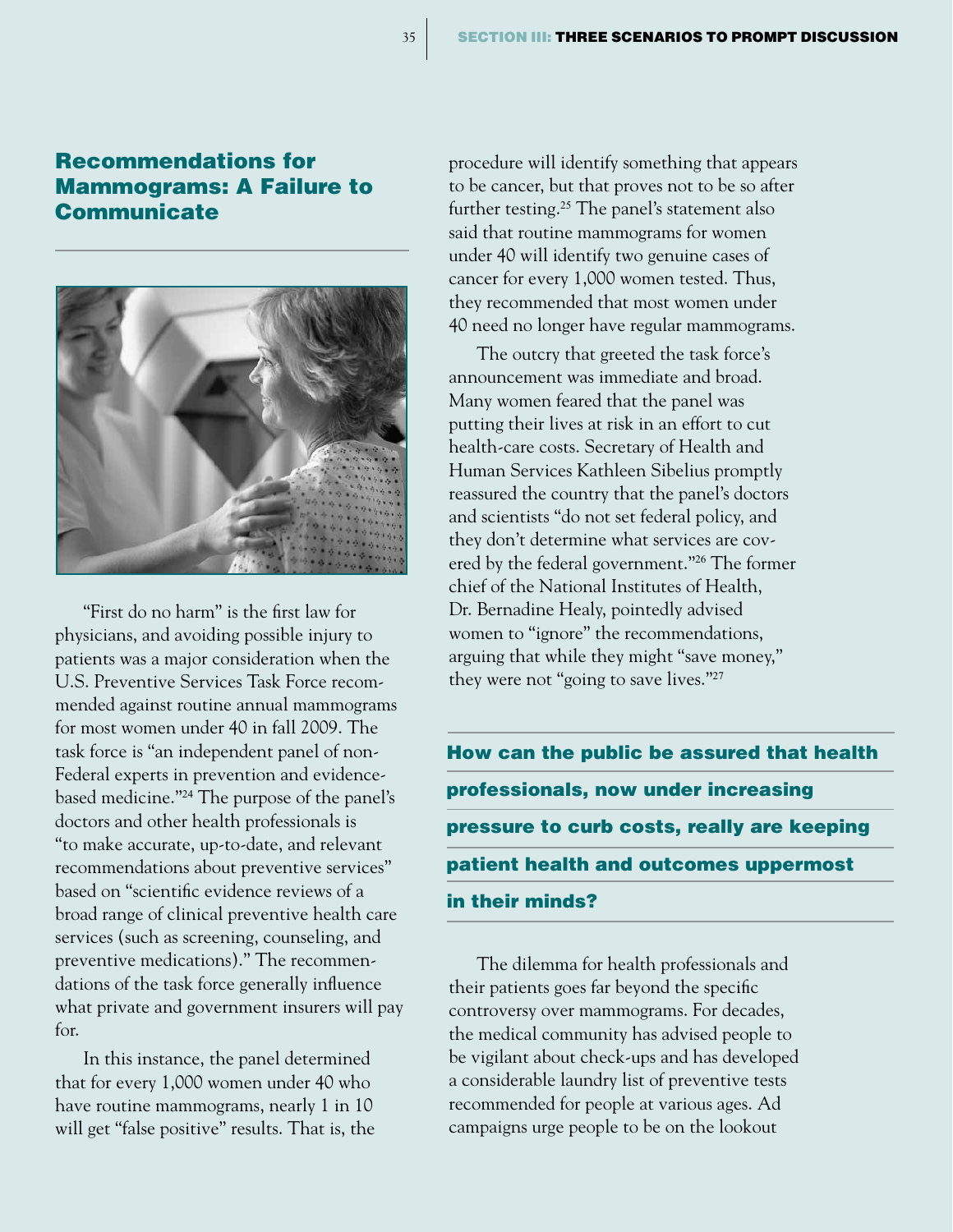for worrying symptoms, warning them repeatedly to "check with your doctor" and that "early detection" saves lives. Over the years, the risks, costs, and trade-offs of these various procedures haven't received much attention from medical professionals, much less the public. What's more, these new and unfamiliar ideas are being raised in the wake of a bruising and confusing national debate over healthcare costs.

How can health professionals introduce the concept that extensive testing and procedures can actually endanger patients if they

There are risks in too much medicine and too much testing just as there are risks in too little, but many patients have only considered the second half of that proposition.

> are conducted when they are not medically warranted and that using them routinely when they are not needed undercuts the nation's ability to provide care that does save and enhance patients' lives? How can the public be assured that health professionals, now under increasing pressure to curb costs, really are keeping patient health and outcomes uppermost in their minds?

#### **Identifying and merging the differing perspectives**

The mission of public health and prevention professionals is to make decisions that result in the best possible health for the population-at-large. Most recognize that the country already makes choices about where to put its resources and who gets what. Many are severely critical of a system that seems to

equate more health care with better health care. Many indict the current "fee-for-service" model, in which doctors and other healthcare providers earn more by doing more, for nourishing and driving a "more-is-better" mentality in the public.

For patients, in contrast, the natural concern is having the best, most foolproof chance to live a healthy life. Most have imbibed several decades of the "more-is-better" mantra. Even though costs paid directly by patients are rising, Americans with insurance hardly ever focus on the cost of the various services offered to them. What's more, "you can't put a price on good health," is a common, prevailing value. Public opinion surveys have repeatedly shown that most Americans see health care as a basic right.<sup>28</sup>

And in this case, the gap in perspective is not just between people trained in health care and those who are not. Most doctors see their preeminent responsibility as ensuring that their own patients—the people sitting right before them in their offices—have the very best chance to avoid disease. In the case of the U.S. Preventive Services Task Force recommendations about mammograms, physicians nationwide disputed and ignored them.

What kind of national conversation or educational campaign would be useful? How can those advocating the "less-is-more" model convince the broader public that their goal is good health, not just cost-cutting? What kind of conversation should take place in professional circles as well as with the American public? To what degree should it focus on specific cases, such as mammograms and testing for prostate cancer, or on a broader conversation about over-testing and assumptions about tests that, often, are not backed up by scientific evidence?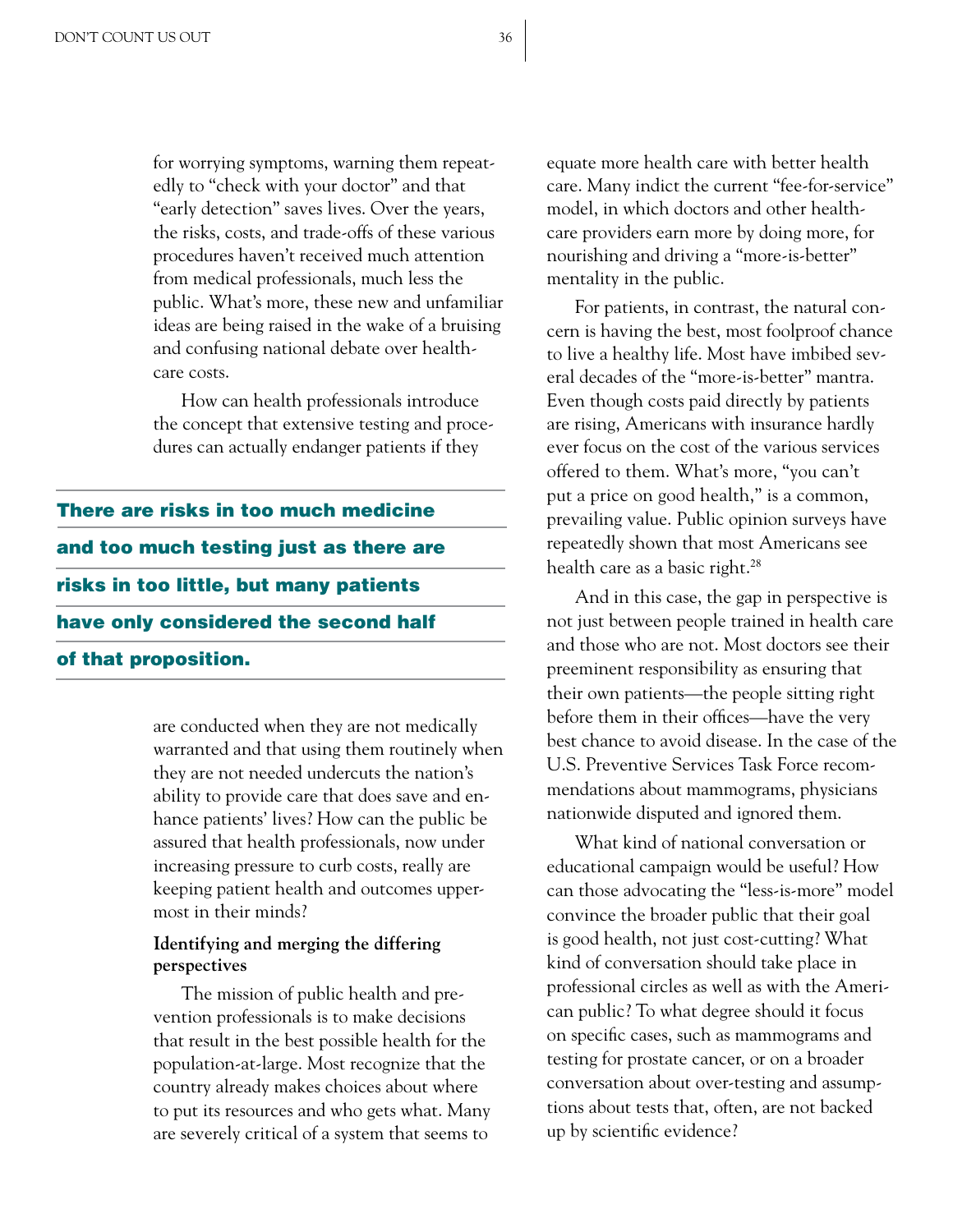#### **Localizing and personalizing the problem and the solutions**

Even in a cynical era, most patients put enormous trust in the judgment of the health professionals they deal with face to face.<sup>29</sup> A Public Agenda analysis of citizen discussions on health-care costs during the 2008 National Issues Forums series suggests that health-care providers garner little public blame for rising costs. Drug companies, insurers, and even patients themselves receive some of the blame, but most of the forum participants viewed doctors and other providers as innocent bystanders in the system, who themselves face a host of financial barriers, such as expensive schooling and malpractice suits.<sup>30</sup>

But the task force announcement came seemingly out of the blue from a group of national "experts." It unleashed skepticism and uncertainty among doctors and patients alike. Should these conversations be taking place in physicians' offices instead? Are physicians themselves prepared to weigh the costs and trade-offs? Many patients fear that if something is not a "recommended standard," it won't be covered by insurance, and they won't be able to afford it. What is the appropriate role for insurance here? Should doctors have the final word? Can physicians be trusted to make this decision given existing financial incentives?

#### **Encouraging dialogue about risk and reward**

There are risks in too much medicine and too much testing just as there are risks in too little, but many patients have only considered the second half of that proposition. And for doctors, the current malpractice system adds another element to the risk-reward equation.

Would enabling more Americans to think through these dilemmas be helpful? Can engagement and choice work help here? Would patients learn to weigh these risks and rewards more carefully and realistically if they had a greater financial stake in the decision?

#### **Helping people envision more positive outcomes**

Health-care experts argue that one of the most effective ways for people to increase their odds of living a long and healthy life are to avoid obesity, refrain from smoking, and get regular exercise. That is, people have ways to protect their own health that may be much more effective than routine batteries of tests and constant monitoring. Is there a way to get more Americans to believe this fact and act on it? The track record so far isn't very encouraging. What is the right balance between "taking responsibility for your own health" and taking full advantage of the advances in early detection that modern medicine offers? Who should decide?

#### **Communicating through trusted sources**

How can national experts work with private physicians and local health-care providers to open a more balanced discussion about the pros and cons of our health-care system and to give the "less-is-more" approach a credible standing? What intermediaries need to play a role when scientific reviews produce unexpected and counterintuitive results? Would patients be more trusting of "less-is-more" if the system allowed for "exceptions to the rule" that could be determined quickly and close to home? Are there individuals and groups who could be especially credible in this role?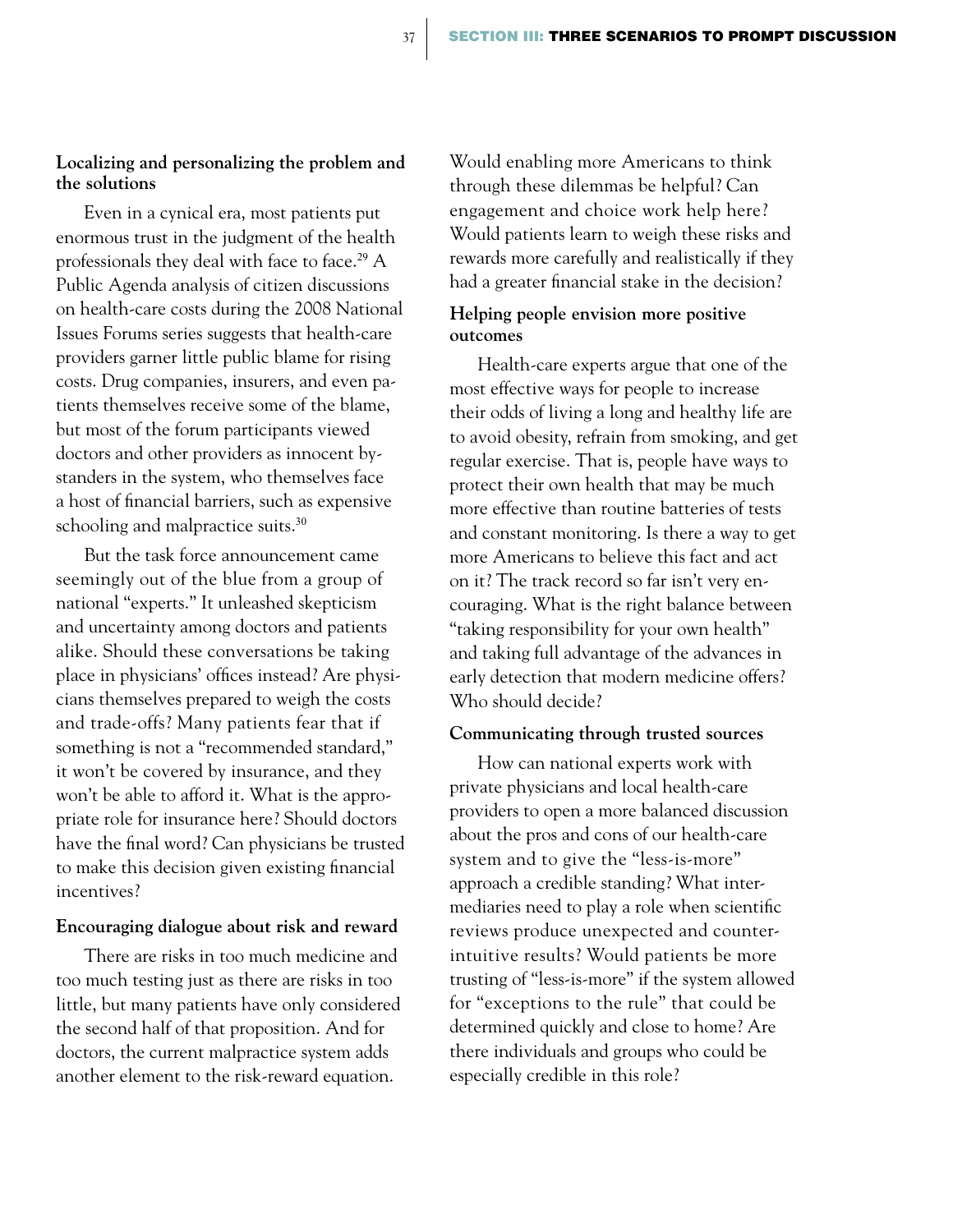# METHODOLOGY

This report is based on qualitative research consisting of six focus groups with the general public, five one-on-one interviews with experts and leaders who have examined accountability issues in different sectors, and a literature review focusing on the leader-led accountability movement.

The six focus groups conducted were divided into two sets. The first set, in Washington, D.C., on September 22, 2010; Dayton, Ohio, on September 27, 2010; and San Diego, California, on October 6, 2010; were designed to get an understanding of how the public defines the notions of accountability and how they determine whether individuals and institutions are being held accountable. In addition, we tested different accountability measures used in education and local and city government, which gave us an acute understanding of the semantic differences between the way leaders and the public define the issue: the public focuses on qualitative rather than quantitative measures of performance, but even so, they tend to view personal responsibility—not performance measurement and transparency—as a cornerstone of accountability.

The second set of focus groups, conducted in Albuquerque, New Mexico, on January 20, 2011; Birmingham, Alabama, on January 27, 2011; and Boston, Massachusetts, on March 3, 2011; focused on the public's perception of accountability, why they see the lack of accountability as a serious problem in society, and what they thought could be done to address the problem. These groups made it clear that the public sees lack of accountability as a moral problem—that while institutions and companies should be held accountable based on public interest, ordinary citizens tend to see risks and rewards on a personal level. There was also a widespread sense that any solutions to the accountability problem would need to be broadly based and involve the public.

A literature review, which was undertaken in order to understand the accountability movement as viewed by leaders and advocates, was supplemented with five individual interviews. Taken together, this portion of our research helped us understand the "expert" side of the equation and enabled us to test many of these ideas and reforms on the public.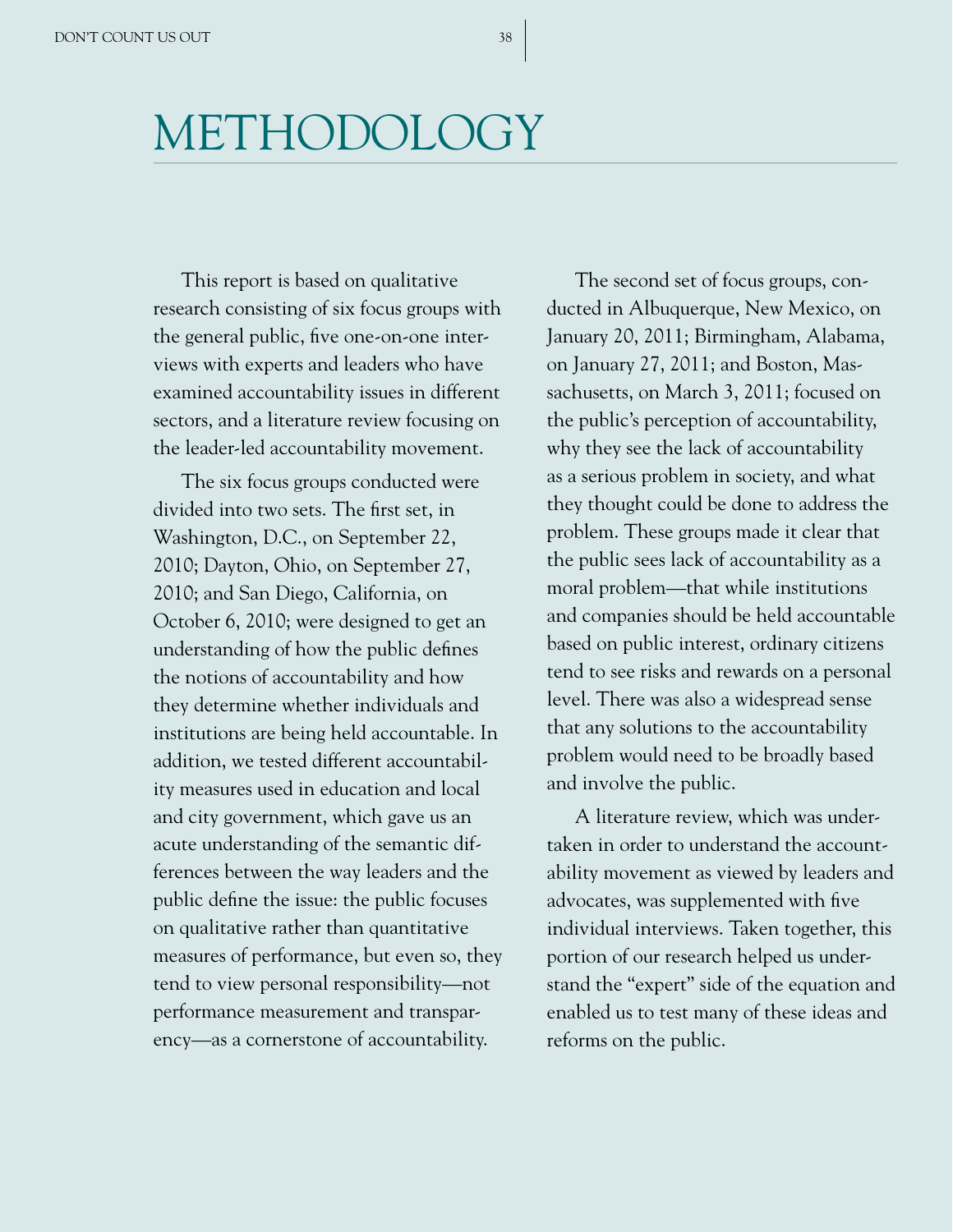# ENDNOTES

<sup>1</sup> "Accountability," *Merriam-Webster Online Dictionary,* http://www.merriam-webster.com/dictionary/accountability (accessed May 4, 2011).

<sup>2</sup> Americans' trust in governments fell precipitously during the Watergate era, recovered briefly after September 11, but then declined again. See Jeffrey M. Jones, "Trust in Government Declining, Near Lows for the Past Decade," Gallup News Service, September 26, 2006, http://www.gallup.com/poll/24706/trust-government-declining-near-lows-past-decade.aspx (accessed May 13, 2011). Americans' opinion about the state of moral values in this country is currently at the worst level since Gallup has been tracking it (2002). Nearly half (45 percent) say the moral values in America are "fair" or "poor," compared to 40 percent who said the same in 2002. See Jeffrey M. Jones, "Americans' Outlook for U.S. Morality Remains Bleak," Gallup News Service, May 17, 2010, http://www.gallup.com/poll/128042/Americans-Outlook-Morality-Remains-Bleak.aspx (accessed May 4, 2011).

<sup>3</sup> David Brooks, "What Government Does," *The New York Times,* April 29, 2011, http://www.nytimes.com/2011/04/29/opinion/29brooks.html?hp (accessed May 4, 2011).

<sup>4</sup> The Harris Poll, February 16-21, 2010, http://www.pollingreport.com/institut.htm (accessed May 4, 2011).

<sup>5</sup> Ibid.

<sup>6</sup> Ibid.

<sup>7</sup> CBS News Poll, May 20-24, 2010, http://www.pollingreport.com/business.htm (accessed May 4, 2011).

<sup>8</sup> S. Farkas, A. Duffet, J. Johnson, and B. Syat, *A Few Bad Apples? An Exploratory Look at What Typical Americans Think about Business Ethics Today* (New York: Public Agenda, Pew Research Center for the People and Press, May 2009). Trends in Political Values and Core Attitudes: 1987-2009, http://people-press.org/files/legacy-pdf/517.pdf (accessed May 4, 2011).

<sup>9</sup> Pew Research Center, July 2010, http://people-press.org/report/637/ (accessed May 4, 2011).

<sup>10</sup> Pew Research Center, December 2010, http://pewresearch.org/pubs/1829/2010-tough-year-public-downbeatnational-conditions (accessed May 4, 2011).

<sup>11</sup> CBS News/New York Times Poll, July 11-15, 2004, http://www.pollingreport.com/institut.htm (accessed May 4, 2011).

12 Pew Research Center, March 11-21, 2011, http://people-press.org/reports/questionnaires/606.pdf (accessed May 4, 2011).

13 Pew Research Center, March 11-21, 2010, http://people-press.org/reports/questionnaires/606.pdf (accessed May 4, 2011).

<sup>14</sup> Public Agenda and Kettering Foundation will issue a separate analysis of how parents define parent accountability in education in summer 2011.

<sup>15</sup> Research by the Kettering Foundation has shown, for instance, that the term *achievement gap* has virtually no meaning to many members of the public. See the Kettering Foundation documentary, *No Textbook Answer: Communities Confront the Achievement Gap,* http://www.kettering.org/achievementgap and Sheila Arens, *Examining the Meaning of Accountability: Reframing the Construct*, 2005, http://www.mcrel.org/pdf/assessmentaccountabilitydatause/4002ir\_examining\_accountability.pdf (accessed May 4, 2011).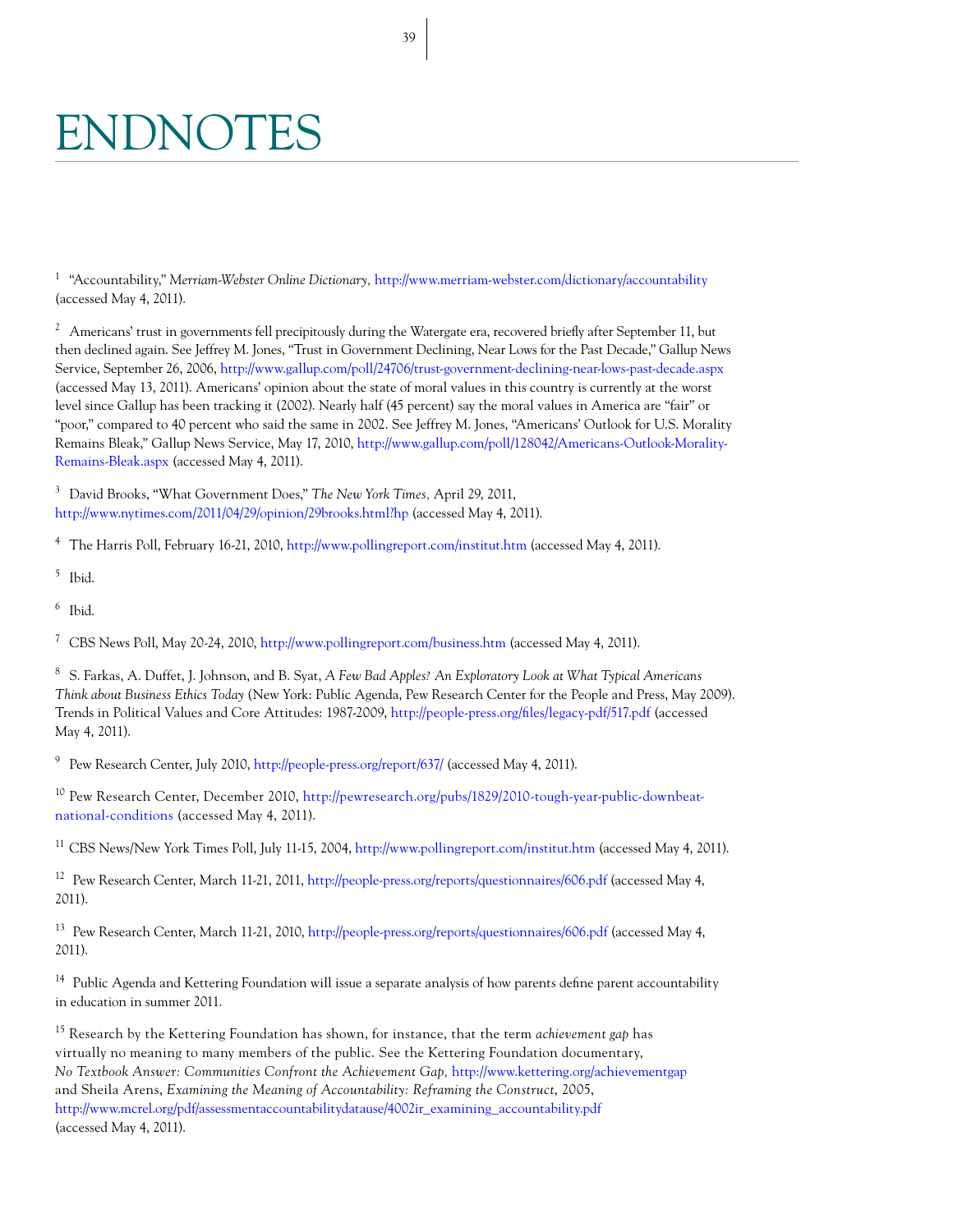<sup>16</sup> David Stuit, *Are Bad Schools Immortal? The Scarcity of Turnarounds and Shutdowns in Both Charter and District Sectors*, 2010, http://www.edexcellence.net/publications-issues/publications/are-bad-schools-immortal.html (accessed May 4, 2011).

<sup>17</sup> E. Scott Reckerd, "U.S. Drops Criminal Probe of Former Countrywide Chief Angelo Mozilo," *Los Angeles Times*, February 18, 2011, http://articles.latimes.com/2011/feb/18/business/la-fi-mozilo-20110219 (accessed May 4, 2011).

<sup>18</sup> "Executive Profile, Angelo R. Mozilo," *Bloomberg Business Week*, http://investing.businessweek.com/businessweek/research/stocks/people/person.asp?personId=264658&ticker=CFC:LN (accessed May 4, 2011).

<sup>19</sup> "The National Housing Hall of Fame, Inductees 1978-2008," *National Association of Home Builders*, http://www.nahb.org/fileUpload\_details.aspx?contentTypeID=3&contentID=154833&subContentID=336684 (accessed May 4, 2011).

<sup>20</sup> "Member profile, Angelo R. Mozilo," *Horatio Algier Association of Distinguished Americans*, http://www.horatioalger.org/members\_info.cfm?memberid=MOZ04 (accessed May 4, 2011).

<sup>21</sup> "About the Horatio Algier Association," *Horatio Algier Association of Distinguished Americans*, http://www.horatioalger.org/aboutus.cfm (accessed May 4, 2011).

<sup>22</sup> Holman W. Jenkins Jr., "Angelo Mozilo's Story," *Wall Street Journal*, February 23, 2011, http://online.wsj.com/article/SB10001424052748703529004576160281616652342.html (accessed May 4, 2011).

<sup>23</sup> Ibid.

<sup>24</sup> U.S. Preventive Services Task Force, http://www.uspreventiveservicestaskforce.org/ (accessed May 4, 2011).

<sup>25</sup> Elizabeth Cohen, "I Want My Mammograms!" *CNN*, November 19, 2009, http://www.cnn.com/2009/HEALTH/11/19/mammogram.guidelines.insurance/index.html (accessed May 4, 2011).

 $26$  Ibid.

<sup>27</sup> "Former NIH Chief: Ignore Government's Mammography Recommendations," *Fox News*, November 22, 2009, Foxnews.com, http://www.foxnews.com/politics/2009/11/22/nih-chief-ignore-governmentsmammographyrecommendations#ixzz1FAtdu6JL (accessed May 4, 2011).

<sup>28</sup> See for example, Thomas Bodenheimer, "The Political Divide in Health Care: A Liberal Perspective," *HealthAffairs* (2005), http://content.healthaffairs.org/content/24/6/1426.full (accessed May 4, 2011).

<sup>29</sup> In a December 2010 survey by Gallup, 70 percent of Americans say they are confident in their doctors advice and don't feel the need to get a second opinion. In a November 2010 Gallup survey, doctors and nurses rank at the top when it comes to ethical standards and honesty. See, Frank Newport, "Most Americans Take Doctor's Advice Without Second Opinion," December 2, 2010, http://www.gallup.com/poll/145025/americans-doctor-advice-without-second-opinion.aspx (accessed May 4, 2011); and Jeffrey M. Jones, "Nurses Top Honesty and Ethics List for 11th Year," December 3, 2010, http://www.gallup.com/poll/1654/honesty-ethics-professions.aspx (accessed May 4, 2011).

<sup>30</sup> J. Doble, J. Bosk, and S. DuPont, *A Report–Public Thinking About Coping with the Cost of Health Care*, 2009, http://www.nifi.org/stream\_document.aspx?rID=16305&catID=17&itemID=16304&typeID=8 (accessed May 13, 2011).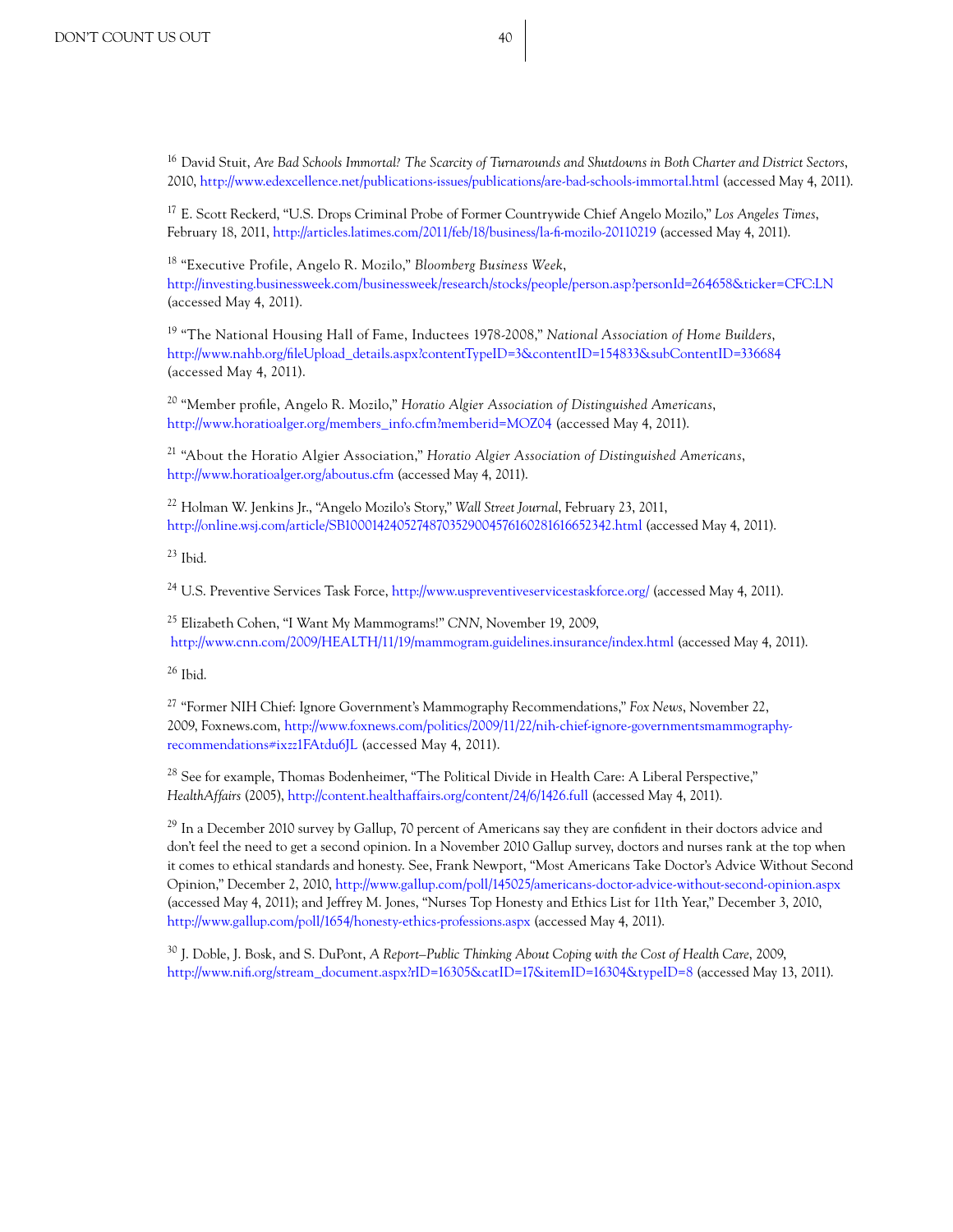#### APPENDIX

## LEADERS' AND EXPERTS' VIEWS ON ACCOUNTABILITY

Although the idea of using measurements and providing transparency as a cornerstone of determining accountability is nothing new, the development of specific accountability measures and transparency tools has been on the rise in recent years. Faced with growing doubts about their institutions' effectiveness, government and other organizational leaders are adopting performance measurements once considered primarily a management tool—as a lever for improving accountability and as a means to communicate with the greater public about the progress they are making in reaching their stated goals.

The following is an overview of some accountability mechanisms currently in place and what leaders and experts are saying about them. It is important to note that experts and leaders, regardless of whether they are supporters or critics of the accountability measures described here, tend to discuss accountability in ways that are different from the ways in which the public talks about it.

Leaders and experts tend to have a much more complex, nuanced understanding of the issues and tend to frame them as malfunctions or glitches in the system. They often look for solutions that are based on system reforms. Most members of the general public, on the other hand, frame issues as problems

of personal responsibility or behavior and have little understanding of, or interest in, systemic issues. This kind of disconnect is not uncommon—we have seen it in other studies that Kettering and Public Agenda have completed on public perceptions of philanthropy and business ethics.

As always, there are exceptions to the foregoing generalities. Two experts have written about accountability and the ways in which its central tenets match or depart from public expectations and concerns: H. George Frederickson, professor of public administration at the University of Kansas and former president of the American Society for Public Administration, and Kathe Callahan, associate director of the Center for Executive Leadership in Government at Rutgers University. Both were also interviewed for this project.

In this appendix we summarize the following institutional efforts to systematize accountability:

- The Government Performance and Results Act
- The Obama Open Government Directive
- TrackDC
- "Vital Signs" of Bellevue, Washington
- New York City restaurant grades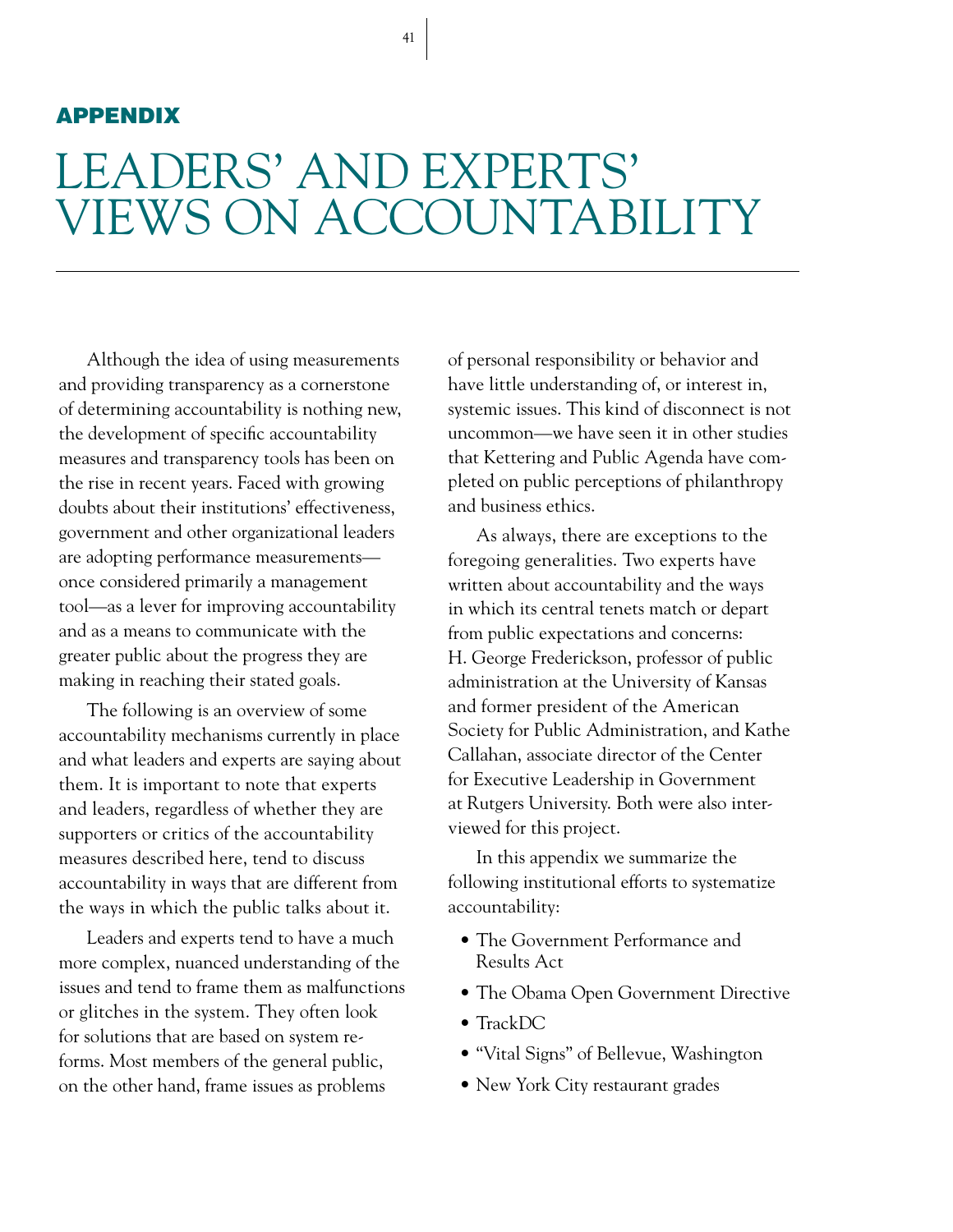Public Agenda and Kettering Foundation are currently conducting a separate study of reform in public education—comparing accountability concepts, such as those documented in No Child Left Behind, with the ways in which parents and public school principals think about and define accountability. That report is forthcoming later this year.

#### **The Government Performance and Results Act**

In 1993, under the direction of Vice President Al Gore, the National Performance Review (later named the National Partnership for Reinventing Government or NPR) began a multiyear initiative to reinvent the way the federal government conducts business. "Our goal," President Clinton said, "is to make the entire federal government less expensive and more efficient, and to change the culture of our national bureaucracy away from complacency and entitlement toward initiative and empowerment."1 The multiagency task force had many objectives and Congress passed over 90 laws based on the NPR recommendations.<sup>2</sup> One of these laws was the Government Results and Performance Act of 1993 (GPRA), which requires all federal agencies to develop strategic plans, draw up a set of quantifiable measures to assess their performance, and submit annual performance reports to Congress.<sup>3</sup> GPRA was hailed by President Clinton as "an important first step in the efforts to reform the way the federal government operates and relates to the American people."4

Even before the first performance reports were released to Congress in 1999 and 2000, the efforts of the NPR were judged by some as a sign of true progress. The Brookings Institution—reflecting the views of many experts judged the GPRA favorably —though not without reservations:

The sustained effort [of the government reinvention effort] is truly remarkable (and deserves an A+). The administration has had important accomplishments in procurement reform (grade: A) and customer service (grade:  $B+$ ) ... but the highly publicized problems with the IRS demonstrated reinventing government's problems in identifying and preventing management disasters (grade: B-).<sup>5</sup>

A few months after the first reports became available, however, researchers at George Mason University released a study giving many federal agencies' reports low marks for accessibility, and understandability, and questioning whether they offered real solutions to problems.<sup>6</sup> Concerns about the ability of GPRA to bring about genuine accountability in government began to grow. Senate Governmental Affairs Committee chairman Fred D. Thompson said in a May 2000 *Washington Post* piece, "If we don't praise or single those out who are doing a good job, and sanction those who are not, then we are not doing our job. This is more of a test for Congress than it is for these agencies."7

A more recent study by the nonprofit Partnership for Public Service and the consulting firm, Grant Thornton LLP, found that few agency leaders are using the performance measurements as a basis for improving inefficiencies and holding their workforce accountable. Said Max Stier,<sup>8</sup> CEO of the Partnership, "It's a compliance, rather than a management, exercise. Rarely is that information actually being used to better manage the outcomes we want out of government."9

#### **Open Government Directive**

Following in the footsteps of President Clinton, at the beginning of his administration, President Obama issued a memorandum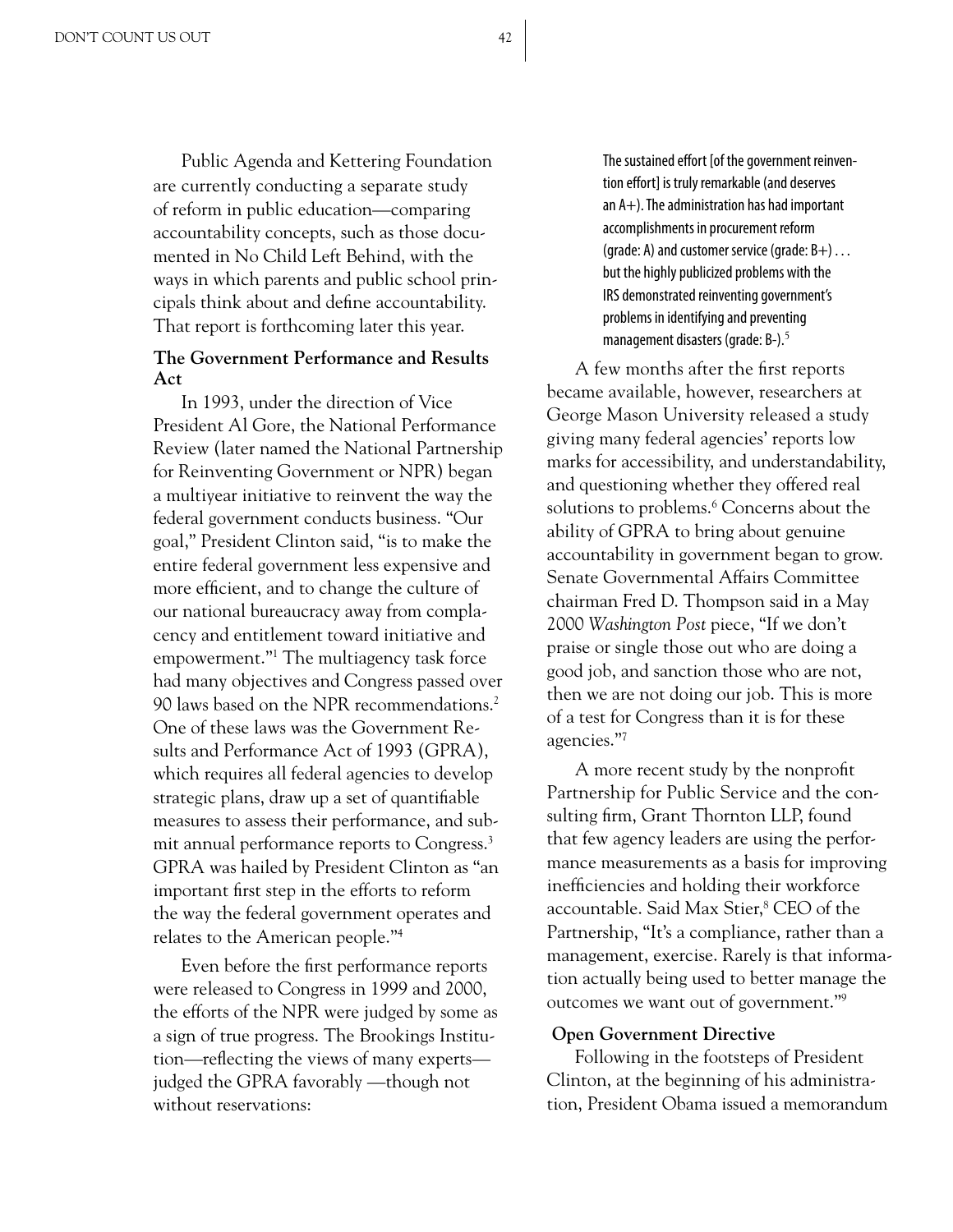on transparency and open government that called on government agencies to use technological innovations to make information about their activities available to the public. After a series of feedback forums, the administration released the Open Government Directive, which required agencies to release three unpublished data sets online and designate an official to oversee federal spending information provided to government websites, such as www.usaspending.gov and www.recovery.gov.

In a press release at the launch of the directive, the president stated that his administration would "work together to ensure the public trust and establish a system of transparency, public participation, and collaboration."10 The directive has been met with applause from leaders across different sectors. Ed Black, CEO of the Computer and Technology Industry Association, praised the effort, saying it could "bring more democracy to the democratic process and represents hope of a new era between the government and those it governs."11 And Gary Bass, founder of OMB Watch, said USASpending.gov would be "incredibly important to helping restore trust in government again" by "opening a window" on government spending.

Although the Open Government Directive has attempted to increase accountability in government, experts warn that increasing transparency may not be enough to restore the public trust. The executive director of one foundation aiming to improve government transparency raised some questions about transparency initiatives like the Open Government Directive, at least in their current form. According to this interviewee, these efforts have laid the groundwork for

"more interactivity between elected officials and the public," but they may not address a basic concern of many Americans—that their elected officials aren't responsive and don't seem to care about them or their interests:

> The accountability angle [of transparency efforts] is not well developed yet. There are two problems that contribute to cynicism to government . . . part of it is that government has to act in a more responsible fashion before citizens believe they are more responsible and they are responding to their particular interests. The second part is the citizens themselves, rightly so, do not believe their government is responsive to them so they've become cynical about government. Period. End of story.

Even so, according to this expert, many citizens will not be able to take advantage of better systems even if they are developed—the users are more likely to be the most active segments of the public.

> We can't get 100% citizen participation. That would be ideal, but it's completely unrealistic. People are too busy; they have too much on their minds. Many people are fighting for survival; they're not going to go online and look for campaign finance information before they go out and vote. But if there are tens of millions of people who are doing this— and that is enough to galvanize a kind of cultural shift in accountability . . . numbers that size cannot be ignored.

#### **TrackDC**

The ideas of performance measurement and data transparency, popularized in the federal government, have also been making their way to cities across the nation. Although states like Washington have been experimenting with publishing performance data for some years now, $^{12}$  a more recent effort in the District of Columbia—TrackDC, pioneered by DC mayor Michael Fenty in 2010—is one of the more notable attempts to provide a com-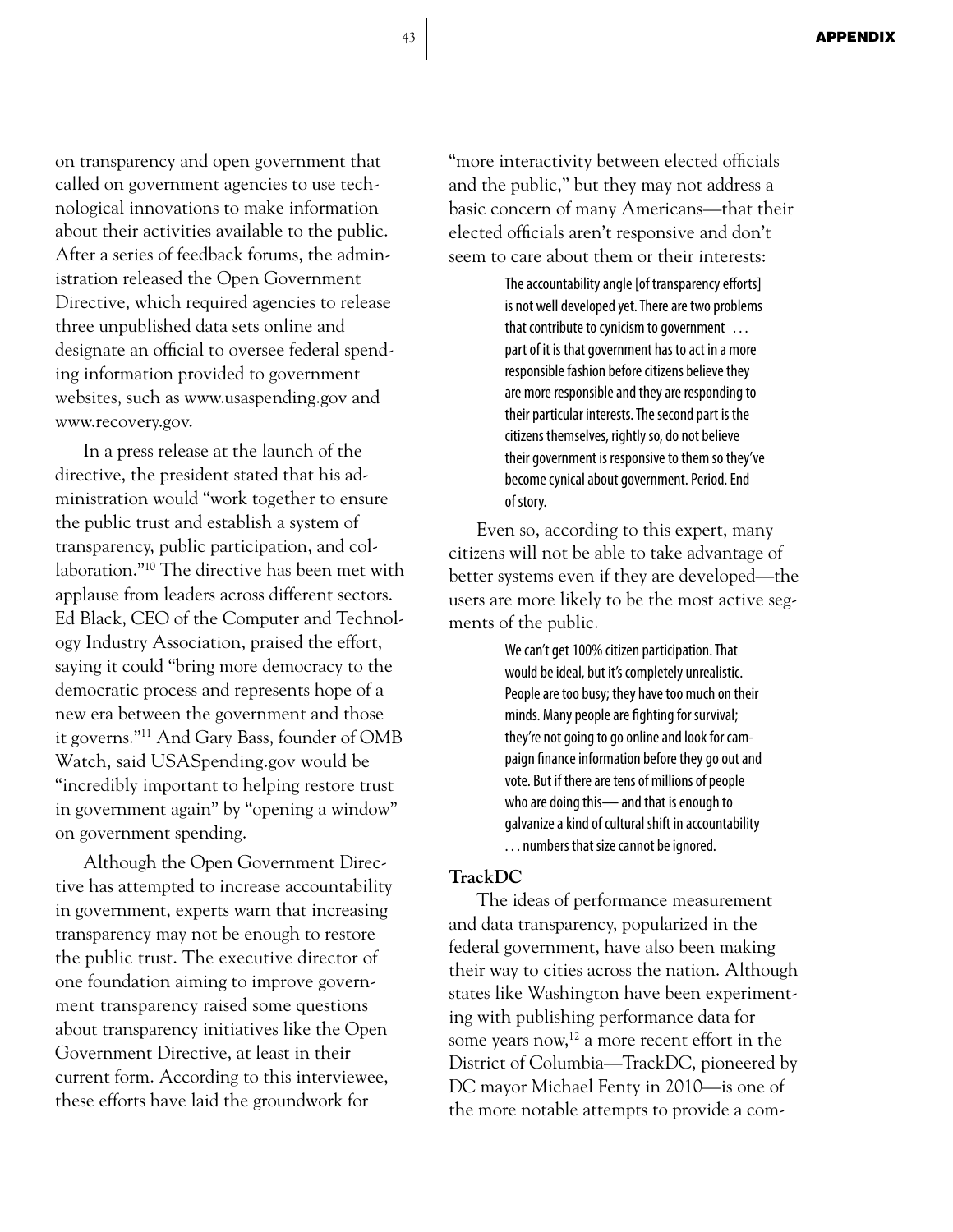prehensive resource for citizens to examine data about their local government departments. As with other transparency initiatives, the aim of TrackDC is to get citizens more engaged in what their government is doing and to empower them to use the information to hold leaders accountable. A few months after it was launched, TrackDC won *Information Week's* national Government IT Innovators Award. In accepting the award, Mayor Fenty said:

> City services have greatly improved and the TrackDC website has played a part in those achievements by providing management guidance through data and identifying areas for improved service focus and efficiency. In addition to offering our management team directional assistance, residents are able to watch its government in action, which promotes transparency and accountability.

 A common criticism of web-based solutions like TrackDC is that the information provided on websites is doing little to increase transparency because it is not user-friendly, according to George Frederickson, coauthor of the forthcoming report, *Public Accountability: Performance Measurement, the Extended State, and the Search for Moral Community*:

> Ordinary people most of the time in their ordinary lives do think in terms of things they can remember, things they can see and understand. . . . There's something about spreadsheets . . . and I'd even say PowerPoint . . . that just makes people crazy. . . . They just sort of give up and say, "Just tell me a story." . . . Just tell me a nice story.

What websites like TrackDC and others lack, argue some experts, is a user-friendly interface, and information that people care about. Some argue that information itself is not enough. As one professor, who is at the

forefront of the accountability movement, told us:

> Websites that provide information are, in a way, just one initial step. . . . If there's no way of actually digesting and processing that information, then it can actually cloud the picture. . . . The second step becomes what you might call "answerability" or "justification" where the actors involved in generating that information provide you with a synthesis that says, "This is what we've been trying to achieve, this is what we think we've achieved, and here's where you can look at the details." . . . And the idea is to give you a way of both understanding what they've done, but also challenging and questioning what they've done in an informed manner. And at a time when you can still influence their decision making.

Kathe Callahan, an expert on government performance measurement, spoke with us about efforts on the local government level to increase accountability through the release of performance measures:

> The people putting information out are in control of putting that information out and how it gets presented. And how it gets presented is critical. Just putting information out there does not mean you are being accountable and that's not going to increase accountability. . . . They're erring on the side of giving you too much data and you can't make sense out of the data they're sharing with you.

Callahan's aim is not only to get officials to present data in a way that is intelligible to the public, but also to involve the public in the process of developing measures for government performance, so as to give citizens a greater sense that the data is relevant to them:

> Research shows that the closer the official, the more trust people have. On a local level, we have more trust, valid or not. The trust issue is a problem in terms of communicating the metrics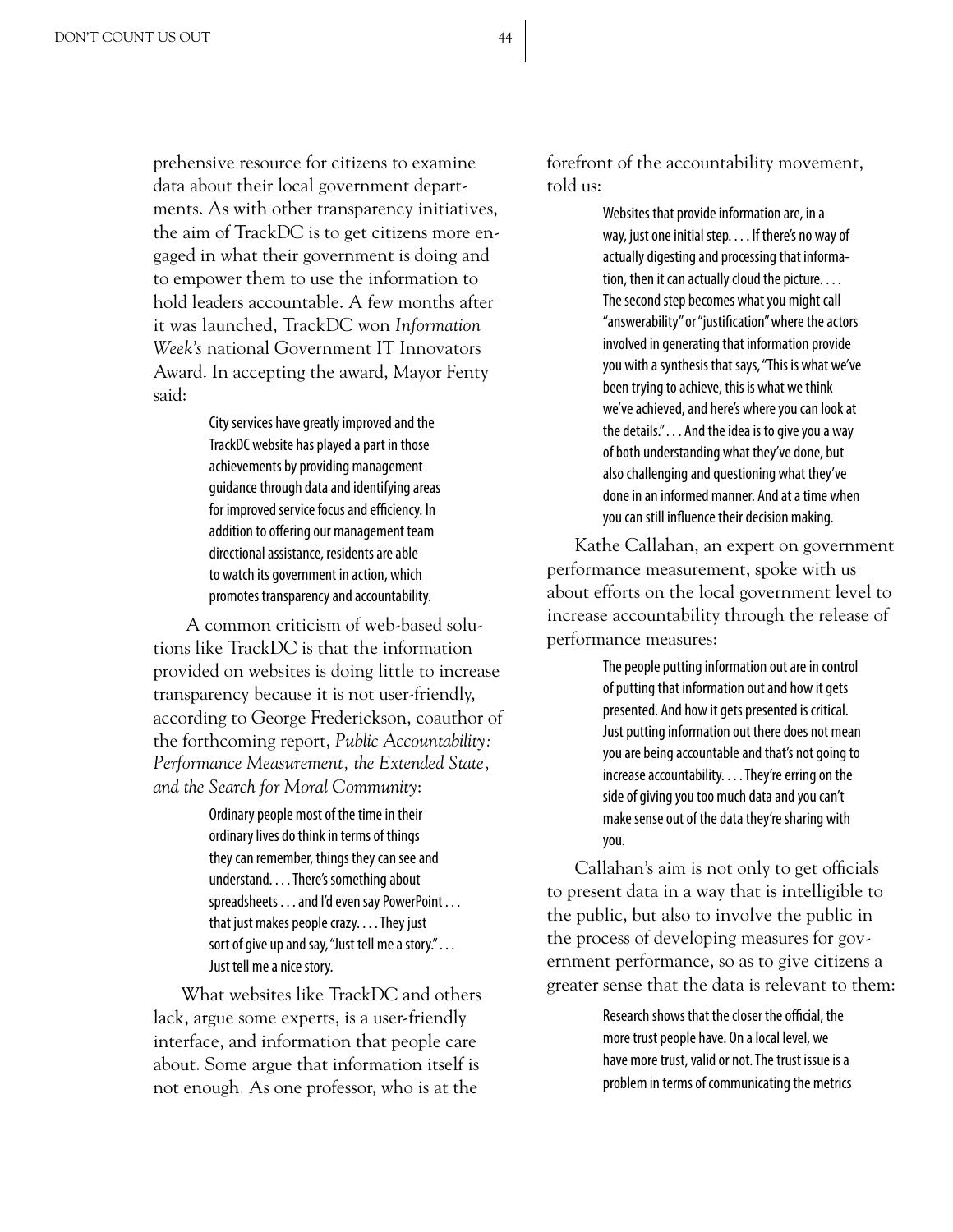right—is the public going to believe that the data that public administrators or officials are sharing with the community? And that's where [elected officials] have to do a better job to make themselves more transparent and accountable and open to the public.

She also called for different kinds of public meetings and hearings that feature more give-and-take between officials and members of the public, something more akin to a "true dialogue . . . not the traditional public hearings we're so familiar with—citizens are given ample time to raise the issues that concern them."

#### **Does it help to include citizens?**

Efforts to include citizens in the process of developing performance measurement and reporting tools are being pioneered in places like Bellevue, Washington, with the citizenled development of the Bellevue Vital Signs that are now reported yearly to the public,  $13$ and Washington, D.C., where the Neighborhood Sustainability Indicators Project recruits citizens to define neighborhood-specific goals for sustainable growth, to be monitored by D.C.'s Office of Planning.<sup>14</sup> These initiatives and others like them show great promise in helping performance measurements become more responsive to citizen needs. But a major obstacle in implementing such a strategy nationwide—the public's prevailing concern that their officials aren't listening to them can derail conversations that dig into the specifics about performance measurements. In the early 2000s, the Alfred Sloan Foundation funded a nationwide effort to find ways in which citizens could inform the process of developing local performance measurements.15 Kathe Callahan undertook a study in Montclair, New Jersey, and found that it

took a great deal of time to help citizens move beyond their concerns about communication with government. She writes:

> We started this project at a time when trust in the local government to do the right thing was at an all-time low. There were numerous questions about the legitimacy and representation of existing forms of citizen participation. Citizens were frustrated by the failure of elected officials to listen and respond to the genuine concerns of the community. Citizens who were interested in our project were not interested in performance measurement. They were interested in responsive government and they thought that we [the researchers] would somehow act as "marriage counselors" and help citizens and elected officials communicate more effectively.<sup>16</sup>

#### And later:

The entire citizen-driven performance measurement project was a tough sell in the beginning. We found it difficult to keep people focused on performance measurement. Performance measurement is not something that generates excitement, passion, and commitment, especially from people not familiar with the concept, who therefore do not understand its value. As a result, we spent a great deal of time reinforcing the goals and objectives of this project to citizens, elected officials, and municipal managers. $17$ 

#### **Restaurant grades**

Governments are now also using performance measures as a way to make local businesses accountable to the public. In 2006, the New York Health Department issued a historic set of regulations that would require chain restaurants to display calorie counts on their menus, in an attempt to get diners to make healthier meal choices.18 Years and several lawsuits later.<sup>19</sup> research shows that the calorie counts have had virtually no effect on influencing customers' meal choic-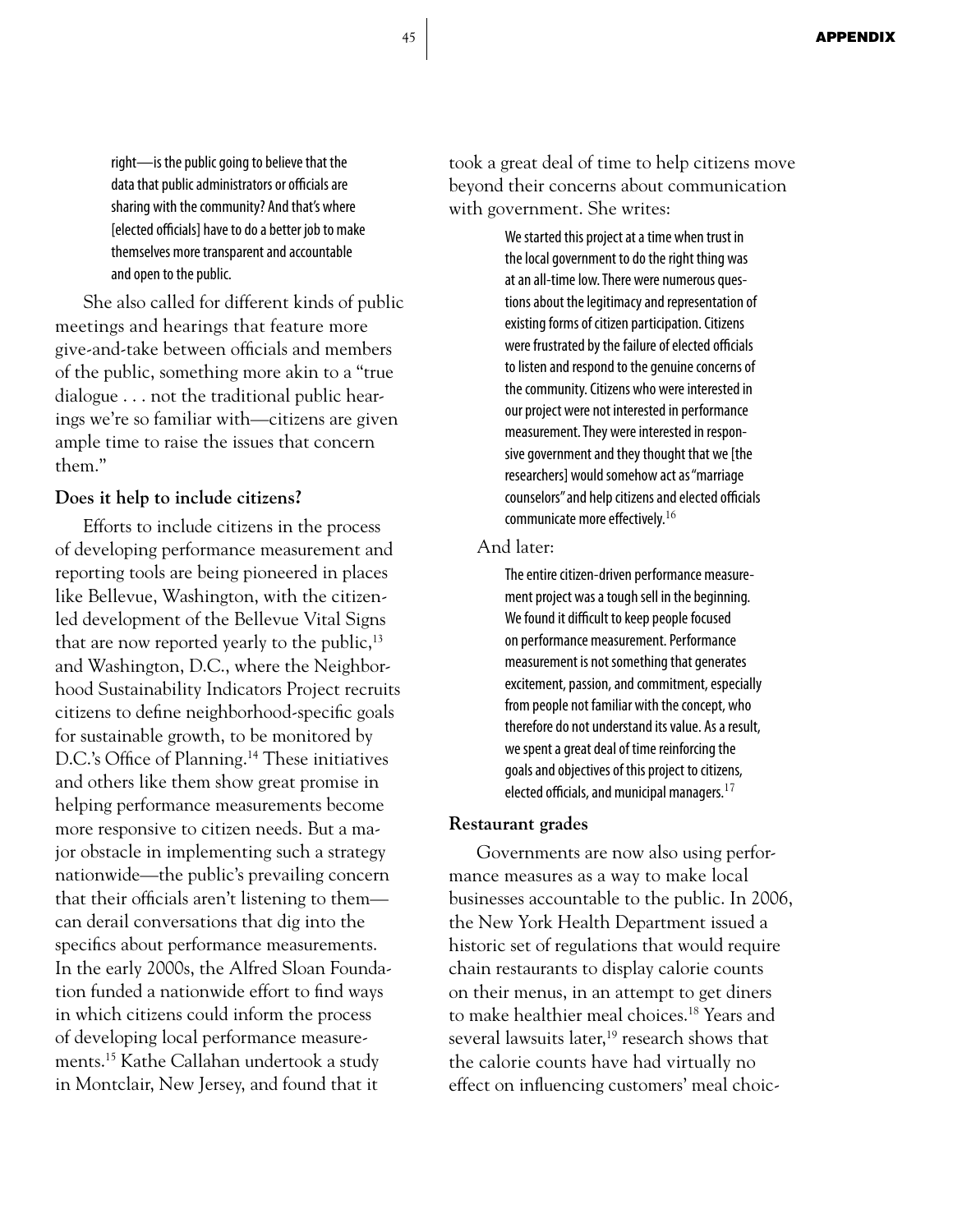es.20 Although the calorie counts did little to make individuals accountable to themselves, the city's health department hopes that displaying restaurant grades will put pressure on businesses to be accountable to the public. "This is the biggest change we've implemented in many years," said Thomas Farley, commissioner of the health department. "Public pressure exerted by the letter grades will force restaurants to be diligent about good food-safety practices."21

In March 2010, New York City passed a law that requires restaurant owners to display information from health department inspections in plain view for the public. Restaurants must release a card with the department's grade–—A, B, or C—in windows, on front doors or on exterior walls. The law is similar in spirit to other efforts by New York City to empower consumer choice by requiring businesses to be more transparent about themselves and what they offer.

One rejoinder came from the influential *New York Times* blog, FiveThirtyEight: after reviewing the distribution of A, B, and C scores awarded to restaurants in the first wave of inspections, Brian McCabe concluded that "the grading system is too coarse, because it masks wide variations in the quality of restaurants receiving the same grade, making it hard to say quite what it means to be an A-rated restaurant."22 McCabe pointed out that there were four times as many restaurants that "just barely" qualified for an A as there were that "just missed" (scoring only "high Bs"). Public perception just may be influencing this odd distribution of scores, McCabe theorized, in the way that it influences the health inspectors themselves:

> Knowing that restaurants that get B grades are likely to appeal them, inspectors may be more

likely to rate a restaurant on the cusp with an A-range score; after all, the difference between 13 points and 14 is marginal, but the difference between an A and a B is meaningful. Given the subjective nature of the inspection process and the discretion that inspectors have to assign scores, the data suggest that inspectors may be disproportionately likely to assign restaurants a just-made-it A score than a just-missed  $B^{23}$ 

#### **Conclusion: A Change of Culture**

Accountability measures are often criticized for flaws in their execution, but as our research with the public suggests, there may be a deeper problem if leaders place too much reliance on them as their major instrument for building public trust. One major shortfall, from the public's perspective, is that they do not directly address public concerns about personal responsibility for one's actions. Although most of the leaders we spoke with did not focus squarely on the ethical and moral dimensions of accountability, many did seem to share one broad public belief: that cultural changes in leadership are needed if any of these efforts to restore trust and accountability are to be successful.

Some also saw limitations in some current accountability strategies, worrying, for example, that putting data online is meaningless unless there is an authentic desire on the part of public officials to *want* to be more open to the public. Callahan pointed to a leadership mind-set that often blames the public rather than putting the onus on leadership to change:

> Especially in local government, we have a lot of managers and elected officials of the "old guard." They're doing things the old fashion[ed] way, [their mind-set is] "I convened the public meeting, I supplied the pizza and no one showed up, so it's not my fault. It's citizens' fault they decided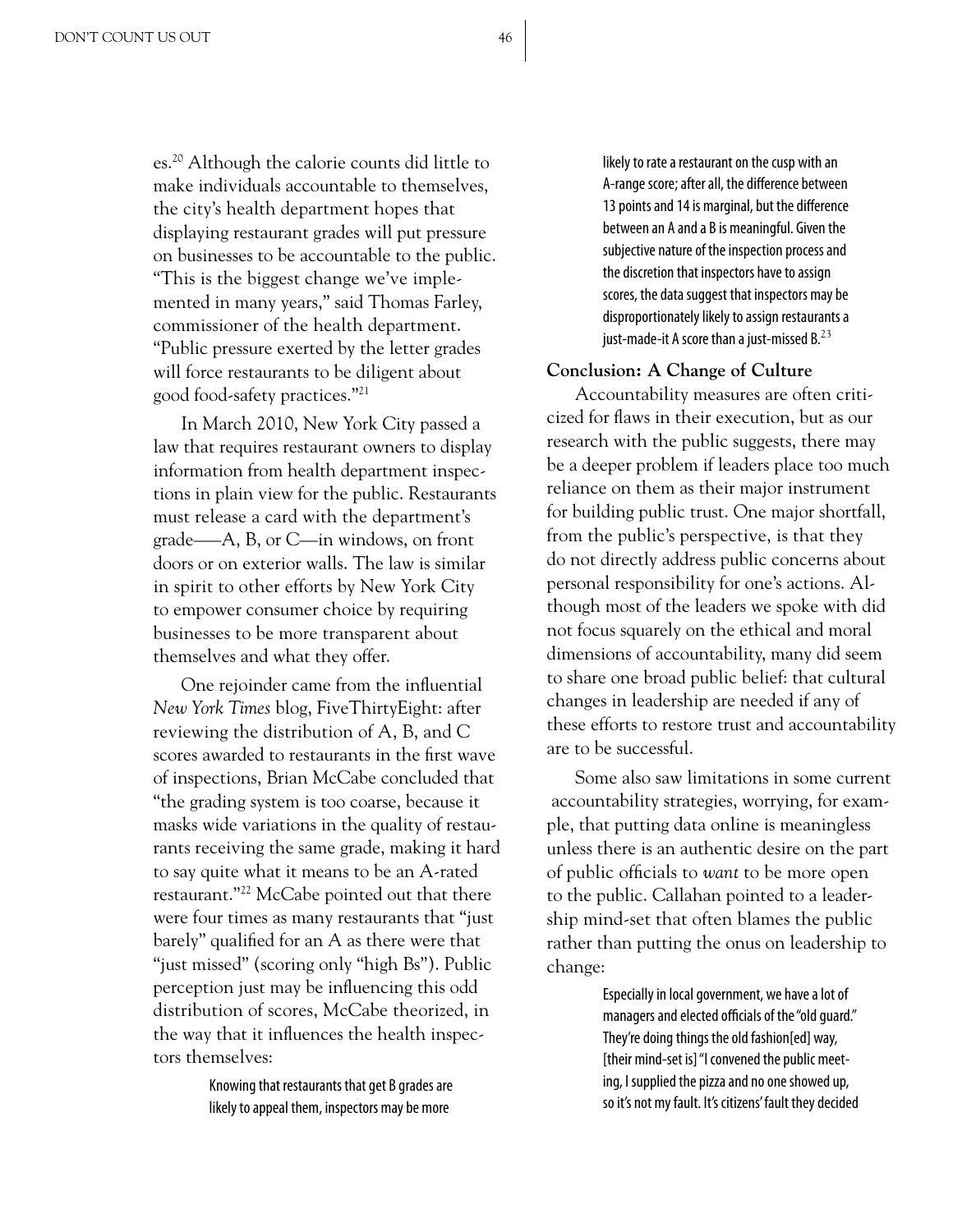not to come," rather than [saying] "What am I doing wrong? What can I do differently to engage the public?"

A second expert put it this way:

There is a cultural resistance [by any powerful person] to the very kind of change we want. Information is power. What we are saying is, give us more information. There is a cult resistance to putting out more information.

Both experts highlighted the need for changes in attitude and culture among leaders—suggesting that authentic transparency in government will require leaders to be more open and more questioning of themselves.

For another expert, the priority for leaders from all sectors should be a willingness to have more open and honest conversations about what accountability really means:

> The left is very concerned about the politics of the Tea Party, and [for] some Tea Partyiers . . . the behavior of the government in the past few years [has been] unaccountable. Both sides could make a claim that the government needs to be more accountable, but would come down very differently in terms of the more specific question of *to whom* does government need to be accountable, and *for what* does government need to be accountable. That level of discussion, that level of specificity—we generally haven't had [that] as part of our public discourse. If we're going to make progress in terms of what it means for accountability in any of the three sectors, we need to have a more sophisticated discourse in response to those two questions.

#### And later:

What I think that means for accountability purposes—for transparency [and] for disclosure—is that senior leaders in organizations—whether it's the World Bank [or] it's civil society—need to be much more clear: "Here's what we're accountable for, here's what we think we can reasonably achieve."... They need to be much more honest about that; otherwise, everyone gets burned.

Frederickson takes this a step further and offers a formulation of accountability—what he calls "vulgar" accountability—that would fit the needs of society as a whole:

> [Vulgar accountability] is the accountability of the ordinary, generally understood, or widely accepted . . . [it] stands in praise of the measurement of agency outputs and reasonable attempts to link outputs to social and economic outcomes. Vulgar accountability avoids the application of targets to performance measurement, following the wisdom of Edwards Deming who argued, in his total quality management approach, that if managers work on constantly improving processes, improved performance takes care of itself. Finally, vulgar accountability insists on honesty about trade-offs.<sup>24</sup>

#### Elsewhere he writes:

Narrowing the concept to answerability, performance, or the management of diverse expectations pays off by yielding insights into some aspects of accountability, but we have yet to develop a . . . definition or model that captures what it means to be accountable or to hold someone to account.<sup>25</sup>

For this group of experts, establishing true accountability means that leaders will have to reexamine their own behaviors and motivations. In the end, leaders need to develop a clearer understanding of how their constituents, stakeholders, and the broader public define accountability, and consider how that definition may differ from their own.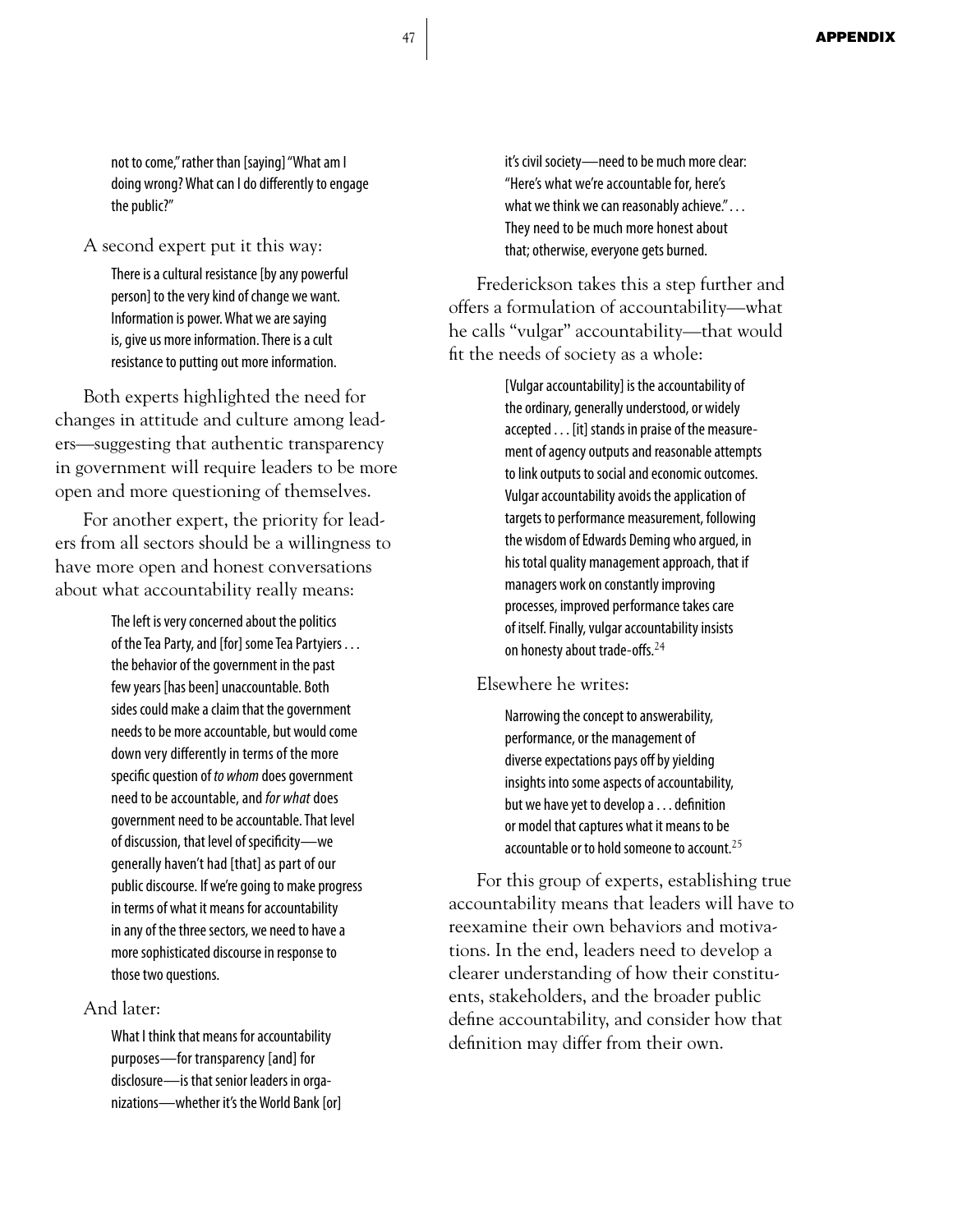#### **Endnotes**

<sup>1</sup> http://govinfo.library.unt.edu/npr/whoweare/historyofnpr.html (accessed May 21, 2011).

<sup>2</sup> http://govinfo.library.unt.edu/npr/whoweare/historypart2.html (accessed May 21, 2011).

 $3$  Ibid.

<sup>4</sup> H. Dewar and S. Barr, "Government Performance Law," *The Washington Post*, August 4, 1993, page A15.

<sup>5</sup> Donald Kettl, "Reinventing Government: A Fifth-Year Report Card," Washington, DC: The Brookings Institution Center for Public Management, 1998.

<sup>6</sup> Stephen Barr, "Performance Reports' Faulted; GMU Researchers Find Agencies Lacking on Clarity, Access," *The Washington Post*, May 4, 2004, page A23.

<sup>7</sup> Ibid.

<sup>8</sup> Max Stier is a former board member of Public Agenda.

<sup>9</sup> http://www.govexec.com/dailyfed/0411/041211l1.htm (accessed May 21, 2011).

<sup>10</sup> White House Office of the Press Secretary, *Memorandum for the Heads of Executive Departments and Agencies: Transparency and Open Government*, Washington, DC, January 21, 2009.

11 http://www.pcworld.com/article/184030/obama\_promotes\_new\_open\_government\_initiative.html (accessed May 21, 2011).

<sup>12</sup> See Washington's state list of performance assessments since 2006, archived at the state Office of Financial Management: http://www.ofm.wa.gov/performance/pmassessment\_completed.asp. A new report from the Pew Center on the States also ranked Washington as one of the top 13 states in the nation in maintaining performance measures and data to help decision makers prioritize transportation spending. (See the report, "Measuring Transportation Investments: The Road to Results," at http://m.rockfound.org/news/many-states-fail-measure-performance.)

<sup>13</sup> City of Bellevue, Washington, City Performance Measures: Citizen Forum on "Vital Signs," Bellevue, WA, May 24, 2005, http://www.bellevuewa.gov/pdf/Finance/Citizen\_Forum\_Report.pdf (accessed May 6, 2011).

<sup>14</sup> District of Columbia Office of Planning, ANC 3F Neighborhood Sustainability Indicators Pilot Project: Visioning Workshop, Washington, DC, November 14, 2009, http://www.sustainable-dc.com/documents/Visioning\_Workshop\_Presentation.pdf (accessed May 6, 2011).

<sup>15</sup> T. Carrizales, "Citizen-Driven Government Performance," *Public Performance & Management Review*, Vol. 28 (September 2004) http:// www.tony-carrizales.com/files/0001.pdf (accessed May 6, 2011).

<sup>16</sup> K. Callahan, Case Study: Montclair, NJ, July 2003,

http://andromeda.rutgers.edu/~ncpp/cdgp/cases/montclair/detailed%20case.pdf (accessed May 6, 2011).

 $17$  Ibid.

<sup>18</sup> http://tinyurl.com/64yf8jp (accessed May 17, 2011).

<sup>19</sup> http://articles.cnn.com/2008-01-22/health/calories.menus\_1\_calorie-counts-calorie-information-menus?\_s=PM:HEALTH (accessed May 17, 2011).

<sup>20</sup> http://www.nytimes.com/2009/10/06/nyregion/06calories.html (accessed May 17, 2011).

<sup>21</sup> http://www.nytimes.com/2010/07/28/nyregion/28inspect.html?\_r=1 (accessed May 17, 2011).

<sup>22</sup> Brian McCabe, "Grading New York Restaurants: What's In an A?" [blog post], January 19, 2011,

http://fivethirtyeight.blogs.nytimes.com/2011/01/19/grading-new-york-restaurants-whats-in-an-a/ (accessed May 11, 2011).  $23$  Ibid.

<sup>24</sup> H.G. Frederickson, "Vulgar Accountability" [blog post], February 13, 2008, http://www.governing.com/columns/mgmt-insights/Vulgar-Accountability.html (accessed on May 11, 2011).

<sup>25</sup> H.G. Frederickson, & M.J. Dubnick, "Introduction: The Promises of Accountability Research," in M. Dubnick & H.G. Frederickson (eds.), *Accountable Governance: Problems and Promises,* pp. xiii-xxxii, Armonk, NY: M.E. Sharpe, Inc., 2011.